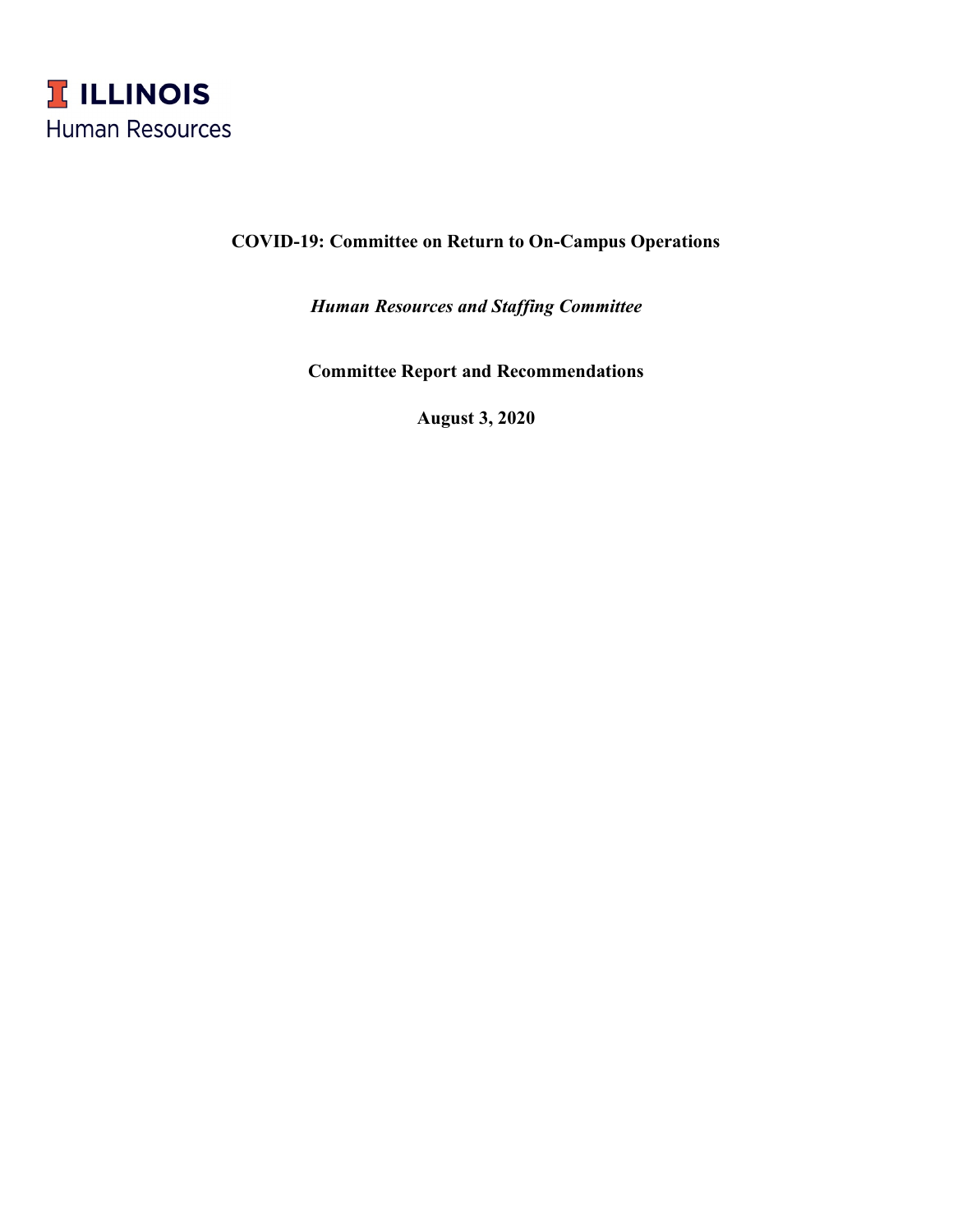# Table of Contents

| Table 1: Required and Recommended Actions for Participating in On-campus Activity 5 |
|-------------------------------------------------------------------------------------|
|                                                                                     |
| Part III - Policies Regarding Employee Illness, Employee Positive COVID Test, and   |
|                                                                                     |
|                                                                                     |
| Part IV – Supporting Employees: Measuring Readiness to Return to Onsite Work 36     |
|                                                                                     |
|                                                                                     |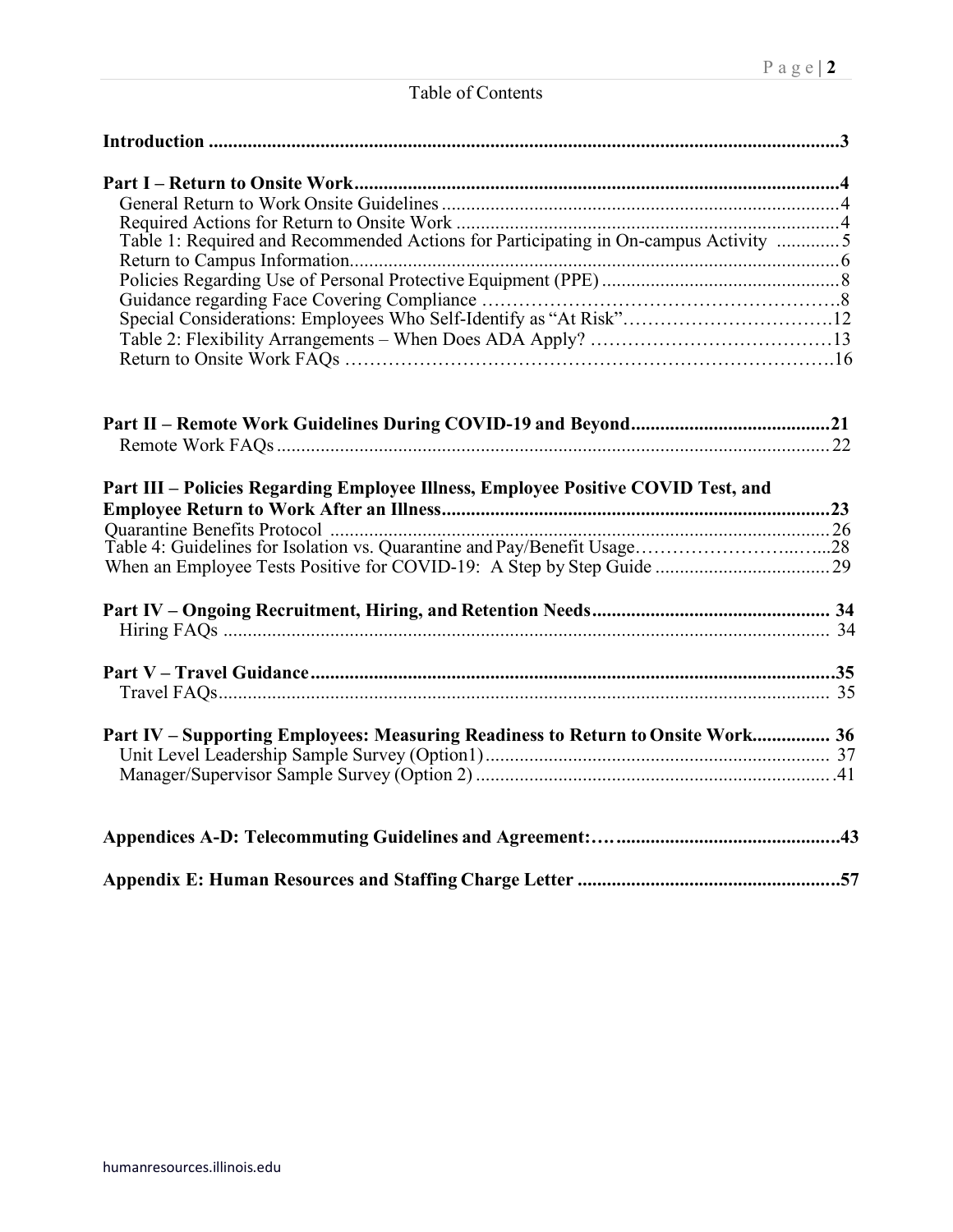#### **Introduction**

The Human Resources and Staffing Committee began its work by identifying goals for the five priorities areas outlined in the charge letter from Chancellor Jones. The committee was broken into five subcommittees with additional input and support from IHR staff members. Each subcommittee focused on identifying specific goals for one of the five priorities. The five priorities areas are listed below.

- 1. Identify, evaluate and design the parameters and components of our human resources and staff in the post-Covid-19-university
	- i. Prioritize safety of our workplaces and employees
	- ii. Provide mechanisms for our ongoing recruitment, hiring, and retention needs
	- iii. Address the legal, ethical and public perception issues that will accompany the return to on- campus operations of our workforce
- 2. Establish the framework and planning necessary for **summer transition back to oncampus operations and activities** after Gov. Pritzker lifts current stay at home orders
- 3. Second phase (planning for fall 2020 and beyond), recommend actions policies and processes that must be implemented for resumption of our campus life activities for the fall 2020 semester, the total academic year, and beyond as necessary.
- 4. Develop plans for coordination and communication of your team's activities and recommendations with the Executive Steering Committee and the other six working teams
- 5. Identify any specific goals in addition to items such as:
	- i. Remote work recommendations for summer and beyond
	- ii. Policies regarding use of Personal Protective Equipment
	- iii. Policies regarding ill employees and return to work

The full committee's first meeting was held on May 19, 2020. A weekly meeting schedule was established. Each subcommittee determined their own meeting schedule and reported progress back to the full committee during the weekly call. After drafting initial goals aligned with the five priorities and learning of other work being conducted by other campus level committees, the full committee discussed and subsequently restructured its goals to eliminate duplication of efforts across multiple committees. Priorities were regrouped to Short Term – Mid June, Mid-Term – July, and Late Term – August. The remainder of this document is a culmination of the work conducted by the subcommittees and IHR staff and reviewed by the full HR and Staffing Committee.

Guidance in this document is based on the University of Illinois' core principles:

- Protection of the safety and health of our students, faculty, staff, and local community
- Preservation of our land-grant missions of education, scholarship, service, and engagement
- Processes that are transparent, open, consultative, and respectful of our traditions of shared governance.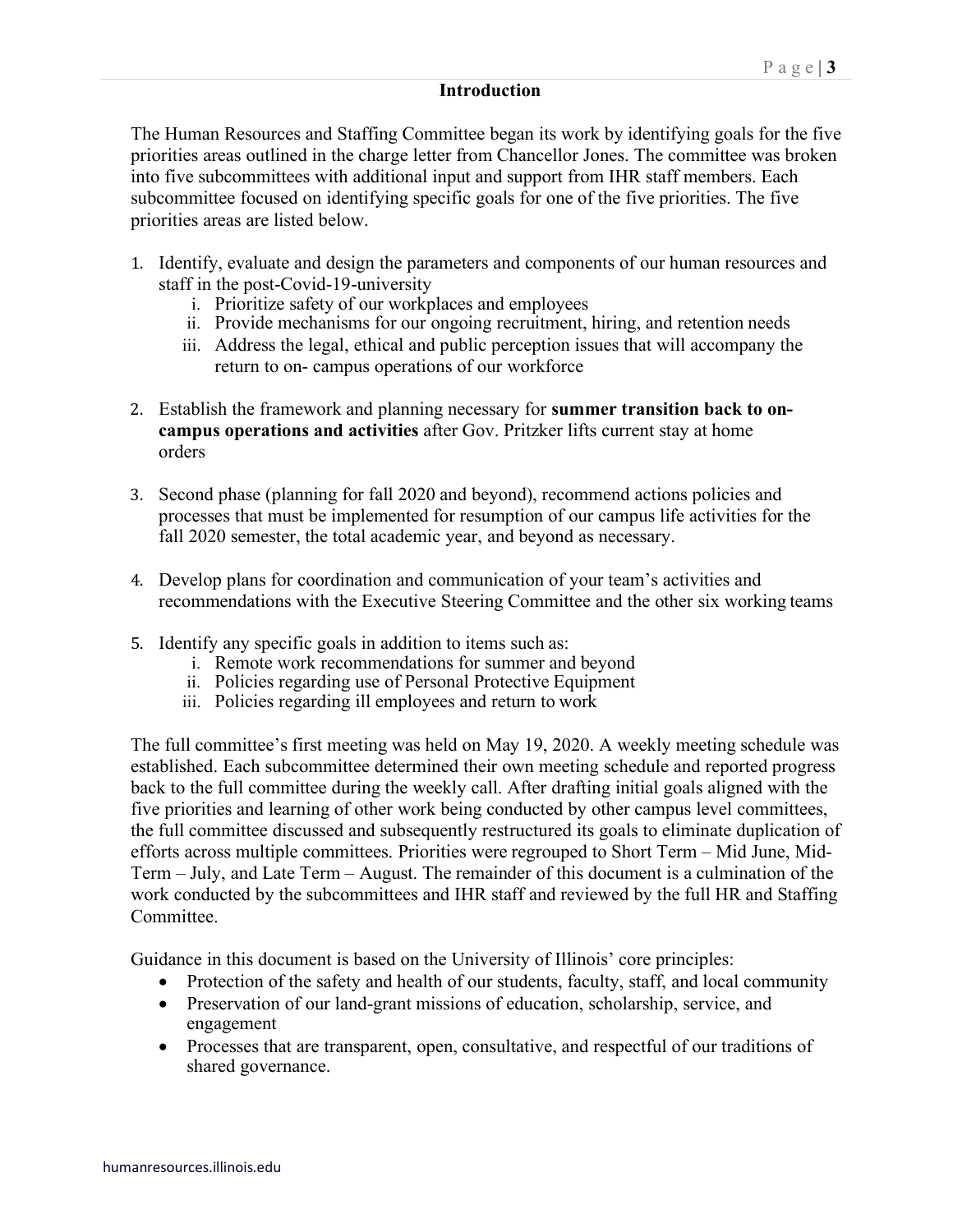# **PART I - RETURN TO ONSITE WORK**

# **Introduction**

- This document supplements the existing guidance provided in "Return to Campus: What [you Need to Know".](https://covid19.illinois.edu/return-to-campus-what-you-need-to-know/)
- This document is intended to provide guidance to employees and supervisors alike.
- This document will be modified from time to time as circumstances change.

# **General Return To Work Onsite Guidelines**

- While employees may begin returning to work on campus as our region moves to Phase 4 of the governor's reopening plan, employees should not return to work until the unit has plans in place to ensure that campus safety guidelines including social distancing guidelines can be followed including (but not limited to) considerations for restrooms, break rooms, conference rooms, and other common areas.
- Units should prioritize bringing back employees who cannot work from home.
- Employees who can perform all or most of their work from home should be the last to return to campus. Maintaining remote work for employees where feasible helps reduce our overall campus density, which helps maintain social distancing requirements. The more we can maintain social distancing, the better we can protect the health and safety of the employees and students who are required to be on campus.
- As much as possible, units are encouraged to continue to facilitate remote work for employees whose work can be completed remotely, especially for those who self-identify as having childcare obligations due to COVID-19 related closures or those who selfidentify as being at increased risk or living with a family member who is at increased risk. Employees with personalmedical history that increases risk need to contact the ADA division in the Office of Access and Equity for accommodation, including remote work.
- When feasible and necessary to maintain social distancing, units should consider staggering employee schedules so that all employees are not working on campus at the same time. For example, employees may work on campus 2-3 days each week and work remotely on the other days on a rotating basis.

# **Required Actions for Return to Onsite Work**

There are several actions that employees must complete both prior to returning to on-campus work and while working on campus. For employees, a partial list of required actions includes the following:

- Participate in required, twice weekly campus COVID-19 testing
- Complete the Division of Research Safety's COVID-19 Safety Training
- Complete the COVID-19 Information Acknowledgement Form
- Perform daily health self-monitoring of symptoms
- Wear a face covering
- Maintain 6 feet social distance from other employees
- Practice frequent hand washing/use of hand sanitizer
- Notify the University when test positive for COVID-19 or required to quarantine

humanresources.illinois.edu A complete list of required and recommended actions for return to onsite work is found in Table 1, Required and Recommended Actions for Return to Campus.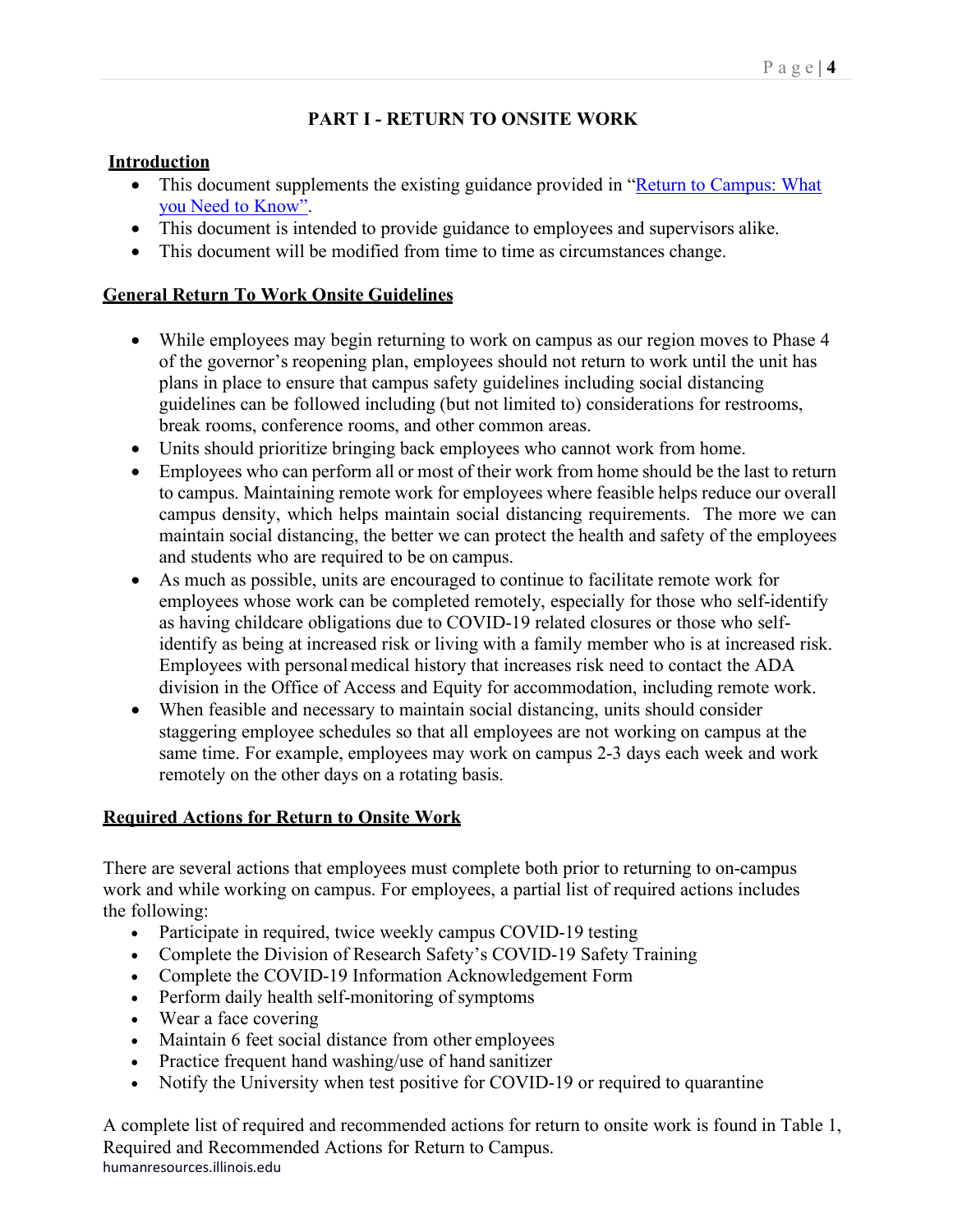### **Table 1 University of Illinois COVID-19 Required and Recommended Actions for Participating in On-Campus Activity**

| <b>UPDATED AS OF 8/2/2020</b>                                                                                                                                                                                                                                                        | Faculty &<br><b>Staff</b>                                              | <b>Students</b>                                  |
|--------------------------------------------------------------------------------------------------------------------------------------------------------------------------------------------------------------------------------------------------------------------------------------|------------------------------------------------------------------------|--------------------------------------------------|
| Complete DRS COVID-19 Safety Training at                                                                                                                                                                                                                                             | <b>REQUIRED</b>                                                        | <b>REQUIRED</b>                                  |
| https://covidtraining.research.illinois.edu/.                                                                                                                                                                                                                                        |                                                                        |                                                  |
| Complete COVID-19 Information Acknowledgement Form.                                                                                                                                                                                                                                  | <b>REQUIRED</b>                                                        | N/A                                              |
| Participate in twice weekly on-campus testing.                                                                                                                                                                                                                                       | <b>REQUIRED</b>                                                        | <b>REQUIRED</b>                                  |
| Notify the University if you get COVID19 positive test<br>results.                                                                                                                                                                                                                   | <b>REQUIRED</b>                                                        | <b>REQUIRED</b>                                  |
| Notify the University if required to quarantine by Public<br>Health or due to international travel.                                                                                                                                                                                  | <b>REQUIRED</b>                                                        |                                                  |
| Perform Daily Health Self-Monitoring of Symptoms.                                                                                                                                                                                                                                    | <b>REQUIRED</b>                                                        | <b>REQUIRED</b>                                  |
| Wear face coverings in university facilities unless alone in a<br>private space. Face coverings are also required for outside<br>campus spaces where sufficient social distancing is not<br>possible.<br>Requests for N95 masks and face shields must go through<br>the ADA process. | <b>REQUIRED</b><br>Accommodation<br>through OAE<br><b>ADA Division</b> | <b>REQUIRED</b><br>Accommodation<br>through DRES |
| Maintain 6 ft. Social Distance.                                                                                                                                                                                                                                                      | <b>REQUIRED</b>                                                        | <b>REQUIRED</b>                                  |
| Practice frequent handwashing and use hand sanitizer.                                                                                                                                                                                                                                | <b>REQUIRED</b>                                                        | <b>REQUIRED</b>                                  |
| Do not report to work/class if experiencing symptoms of an<br>illness.                                                                                                                                                                                                               | <b>REQUIRED</b>                                                        | <b>REQUIRED</b>                                  |
| Employee request to continue remote work due to personal<br>medical condition/history through OAE ADA Division.                                                                                                                                                                      | <b>REQUIRED</b>                                                        | N/A                                              |
| Employee request to continue remote work due to household<br>member medical condition/history or childcare obligations<br>through unit/supervisor. Unit and IHR consulted as needed.                                                                                                 | <b>REQUIRED</b>                                                        | N/A                                              |
|                                                                                                                                                                                                                                                                                      |                                                                        |                                                  |
| <b>Recommended Actions</b><br>Commit to the Illinois COVID-19 Community Pledge.                                                                                                                                                                                                      |                                                                        | RECOMMENDED RECOMMENDED                          |
|                                                                                                                                                                                                                                                                                      |                                                                        |                                                  |
| Disinfect/wipe down personal space, shared high touch<br>surfaces prior to use.                                                                                                                                                                                                      | <b>RECOMMENDED</b>                                                     | <b>RECOMMENDED</b>                               |
|                                                                                                                                                                                                                                                                                      |                                                                        |                                                  |
|                                                                                                                                                                                                                                                                                      |                                                                        |                                                  |
| <b>Temperature Checks</b><br>On a limited basis, specific units must have approval of<br>Steering Team to conduct temperature checks.<br>CURRENT: McKinley, Vet Med, CI COM, IFSI, PTI,<br>CDL, ROTC, DIA for Student Athletes only                                                  | NO                                                                     | N <sub>O</sub>                                   |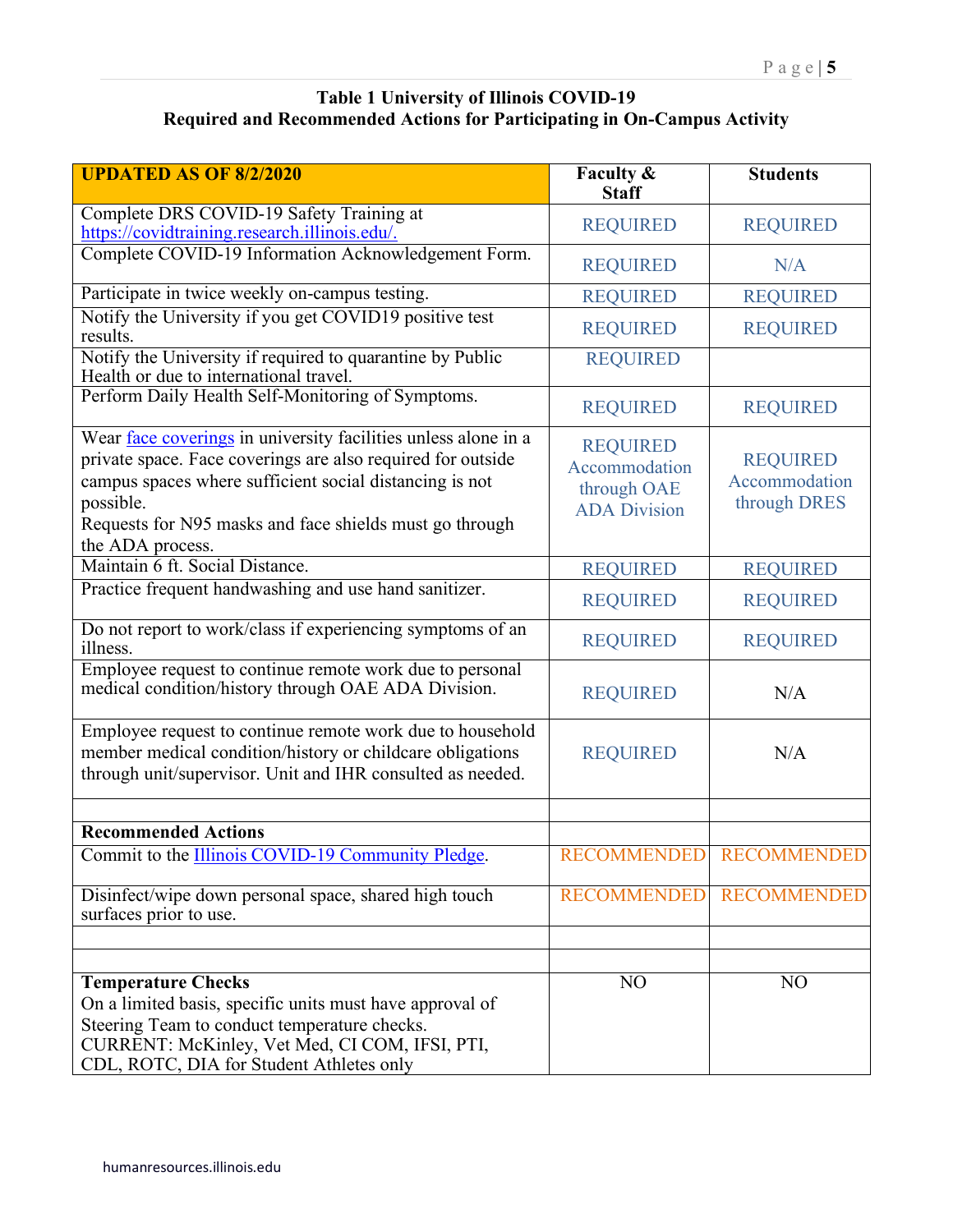### **University of Illinois at Urbana Champaign COVID-19 Return to Campus Information**

This COVID-19 information summary is being provided as another means of communicating the following basic COVID-19 information for employees who are returning to campus. We want every employee to be aware of this information to help us maintain a safe work environment.

Dear <Name>,

As you return to campus, I want to remind you of critical information.

### **Two critical requirements for faculty, staff (and students) who participate in any on-campus activities:**

- 1. Participate in our mandatory, twice-weekly on-campus saliva based COVID-19 testing. Robust testing is one of the key ways to keep our community safe. Employees will test twice weekly.
- **2.** Notify the University if you test positive for COVID-19 or are placed in quarantine by a public health district due to exposure or in accordance with Centers for Disease Control post-travel quarantine standards.

### **Two important resources:**

- 1. The Return to Campus: [What you Need to Know g](https://covid19.illinois.edu/return-to-campus-what-you-need-to-know/)uide contains helpful information, including FAQs about what to expect as you return. This comprehensive guide is updated frequently.
- 2. Employees and students who return to campus are required to take the [Division of Research](https://shibboleth.research.illinois.edu/V2/EDS/Default.aspx?d=dXJsPWh0dHBzJTNhJTJmJTJmb3ZjcnBvcnRhbC5yZXNlYXJjaC5pbGxpbm9pcy5lZHUlMmZUcmFpbmluZyUyZk92ZXJ2aWV3LmFzcHglM2ZUcmFpbmluZ0lkJTNkMjk1JnB1YmxpYz10cnVl) Safety's [COVID-19 online training,](https://covidtraining.research.illinois.edu/) which should take about 15 minutes to complete.

### **Key Things to Remember!**

When you return to campus you must:

- maintain six-foot distance from other people whenever possible
- wear [face coverings](https://covid19.illinois.edu/face-coverings/) in university facilities unless you are alone in a private space. Face coverings are also required for outside campus spaces where sufficient social distancing is not possible.
- wash your hands frequently and avoid touching your face
- wipe down surfaces other people have touched before you touch them

Thank you for your cooperation and diligence in taking these actions. Together, we can support the safety and wellness of ourselves, our campus and greater community.

#### **Optional Information**

As we discussed, your Return to Campus Date is <insert date>

Your Return to Campus Work Schedule: <insert schedule, note changes, etc.>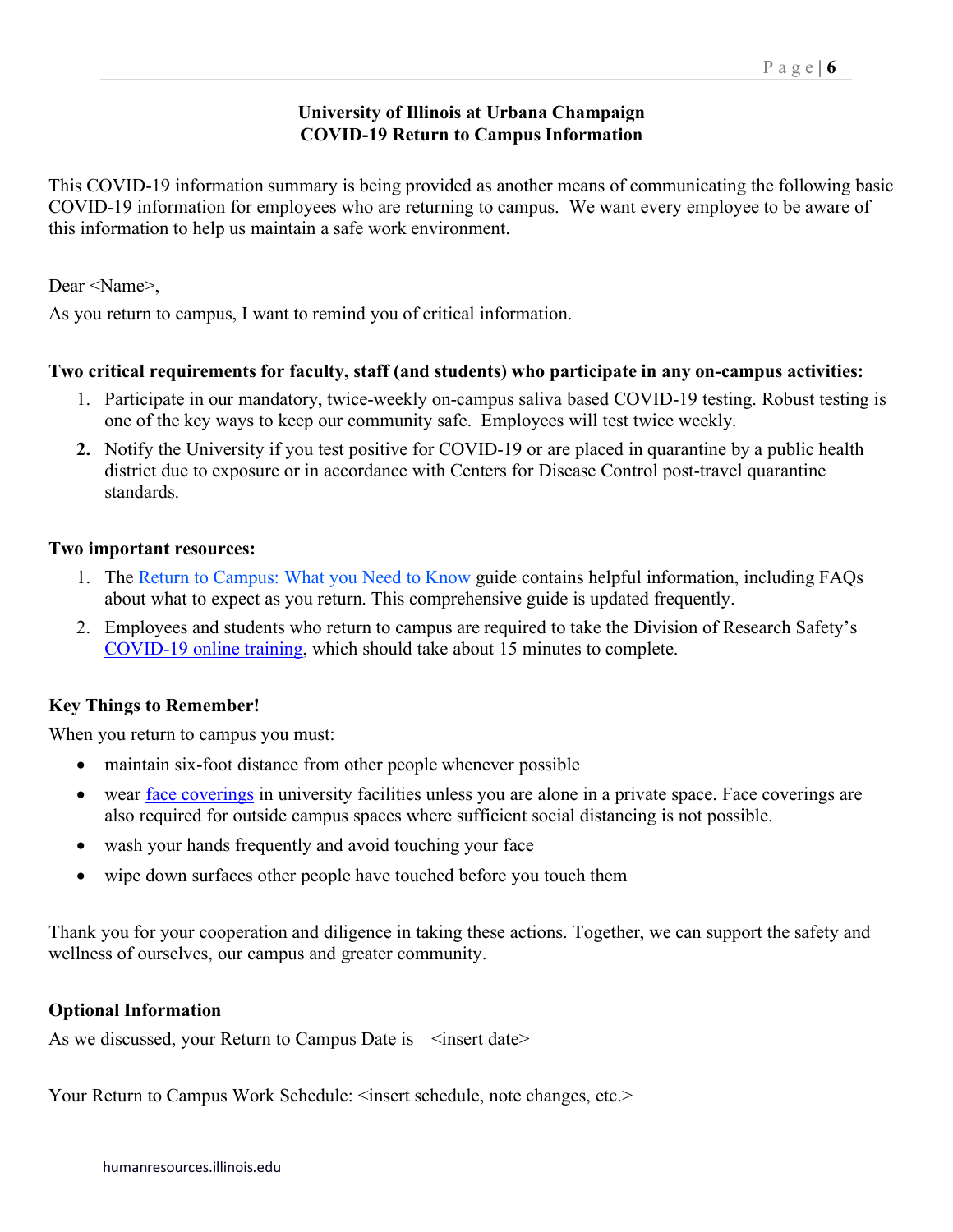If you have any questions, please contact me as soon as possible.

Signature of Supervisor (Could also be from Dean/Dept. Head if you do not want to include the specific return details)

----------------------------------------------------------------------------------------------------

Acknowledgement of Receipt

I received this information on

<Employee Name>

NOTE: Signing this form only acknowledges receipt of the information.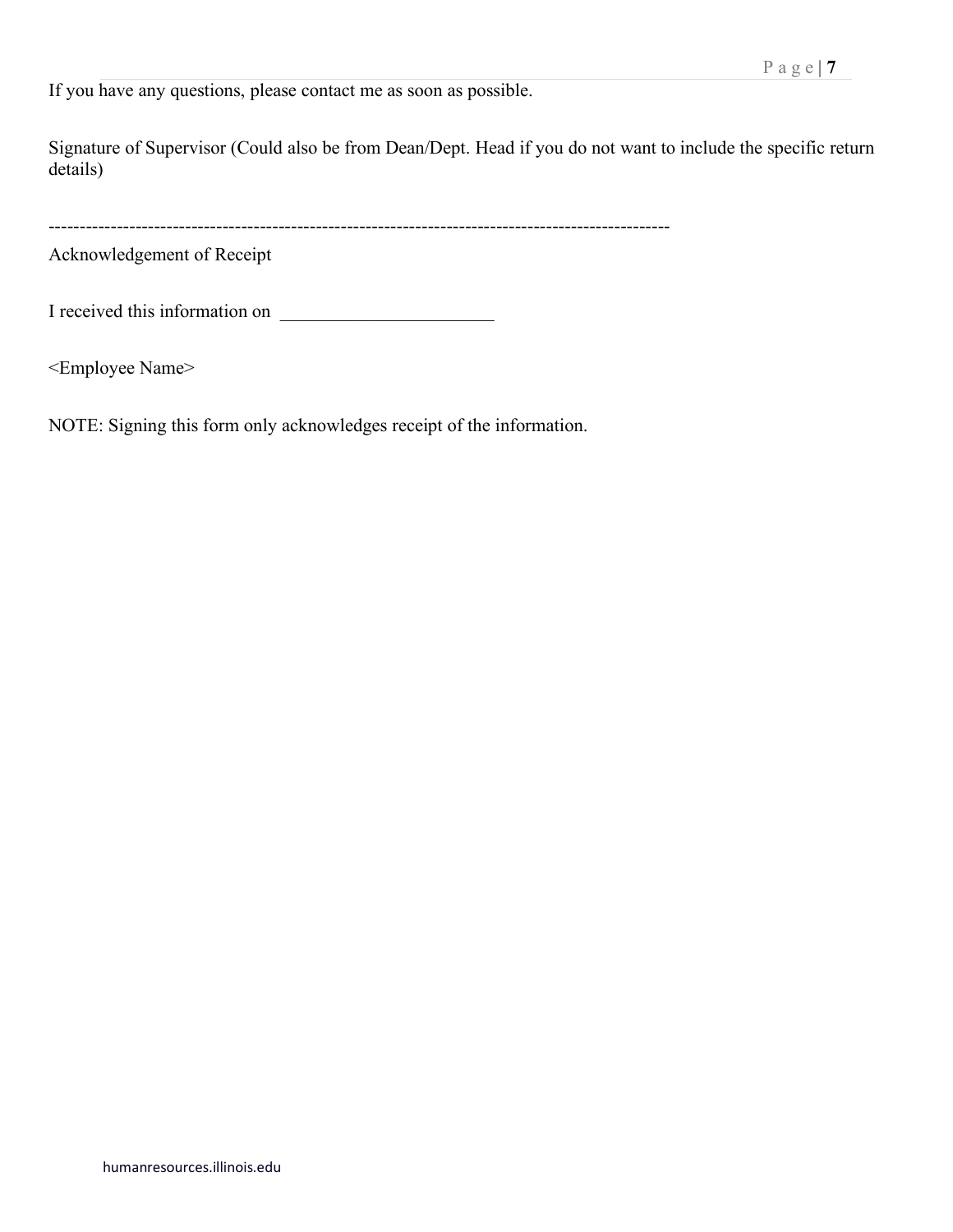### **POLICIES REGARDING USE OF PERSONAL PROTECTIVE EQUIPMENT (PPE)**

The University has issued a **Public Health Response Policy** that outlines requirements regarding the use of personal protective equipment.

Based on recommendations by various COVID/health experts, the University requires that employees use personal protective equipment (PPE) and engage in other COVID-related practices (social distancing, hand washing/sanitizing, etc.). The University will continue to adopt and/or update PPE guidelines and related documents and provide clear messaging that employee noncompliance will not be tolerated.

Employees who refuse to follow reasonable safety procedures, including but not limited to wearing a face covering (without an accommodation) and social distancing, may be subject to formal discipline up to and including discharge. Units should contact Labor and Employee Relations to discuss specific situations to ensure consistency among units/colleges.

#### **Guidance for Employees and Supervisors Regarding Compliance with COVID-19 Face Covering Requirement Introduction**

This document provides general guidance to University of Illinois at Urbana-Champaign units and employees when an employee observes someone else not complying with the University's requirement to wear a face covering while on University property (this requirement is explained here: [https://covid19.illinois.edu/return-to-campus-what-you-need](https://covid19.illinois.edu/return-to-campus-what-you-need-to-know/)[to-know/\)](https://covid19.illinois.edu/return-to-campus-what-you-need-to-know/).

NOTE: while the emphasis in this document is on face coverings, it also applies to other examples of individuals not following any of the university requirements regarding COVID-19-related safety practices as noted in th[e Public Health](https://cam.illinois.edu/policies/fo-80r/)  [Response Policy](https://cam.illinois.edu/policies/fo-80r/) in the Campus Administrative Manual.

These guidelines will be updated from time to time. For additional questions, contact your unit human resources office or Illinois Human Resources Labor and Employee Relations.

#### **The issue: What do we do if someone is not wearing, or refuses to wear, a face covering in an area where it is required?**

- Maintain your own social distancing (keep at least six feet away from the other person).
- If you feel comfortable doing so, you may inform/remind the individual that face coverings are required in all university buildings. You might point out any signage indicating that face coverings are required, if there is any nearby. You might also explain that both the State of Illinois and our university mandate face coverings must be worn, and it's everyone's job to help enforce the rules. Citing a rule or policy makes it less personal.
- If your unit has extra face coverings available, offer a face covering to the individual.
- You should notify your supervisor or a colleague who has responsibilities for building operations (e.g., a Facilities Manager, or a Director or Department Head) and let that person determine the appropriate next steps.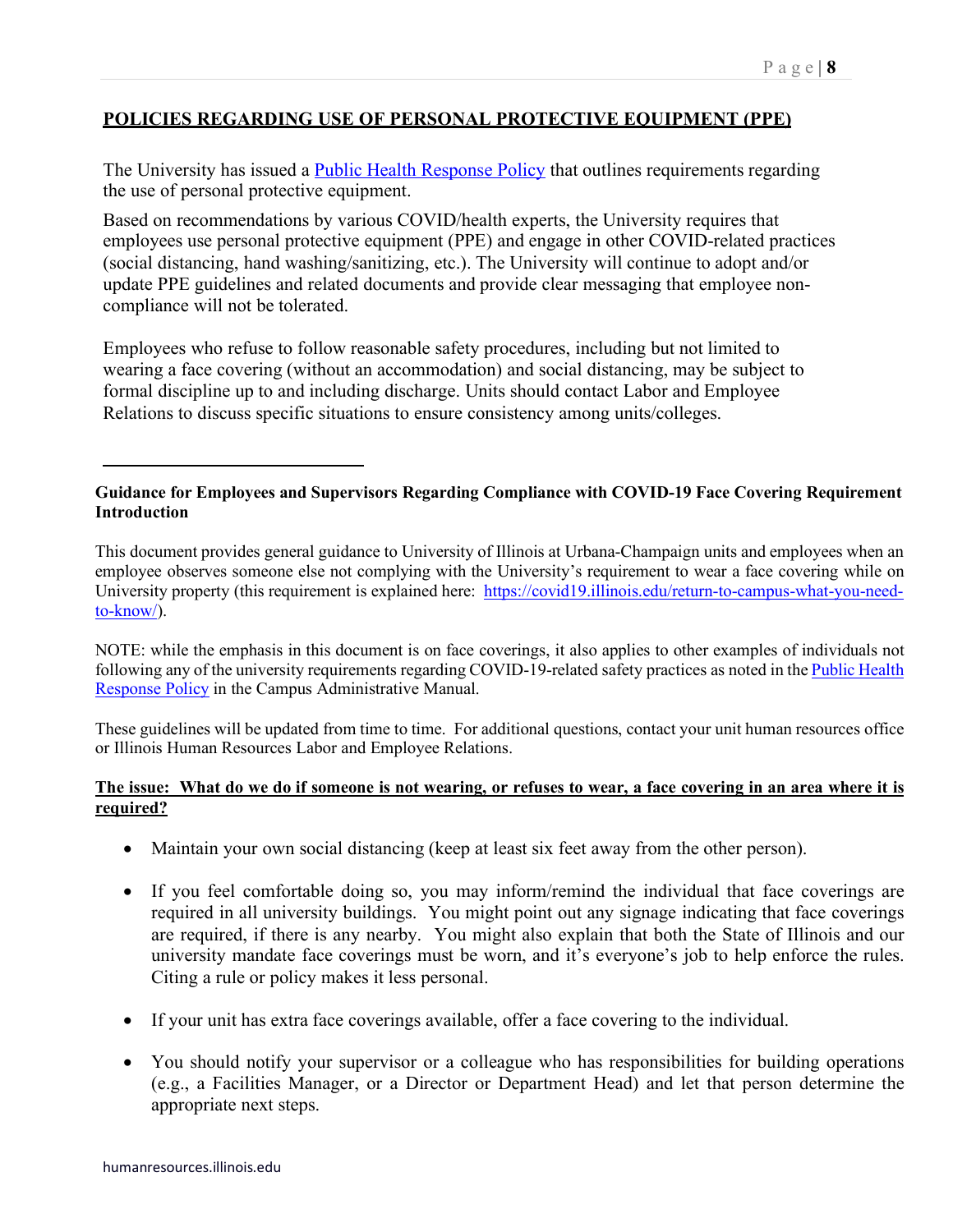#### **Generic sample/draft script for speaking to an employee/student not wearing a face covering:**

- University of Illinois policy requires wearing a face covering, that covers your nose and mouth, when in this building.
- Would you like my help in locating a face covering that you can wear?
- If you do not adhere to the face-covering policy, we will ask you to immediately leave the building.

#### **Other General Guidance**

- The university is emphasizing education and training as the initial response to a person not wearing a face covering, in order to gain our community's compliance.
- Employees are not expected to act as individual enforcers of the face covering policy; this is consistent with our community approach to taking care of one another.
- If the person is a university employee, either you or your supervisor should notify that employee's supervisor about the incident, if known. Be prepared to provide specific information, such as the date, time, and location of the incident and a summary of any conversation that occurred (if any). It is not appropriate to take a photo of the employee who is not in compliance.
- Similarly, the University is not asking UIPD to enforce the face-covering policy; however, if you ever find yourself in a situation where you are concerned about your physical safety or the safety of others, you should call 911.
- Generally, "shaming" or confrontation does not work; it is best to lead by example. Focus on what you can control and do everything you can to protect yourself. It is acceptable to say things like "please stand back" or "please stand away from me."
- You can communicate that you will not meet with individuals who are not complying with the University's health protective policies; for example, you can say "My department's policy is that we only meet with people when we are all wearing face coverings."
- Do not make an assumption about why the person is not wearing a face covering.
- Consider keeping areas locked or otherwise inaccessible so that individuals cannot travel freely throughout the building where possible; post additional signage at multiple locations (e.g., "face coverings required beyond this point")
- Do not allow the situation to escalate such that physical harm becomes a possibility.
- In summary, it is best to focus on your own well-being and what you feel comfortable with, and work with your unit to implement best safety practices regarding your workspace.

#### **Specific Scenarios**

First, some reminders about our face covering requirements:

- [Face coverings](https://covid19.illinois.edu/face-coverings/) must be worn in university facilities unless alone in a private space. Face coverings are also required for outside campus spaces where sufficient social distancing is not possible.
- When wearing a face covering, you are not only wearing the face covering to protect yourself, but to minimize the spread of virus containing particles to others. Even if you feel healthy, you may be asymptomatic and spreading virus.
- Face masks or face coverings **are not** a substitute for proper social distancing. You should still practice distancing of 6 feet or more.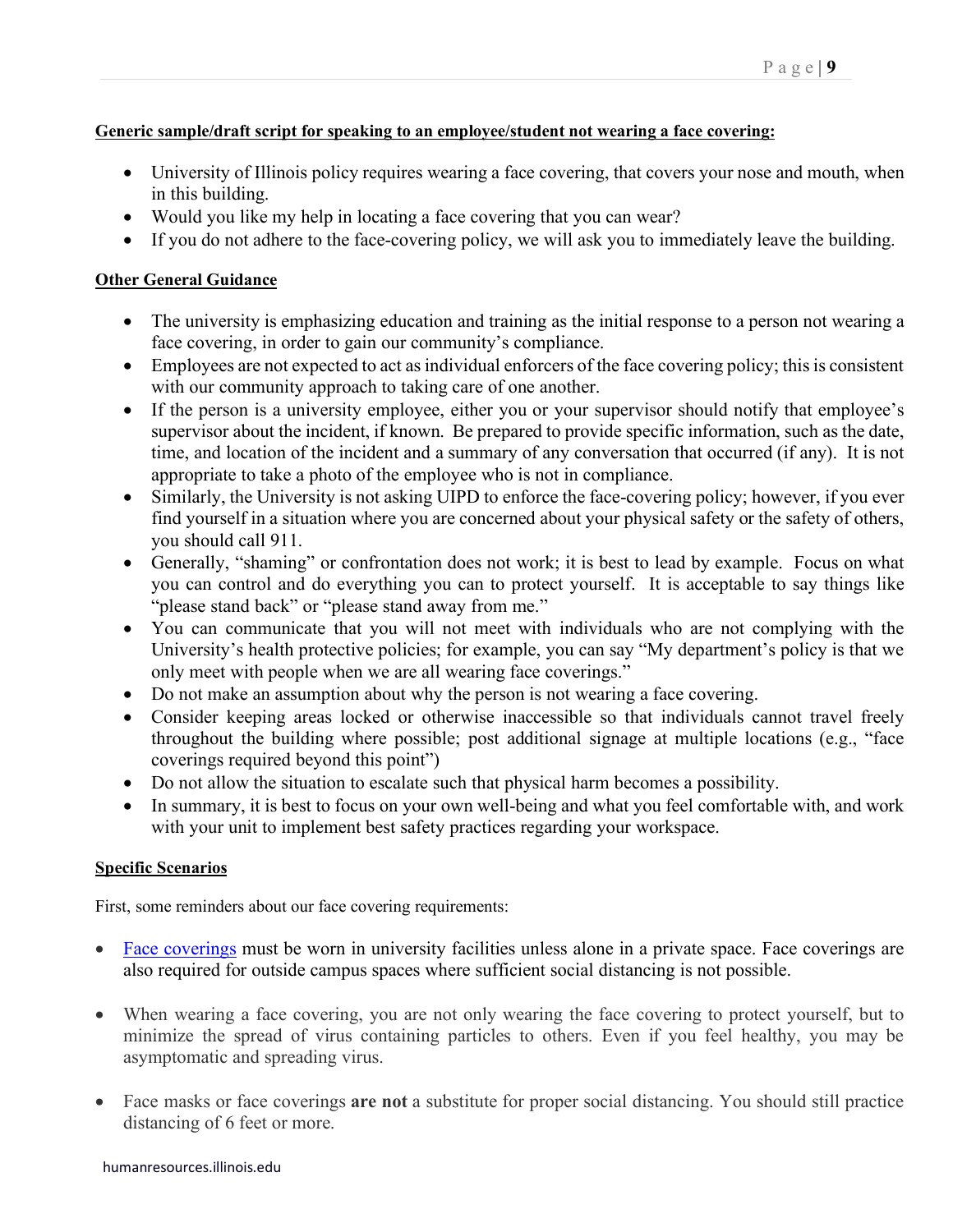- Managers and supervisors should reiterate and insure employee are aware of the face covering requirement. If a manager becomes aware that an employee is consistently not wearing a face covering, they must take steps to address the issue.
- **Prohibited actions when observing someone not wearing a face covering:**
	- Shaming or confronting the person not wearing a face covering.
	- Assuming why the person is not wearing a face covering.
	- Taking pictures of the person not wearing a face covering.

#### **Scenario #1: Employee observes coworker not wearing a face covering.**

#### **Required Action(s)**

- Maintain social distancing of at least 6 feet
- Notify supervisor or a colleague who has responsibility for building operations.

#### **Permissible Action(s)**

- If comfortable, remind/inform the coworker of the University's requirement to wear a face covering.
- If the unit has extra face coverings available, offer one to the coworker.
- Refuse to meet with the coworker if they are not wearing a face covering.

#### **Scenario #2: Employee/Manager observes a person they do not know not wearing a face covering.**

#### **Required Action(s)**

- Maintain social distancing of at least 6 feet.
- Notify your supervisor or a colleague who has responsibility for building operations.

#### **Permissible Action(s)**

- If comfortable, remind/inform the person of the University's requirement to wear a face covering.
- If the unit has extra face coverings available, offer one to the individual.
- Refuse to meet with the person if they are not wearing a face covering.

#### **Scenario #3: Employee observes a manager not wearing a face covering.**

#### **Required Action(s)**

- Maintain social distancing of at least 6 feet.
- Notify/consult with own supervisor to determine next steps

#### **Permissible Action(s)**

• Refuse to meet with the person if they are not wearing a face covering.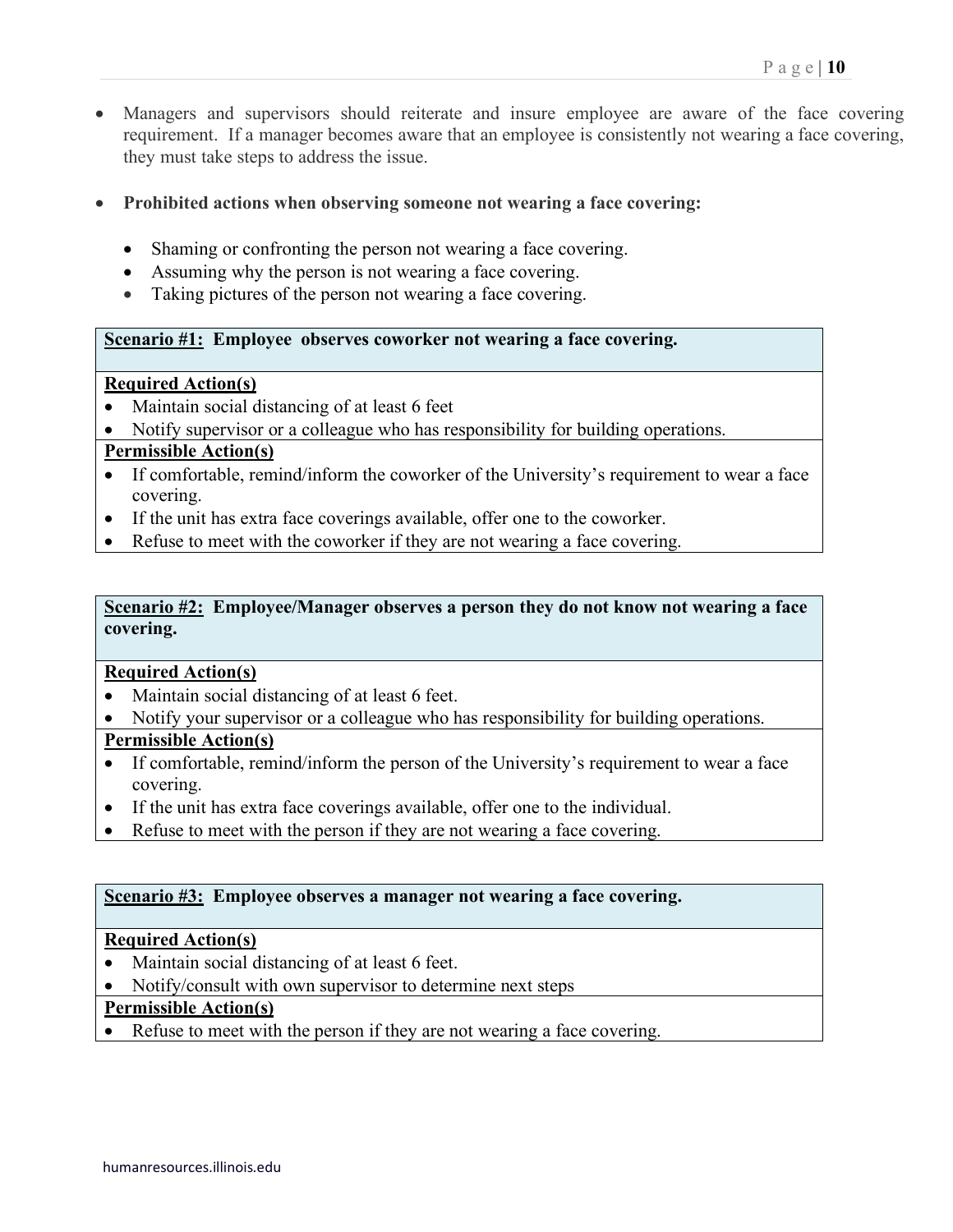#### **Scenario #4: Manager observes an employee they supervise not wearing a face covering, or receives a report of one of their employees not wearing a face covering.**

### **Required Action(s)**

- Maintain social distancing of at least 6 feet.
- Remind/inform the person of the University's requirement to wear a face covering.
- If the person refuses to put on a face covering, remind them that continued refusal will result in discipline. (Send the employee home if necessary)
- Consult with unit or campus HR to determine appropriate next steps
- If the person states they cannot wear a face covering due to medical reasons, refer the person to OAE to begin the accommodation process.
- If the unit has extra face coverings available, offer one to the individual.

### **Permissible Action(s)**

• Refuse to meet with the person if they are not wearing a face covering.

#### **Scenario #5: Manager observes an employee they do not supervise not wearing a face covering.**

### **Required Action(s)**

- Maintain social distancing of at least 6 feet.
- Remind/inform the person of the University's requirement to wear a face covering.
- If the unit has extra face coverings available, offer one to the individual.
- Inform the person's supervisor that you observed the person not wearing a face covering, and whether they complied after you reminded them of the requirement. (If the person complies, a short e-mail is sufficient. If the person does not comply, you should contact the person's supervisor immediately.)

### **Permissible Action(s)**

Refuse to meet with the person if they are not wearing a face covering.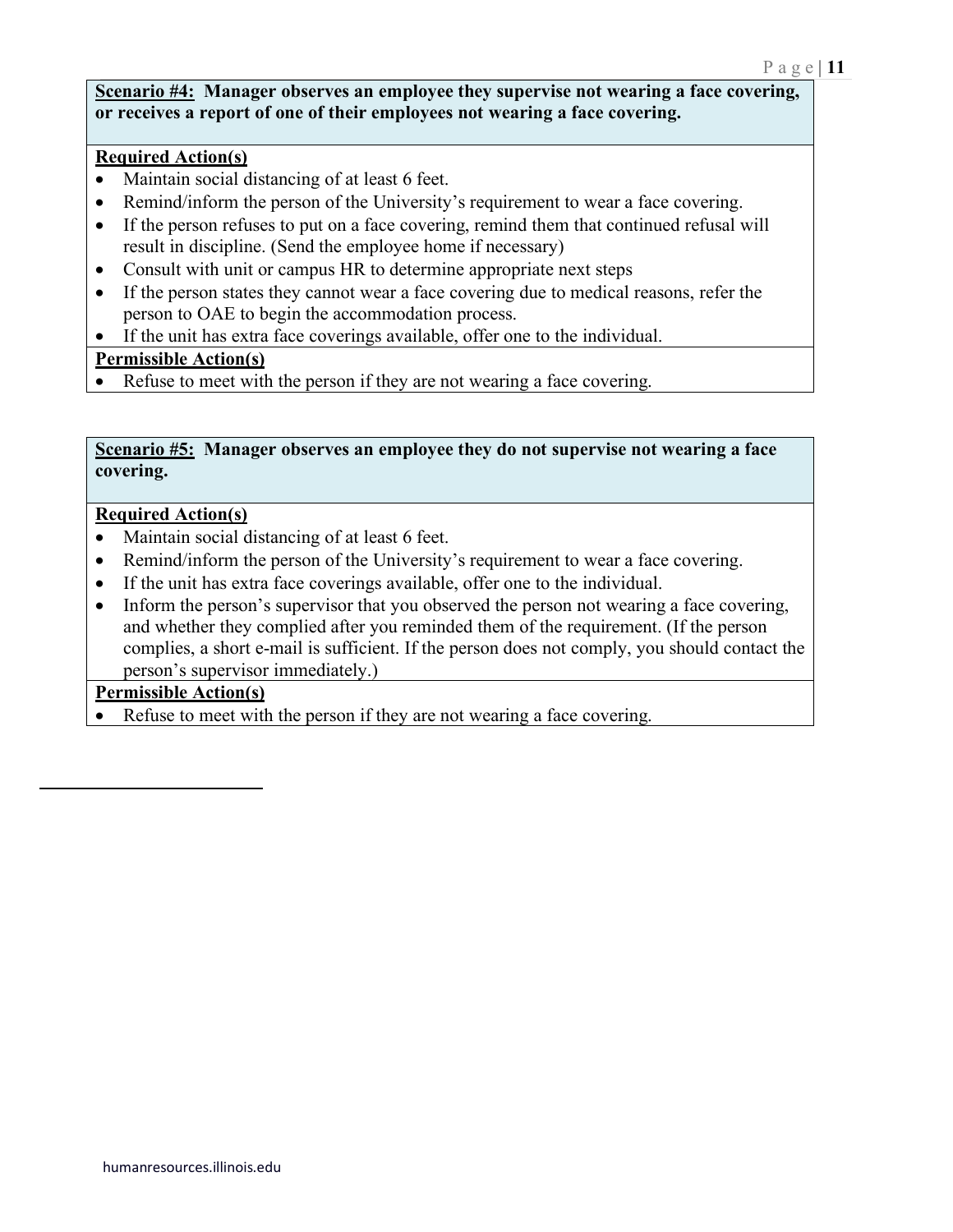# **SPECIAL CONSIDERATIONS: EMPLOYEES WHO SELF-IDENTIFY AS "AT RISK"**

The University recognizes that some employees may have unique circumstances that might affect their ability to return to on-campus work. Generally, these circumstances fall into three categories: (1) an employee has child-care considerations as a result of daycare or school changes related to the COVID-19 pandemic

(2) an employee has an underlying health condition that puts them at greater risk if exposed to COVID-19

(3) an employee has a household member with an underlying health condition that puts the household member at greater risk if exposed to COVID-19.

### **Guidelines and Protocols for Employees**

- Work together with your unit to determine if continued remote work (full or part-time) is a reasonable approach.
- Continue to align ability to use benefits and/or alter schedule with campus and state return to work timelines and objectives.
- Apply for Families First Coronavirus Response Act (FFCRA) for use of emergency benefits as applicable.
- Apply for FMLA as applicable [https://humanresources.illinois.edu/employees/forms/civil-](https://humanresources.illinois.edu/employees/forms/civil-service-employees/FMLA-VESSA-employees.html) [service-employees/FMLA-](https://humanresources.illinois.edu/employees/forms/civil-service-employees/FMLA-VESSA-employees.html)[VESSA-employees.html](https://humanresources.illinois.edu/employees/forms/civil-service-employees/FMLA-VESSA-employees.html)
- Use accrued benefit time (vacation or sick as applicable)
- If other options are exhausted, consider unpaid, excused leave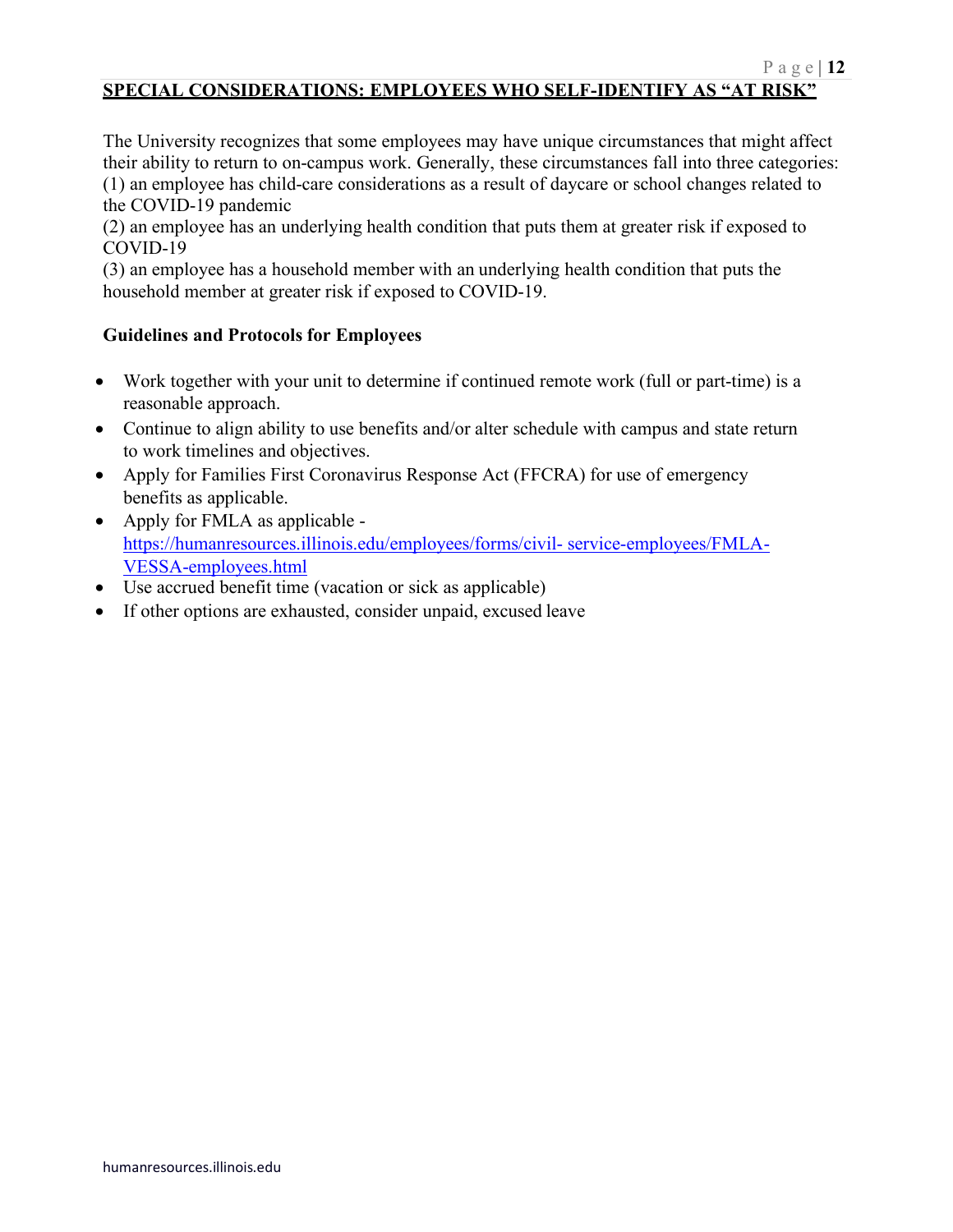| <b>Table 2</b>                                         |
|--------------------------------------------------------|
| <b>COVID-19 Flexibility Arrangements for Employees</b> |
| When Does the ADA Interactive Process Apply?           |
| <b>July 2020</b>                                       |

| <b>Flexibility Need</b>                                                                                                                                                                                                                                                                                       | <b>Action</b>                                                                                                                                                                                                                                                                                                                                                                                                                                                                                                                                                                                                                                                                                                                                                                                                                                                                                                                             | Responsible<br><b>Office</b>                                   |
|---------------------------------------------------------------------------------------------------------------------------------------------------------------------------------------------------------------------------------------------------------------------------------------------------------------|-------------------------------------------------------------------------------------------------------------------------------------------------------------------------------------------------------------------------------------------------------------------------------------------------------------------------------------------------------------------------------------------------------------------------------------------------------------------------------------------------------------------------------------------------------------------------------------------------------------------------------------------------------------------------------------------------------------------------------------------------------------------------------------------------------------------------------------------------------------------------------------------------------------------------------------------|----------------------------------------------------------------|
| Employee<br>identifies as<br>having a medical<br>condition/medical<br>history that<br>prevents them<br>from wearing a<br>disposable mask<br>or cloth face<br>covering                                                                                                                                         | Employee should contact the ADA division to engage in the<br>interactive accommodations process if the employee is unable to<br>use a disposable mask or cloth face covering such as a bandana.<br>Employees who medically need a N95 mask must work with the<br>ADA division. (Supervisors should direct employees to ADA<br>division if they identify this need.)                                                                                                                                                                                                                                                                                                                                                                                                                                                                                                                                                                       | Office of<br>Access and<br>Equity<br><b>ADA</b><br>division    |
| Employee<br>identifies a need<br>for flexibility to<br>continue working<br>remotely due to<br>their own medical<br>condition/medical<br>history                                                                                                                                                               | If the employee's expressed need exceeds the level of flexibility<br>granted to all employees in the department/unit, employee should<br>contact the ADA division to engage in the interactive<br>accommodations process. (Supervisors should direct employees<br>to ADA division if they identify this need.)                                                                                                                                                                                                                                                                                                                                                                                                                                                                                                                                                                                                                            | Office of<br>Access and<br>Equity<br><b>ADA</b><br>division of |
| Employee<br>identifies a need<br>for flexibility to<br>continue remote<br>work but does not<br>indicate that it is<br>due to their own<br>medical<br>condition/medical<br>history or<br>COVID-19 risk<br>category, or only<br>identifies their<br>age $(65+)$ as the<br>reason for<br>increased COVID<br>risk | Not an ADA request; the unit can work with the employee on<br>these special arrangements. The unit should consult with the<br>appropriate Human Resources office as needed, especially when<br>job duties are not conducive to remote work. The employee<br>should be reminded that they can speak confidentially with the<br>ADA Coordinator to discuss the ADA interactive process if there<br>is a medical issue.<br>If remote work is not applicable to the employee's position and<br>no alternative scheduling can be agreed upon, the employee can:<br>apply for Families First Coronavirus Response Act<br>(FFCRA) for use of emergency benefits as applicable<br>apply for FMLA as applicable<br>https://humanresources.illinois.edu/employees/forms/civil-<br>service-employees/FMLA-VESSA-employees.html<br>Use benefit time<br>$\bullet$<br>Consider unpaid, excused leave if all other options are<br>$\bullet$<br>exhausted | Unit and HR                                                    |
| Employee<br>identifies a need<br>for flexibility to                                                                                                                                                                                                                                                           | Not an ADA request; the unit can work with the employee on<br>these special arrangements. The unit should consult with the                                                                                                                                                                                                                                                                                                                                                                                                                                                                                                                                                                                                                                                                                                                                                                                                                | Unit and<br><b>HR</b>                                          |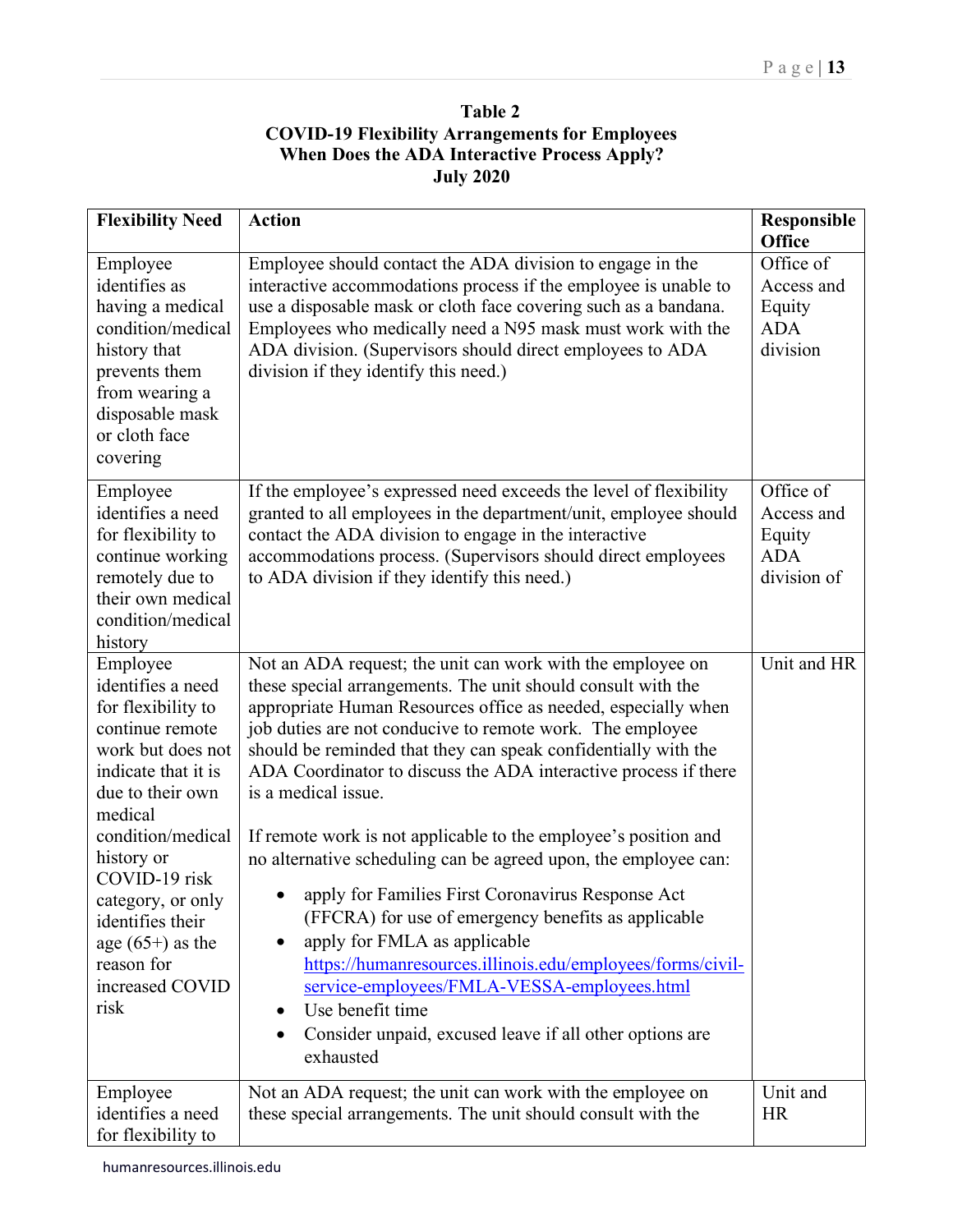| continue working<br>remotely due to a<br>household<br>member's<br>medical<br>condition/medical<br>history or risk<br>factors | appropriate HR office as needed, especially when job duties are<br>not conducive to remote work.<br>If remote work is not applicable to the employee's position and no<br>alternative scheduling can be agreed upon, the employee can:<br>apply for Families First Coronavirus Response Act<br>$\bullet$<br>(FFCRA) for use of emergency benefits as applicable<br>apply for FMLA as applicable<br>https://humanresources.illinois.edu/employees/forms/civil-<br>$\bullet$<br>service-employees/FMLA-VESSA-employees.html<br>Use benefit time<br>$\bullet$<br>Consider unpaid, excused leave if all other options are<br>$\bullet$<br>exhausted                                                                                                                                    |                       |
|------------------------------------------------------------------------------------------------------------------------------|------------------------------------------------------------------------------------------------------------------------------------------------------------------------------------------------------------------------------------------------------------------------------------------------------------------------------------------------------------------------------------------------------------------------------------------------------------------------------------------------------------------------------------------------------------------------------------------------------------------------------------------------------------------------------------------------------------------------------------------------------------------------------------|-----------------------|
| Employee<br>identifies a need<br>for flexibility to<br>be able to take<br>care of childcare<br>obligations                   | Not an ADA request; the unit can work with the employee on<br>these special arrangements. The unit should consult with the<br>appropriate HR office as needed, especially when job duties are<br>not conducive to remote work.<br>If remote work is not applicable to the employee's position and no<br>alternative scheduling can be agreed upon, the employee can:<br>apply for Families First Coronavirus Response Act<br>$\bullet$<br>(FFCRA) for use of emergency benefits as applicable<br>apply for FMLA as applicable<br>٠<br>https://humanresources.illinois.edu/employees/forms/civil-<br>$\bullet$<br>service-employees/FMLA-VESSA-employees.html<br>Use benefit time<br>$\bullet$<br>Consider unpaid, excused leave if all other options are<br>$\bullet$<br>exhausted | Unit and<br><b>HR</b> |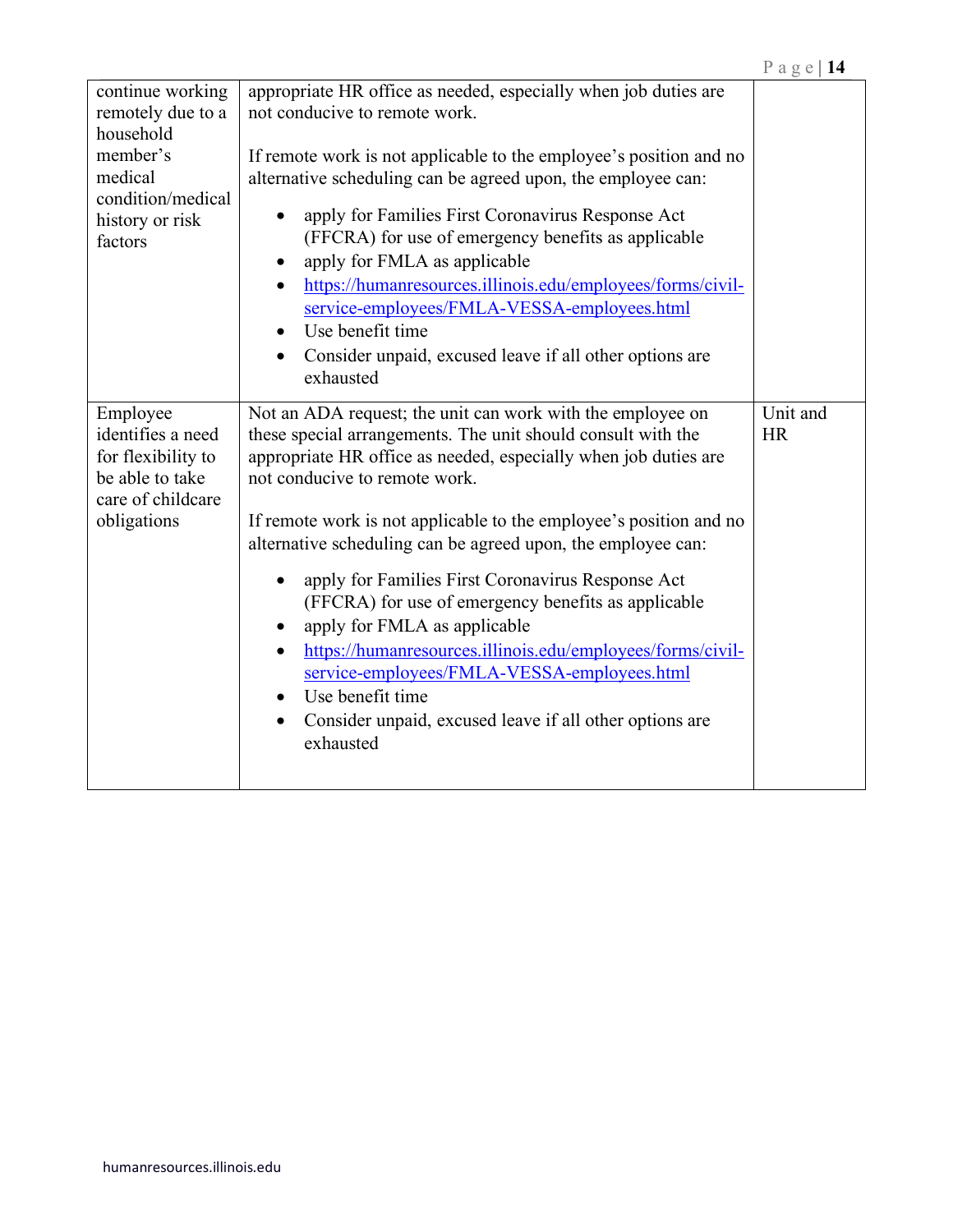During the COVID-19 pandemic, the University expects that units are flexible and look for ways to assist our employees in being able to balance their work and personal responsibilities. In reviewing requests for remote work or schedule flexibility related to childcare or a household member's COVID risk, units must apply consistency if they require documentation (i.e. a copy of a school reopening schedule). Note: units cannot require documentation of a household members health condition that includes specific health information.

#### **Childcare obligations additional guidance for managers/supervisors.**

As individual school districts set their school reopening plans, additional flexibility and remote work may continue to be needed. Units are expected to be flexible in helping employees to meet these obligations for caring for their children. At some point, if employees are asked to return to work and an employee believes they should remain working remotely due to COVID-19 considerations related to childcare they may be asked to provide information documenting why there is a continued need related to childcare. The documentation will most likely include information from a childcare provider outlining their current limitations, including how long those limitations are anticipated to last or a child's school reopening schedule. If the job duties do not lend themselves to remote work, the unit is not obligated to approve the remote work request.

#### **Household member health concerns additional guidance for managers/supervisors.**

An employee who is asked to return to on-campus work but believes they have a need to remain working remotely due to COVID-19 considerations related to a family member's health may request to continue working remotely, assuming the job duties lend themselves to remote work. The request to continue remote work should be considered objectively and fairly to ensure an equitable process for all requests within the unit. Units are encouraged to be flexible and consider a hybrid or part-time remote work arrangement if full-time remote work is not feasible. However, if the job duties do not lend themselves to remote work, the unit is not obligated to approve the remote work request.

The following information provides some potential responses to an employee's request to continue to work remotely past August 15, 2020. Managers and supervisors should evaluate each request carefully and consult with unit or campus HR for assistance. Managers and supervisors must review their proposed response with their leadership before sending it to the employee, to ensure consistency across units.

### **Remote work requests to extend beyond August 15, 2020 (for childcare or household member health based requests): Potential Response**

Thank you for contacting me and for your request. A determination has been made that you have been approved to continue to work remotely under the conditions outlined below.

From <insert start date> to <insert end date>, you have been approved to work remotely with the understanding that you may have to come into work occasionally, if operationally necessary. Your hours of work will remain the same. We will continue to monitor this situation and reserve the ability to change this agreement based on changes in our operational needs or the spread of COVID-19.

l l l k f hans de la k f hans de la k hans de la k hans de la k hans de la k hans de la k hans de la k hans de<br>L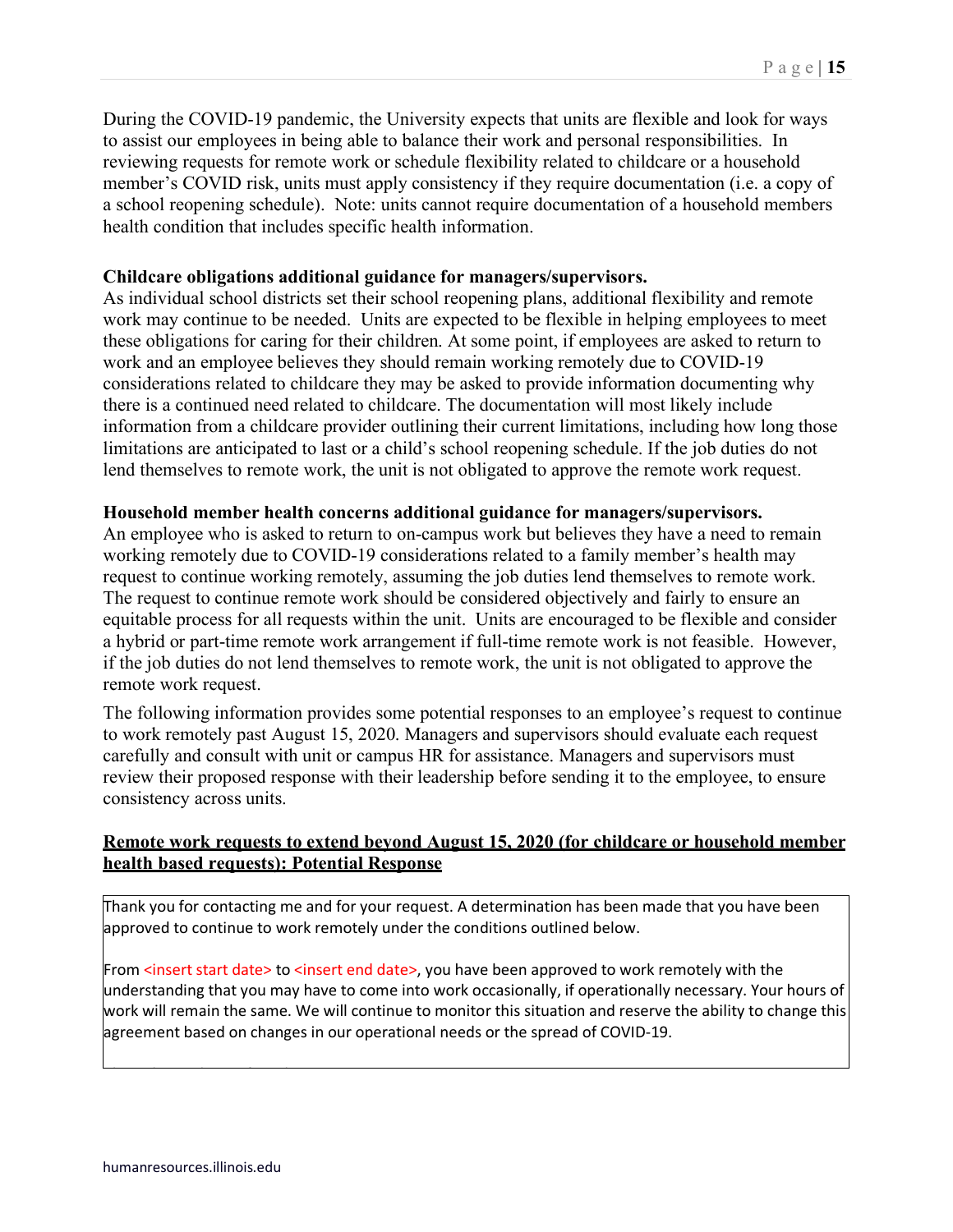#### **Employee's own health condition additional guidance for managers/supervisors**

Employees with a personal medical condition that would prevent them from returning to campus or their unit should seek reasonable accommodations. If the employee's expressed need exceeds the level of flexibility granted to all employees in the department/unit, employee should contact the ADA division to engage in the interactive accommodations process. Supervisors should direct employees to ADA division if they identify this need.

The ADA Division of the Office for Access and Equity (OAE) can be contacted at 217.333.0885. The application for an ADA accommodation can be found at [https://illinois](https://illinois-accommodate.symplicity.com/public_accommodation/)[accommodate.symplicity.com/public\\_accommodation/.](https://illinois-accommodate.symplicity.com/public_accommodation/) Additional information can be found at [https://oae.illinois.edu/accessibility-and-accommodations.html.](https://oae.illinois.edu/accessibility-and-accommodations.html) This is the appropriate forum to have an ADA accommodation request reviewed.

### **Remote work requests to extend beyond August 15, 2020 due to employee's own health: Potential Response**

Thank you for contacting me and for your request. Your request exceeds the level of flexibility we are able to offer all employees in the unit. Your request to have additional time beyond August 15, 2020 for remote work when based on your own health condition will need to be requested through the reasonable accommodation process as follows. As this process can take some time to complete, I would recommend making the request as soon as you can.

Individuals with a medical condition that would prevent them from returning to campus or their unit should seek reasonable accommodations.

Employees who would like to pursue a reasonable accommodation request must contact the ADA Division of the Office for Access and Equity (OAE). This is the appropriate forum to have an ADA accommodation request reviewed. OAE's telephone number is 217-333-0885. The application for an ADA accommodation can be found at [https://illinois](https://illinois-accommodate.symplicity.com/public_accommodation/)[accommodate.symplicity.com/public\\_accommodation/.](https://illinois-accommodate.symplicity.com/public_accommodation/) Additional information can be found at [https://oae.illinois.edu/accessibility-and-accommodations.html.](https://oae.illinois.edu/accessibility-and-accommodations.html)

#### **RETURN TO ONSITE WORK FAQs**

#### **Employees**

#### **1. What is social distancing?**

Social distancing, also called "physical distancing," means keeping space between yourself and other people outside of your home.

#### **2. What is the best way to maintain social distancing?**

To practice social or physical distancing stay at least 6 feet (about 2 arms' length) from other people.

In addition to [everyday steps to prevent COVID-19,](https://www.cdc.gov/coronavirus/2019-ncov/prevent-getting-sick/prevention.html) keeping space between you and others is one of the best tools we have to avoid being exposed to this virus and slowing its spread.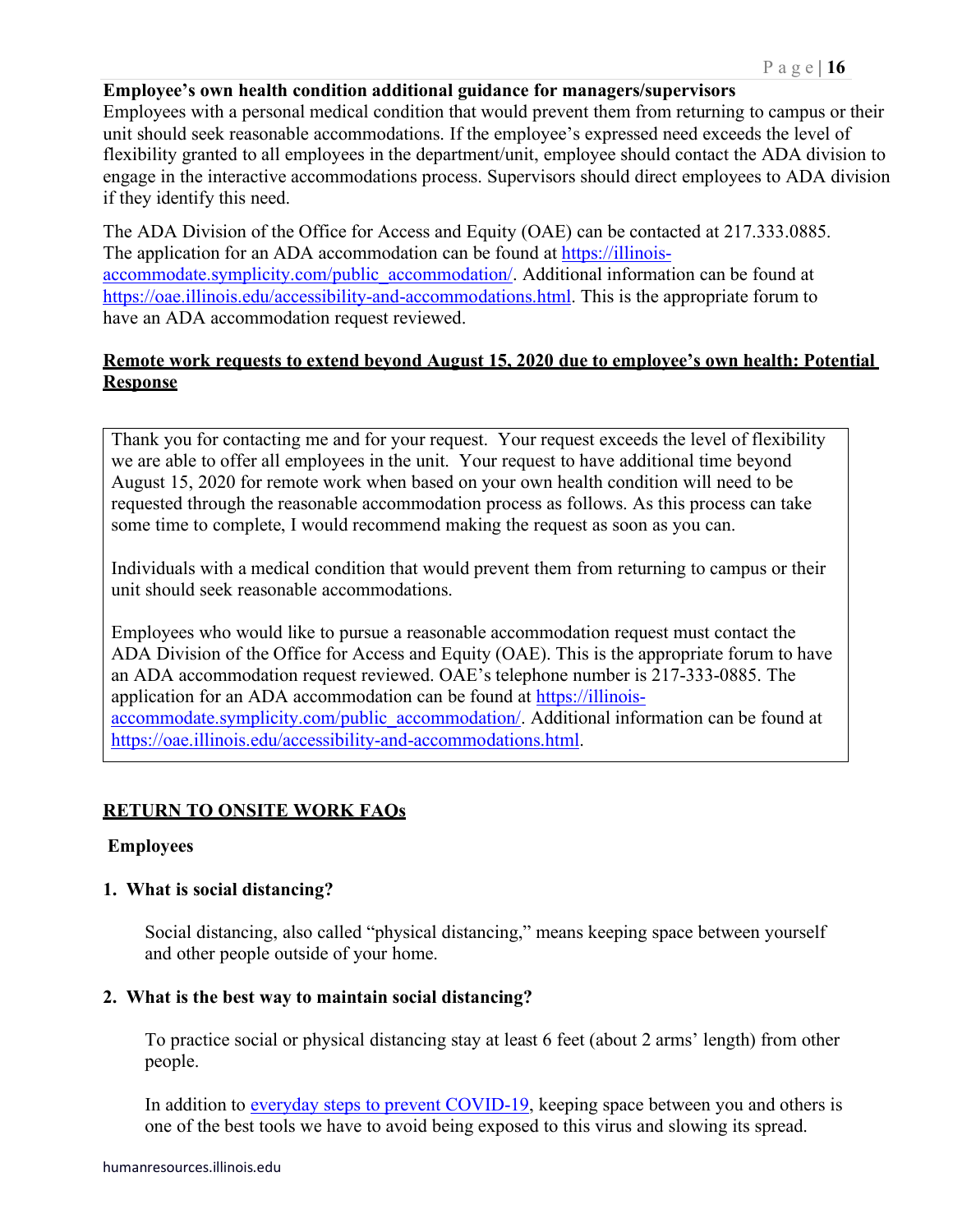Limit close contact with others outside your household in indoor and outdoor spaces. Since people can spread the virus before they know they are sick, it is important to stay away from others when possible, even if you—or they—have no symptoms. Social distancing is especially important for [people who are at higher risk](https://www.cdc.gov/coronavirus/2019-ncov/need-extra-precautions/people-at-higher-risk.html) for severe illness from COVID-19.

### **3. How can I help protect myself while in the office?**

- Participate in campus based COVID-19 testing.
- Wear your face covering except when alone in a private office or enclosed space.
- Maintain 6 feet of social distancing from others.
- Wash your hands often with soap and water for at least 20 seconds, especially after blowing your nose, coughing or sneezing; going to the bathroom; and before eating or preparing food. If soap and water are not available, use an alcohol-based hand sanitizer with at least 60% alcohol.
- Avoid touching your eyes, nose, and mouth with unwashed hands.
- Avoid close contact with people who are sick with respiratory symptoms.
- Stay home when you are sick.
- Cover your cough or sneeze with a tissue, then throw the tissue in the trash.
- Clean and disinfect frequently touched objects and surfaces.
- If you have not already done so, discuss influenza vaccination with your health care provider to help protect you against seasonal influenza.

### **4. What resources are available to help me and my family navigate concerns regarding COVID-19?**

Our Faculty/Staff Assistance Services (FSAS) provides professional, confidential assistance to university employees, retirees, and their families.

FSAS is available to address any urgent needs and concerns of our clients and other stakeholders, including dealing with concerns and stress related to the COVID-19 pandemic. Please contact them at  $f$ sas $@$ illinois.edu or 217.244.5312 during standard business hours of Monday through Friday, 8:00 AM – 5:00 PM. In a crisis situation, outside of regular business hours, please call the crisis line at 217.244.7739.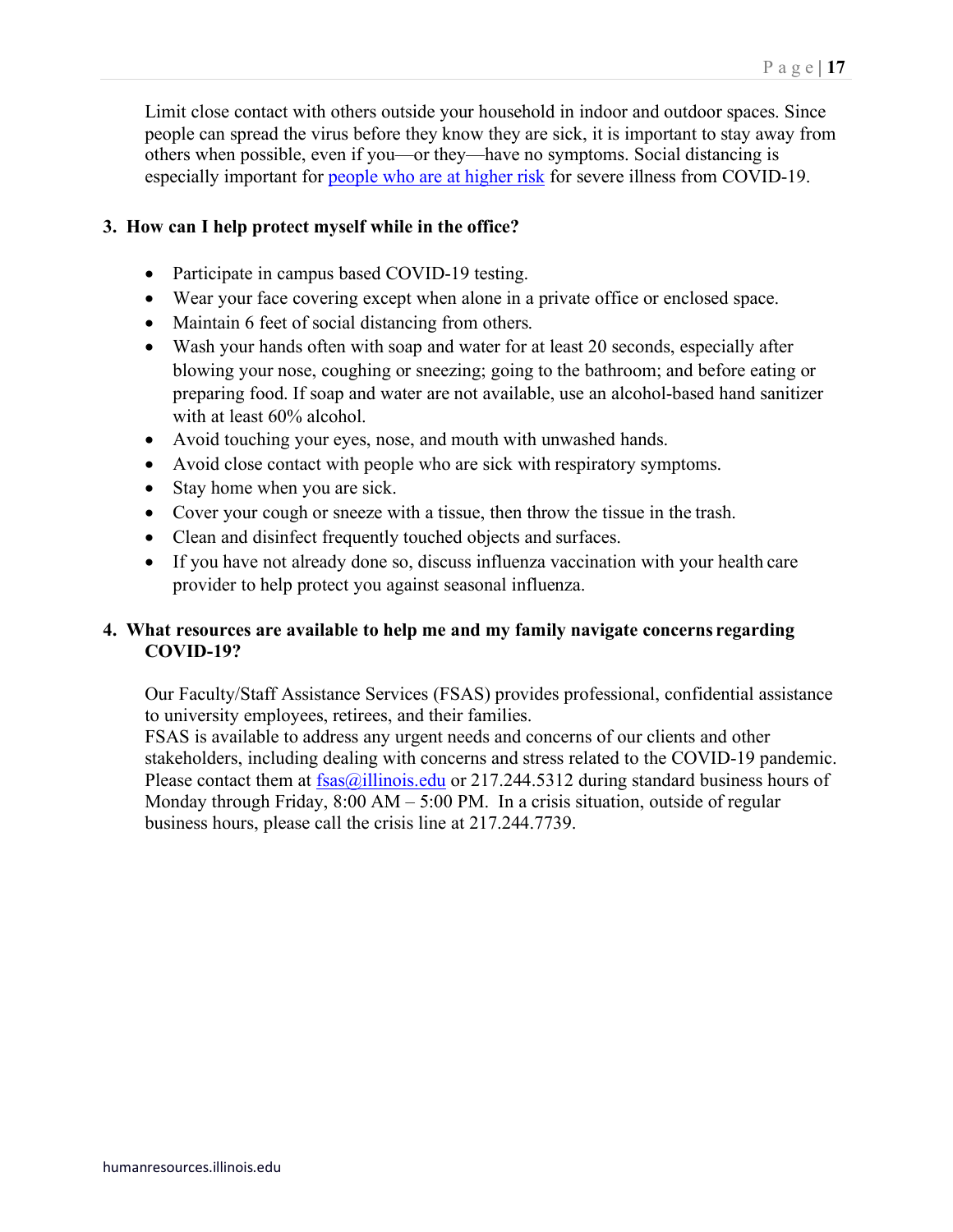### **5. Is free COVID-19 testing available to faculty and staff?**

Yes, the University is offering free COVID-19 testing for all faculty, staff and students, you need an i-Card, UIN and active NetID. Faculty, staff and students who wish to or are required to be on campus must participate in the twice weekly testing program. The University testing is saliva based and uses an innovative process developed by our own COVID-19 SHIELD: Target, Test, Tell team.

Unlike conventional nasal testing, saliva samples are collected non- invasively, without requiring skilled healthcare workers. There are multiple sites on campus, with core hours available from 8:00 am to 6:00 pm, Monday through Friday. Some sites have extended hours, including weekends. Please visit the [University COVID-19](https://covid19.illinois.edu/) website for updated information on campus testing locations. Testing can be completed during working hours.

Within a few hours, faculty, staff and students are notified via email when results are viewable in the University of Illinois Patient Health Portal found at [MyMcKinley.illinois.edu.](https://shibboleth.illinois.edu/idp/profile/SAML2/Redirect/SSO?execution=e3s1)

Additionally, the Champaign site for the State of Illinois Community-Based Testing Site is open 8:00 am – 4:00 pm, seven days a week, at Market Place Shopping Center, 2000 N. Neil Street Champaign. Anyone can be tested at the State of Illinois site, which is a selfadministered nasal swab process.

#### **6. What should I do if I don't feel well and don't have sick leave available?**

First, you need to stay home. If you can perform your work remotely and feel well enough to do so, you can work remotely. You may also qualify for benefits under the Families First Coronavirus Response Act if you have COVID-19. Employees can also seek an unpaid leave of absence.

#### **7. What happens if someone on campus tests positive for COVID-19?**

The Champaign Urbana Health District (CUPHD) will manage the contact tracing process to isolate the individual and identify close contacts who will need to be placed into quarantine. CUPHD will have a number of contact tracers assigned to university related cases. Facilities and Services will conduct enhanced cleaning if the individual had been on-campus.

#### **8. What should I do if I am feeling ill with COVID-19 like symptoms?**

If you are at home, you must:

- 1. Remain at home and not go to work when sick, even if the symptoms are mild.
- 2. Notify your supervisor according to department's procedures.
- 3. Contact your health care provider by phone.

If you are already at work, you must:

- 1. Inform your supervisor that you are experiencing COVID-19 symptoms, leave work, and go home.
- 2. Contact your health care provider by phone.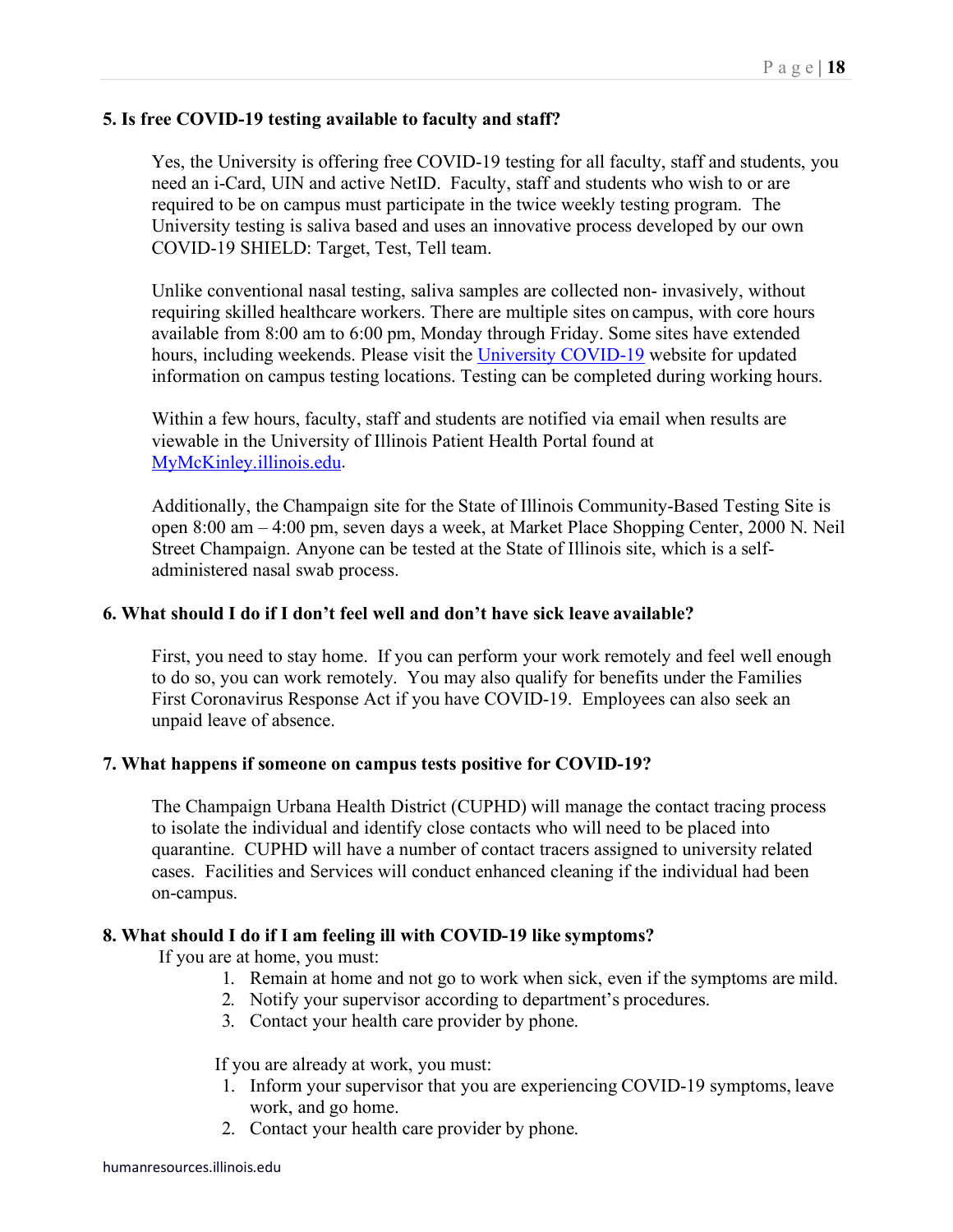### **9. Am I responsible for cleaning my workspace?**

Yes. The following are reasonable work expectations for all employees: Wiping/disinfecting individual or shared workstations, equipment, or appliances; Disinfecting conference rooms before and after meetings, including partitions or sneeze guards; Disinfecting university vehicles before and after use; Cleaning shared workspace areas, collaboration spaces, break rooms, and kitchenettes or coffee stations; Placing office trash receptacles outside office doors when needing to be emptied; Wiping down reception areas after visitor/student interactions; disinfecting countertops; and Refilling hand sanitizer containers that are placed in work areas.

### **10. Does the University provide face coverings for employees? If so, what kind and can I bring my own?**

Face coverings are required in buildings at all times in any shared, open, or public spaces, including hallways and restrooms. Face coverings can be removed in your private office with closed doors. Face coverings must also be worn outside when it is not possible to maintain 6 feet of social distancing, such as crossing the quad during class transition periods. The University is providing two, reusable cloth face coverings to those who return to campus. You may also use your own face covering or disposable mask if you prefer.

#### **11.What should I do if I cannot wear a face covering due to a medical condition?**

Contact the Office for Access and Equity to request an accommodation through the interactive Americans with Disabilities Act (ADA) interactive process at 217.333.0885. The application for an ADA accommodation can be found at [https://illinois](https://illinois-accommodate.symplicity.com/public_accommodation/)[accommodate.symplicity.com/public\\_accommodation/.](https://illinois-accommodate.symplicity.com/public_accommodation/) Additional information can be found at [https://oae.illinois.edu/accessibility-and-accommodations.html.](https://oae.illinois.edu/accessibility-and-accommodations.html) This is the appropriate forum to have an ADA accommodation request reviewed.

### **12. I have a job that can only be done on campus; working remotely is not an option. In light of COVID-19, what steps are being taken to add protections for me and others like me?** The University has established numerous protocols to address student and employee safety. Please refer to the campus [Public Health Response Policy](https://cam.illinois.edu/policies/fo-80r/) and the information prepared by the [F & S Health and Safety Response Team.](https://files.webservices.illinois.edu/9170/fs_healthsafetyresponseteam_covid-19socialdistancing.pdf)

### **13. Not all jobs on campus easily allow for social distancing. What should I do if my job requires me to be in close contact with others?**

Always wear your face covering and maintain good handwashing hygiene. Keep as much distance with others as possible and respect their space.

### **14. I need to stay home with my child(ren) while schools/day care centers are operating on reduced schedules or closed. Can I use sick leave?**

No, University sick leave cannot be used for this purpose in accordance with university policy. However, employees who are unable to work remotely may use available vacation time, floating holidays or compensatory time.

Under the Families First Coronavirus Response Act (FFCRA) employees may be eligible for two weeks emergency paid sick leave at 2/3 of regular rate of pay if the employee is caring for a child (under 18 years of age) of such employee if school or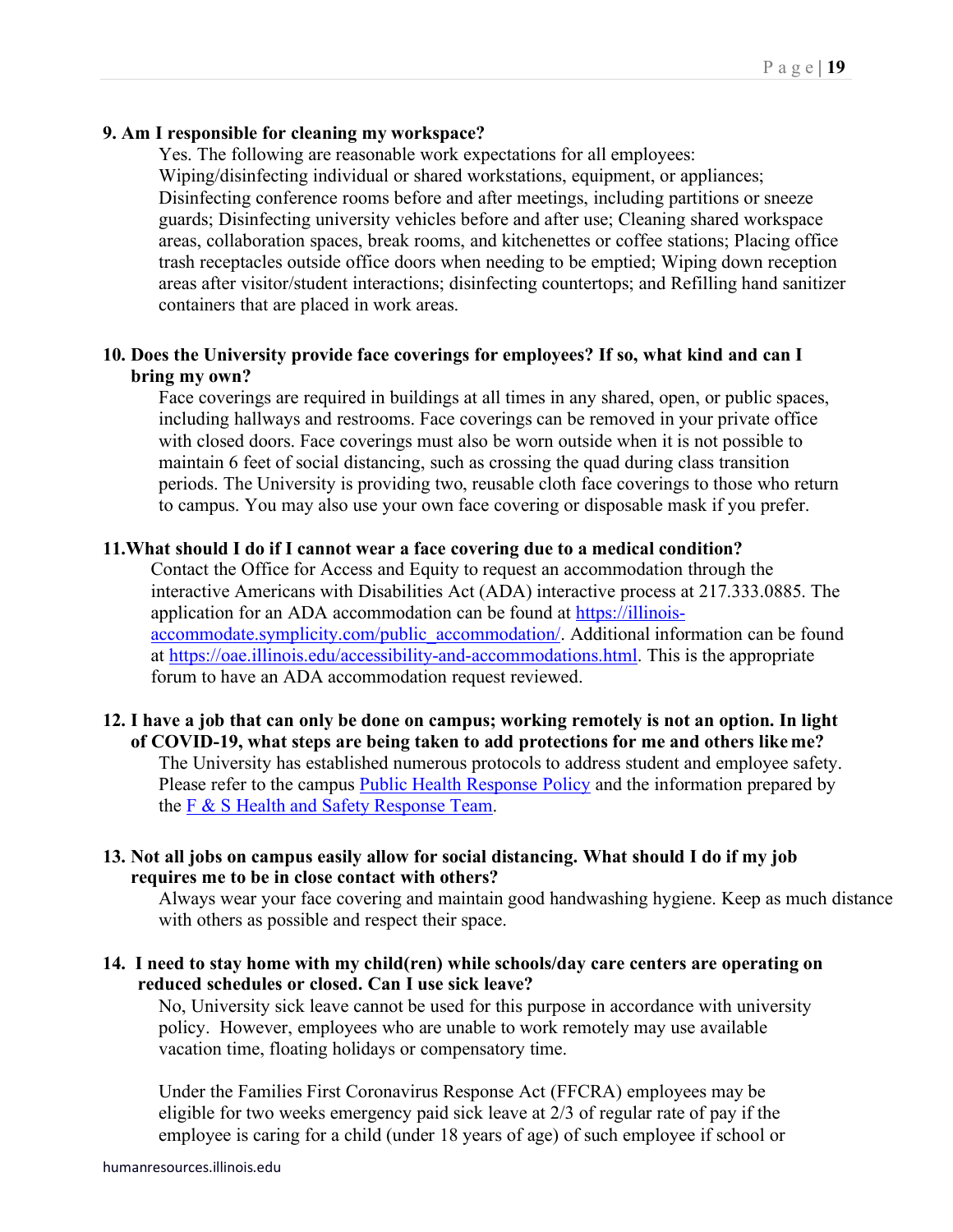day care has been closed, or child care provider is unavailable.

In addition employees who are unable to work or telework because the school or daycare of the employee's child has been closed, or the care provider is unavailable due to COVID-19, may be eligible for the Emergency Family and Medical Leave Expansion Act: 12 weeks of leave, the first 10 days unpaid, with the remaining 10 weeks paid at 2/3 regular rate of pay.

#### **15. As a civil service employee, how do I log my time for benefit usage under the FFCRA** The following earn codes may be used for time reporting benefits under FFCRA:

Emergency sick leave at 100% pay: **CO1-**COV19100-COVID19 SICK LEAVE

100% Emergency sick leave at 2/3 pay: **CO2**-COV1967-COVID19 SICK LEAVE

66.67% Expanded FMLA at 2/3 pay: **CO3**-COV19FML- COVID19 EXPANDED FMLA 66.67%

### **16. How long will the FFCRA benefits last for COVID-19 related childcare issues when work cannot be done remotely?**

The Emergency Family and Medical Leave Expansion allows for up to 12 weeks of leave. At this time, the FFCRA benefits are available through December 31, 2020.

### **17. Is there a plan for this type of benefit continuing in case schools and day cares are closed starting in the fall?**

**18.**

The FFCRA benefits are available through December 31, 2020.

#### **19. What do I need to do if a colleague tests positive for COVID-19?**

- a. Continue your daily symptom monitoring and follow up with your medical provider if you develop symptoms.
- b. Follow any guidance you receive from the local health department. Based on interviews with each person who tests positive for COVID-19, the local health department determines who is required to self-quarantine based on contact with the infected person. Everyone who is instructed to self-quarantine by the local health department **MUST** quarantine for **14** days.
- c. If you are not contacted by the local health department, you do not need to quarantine but remain diligent in your daily symptom monitoring.
- **20. How do I know if I have had close, prolonged exposure to someone who tests positive?**  Close, prolonged exposure is considered to be within 6 feet of an infected person for at least 15 minutes where droplets could be shared starting two days before the infected person's illness began. So, if you maintained social distancing, and maintained wearing your facecovering, simply being in a large room with someone who tests positive would not generally be considered prolonged exposure.
- **21. What should I do if a coworker or student is not wearing a face mask/covering?** Contact your supervisor and/or Human Resources. If you feel comfortable, you can remind your coworker or student that a face covering is required in University buildings. Your supervisor and/or human resources can help you successfully navigate this situation.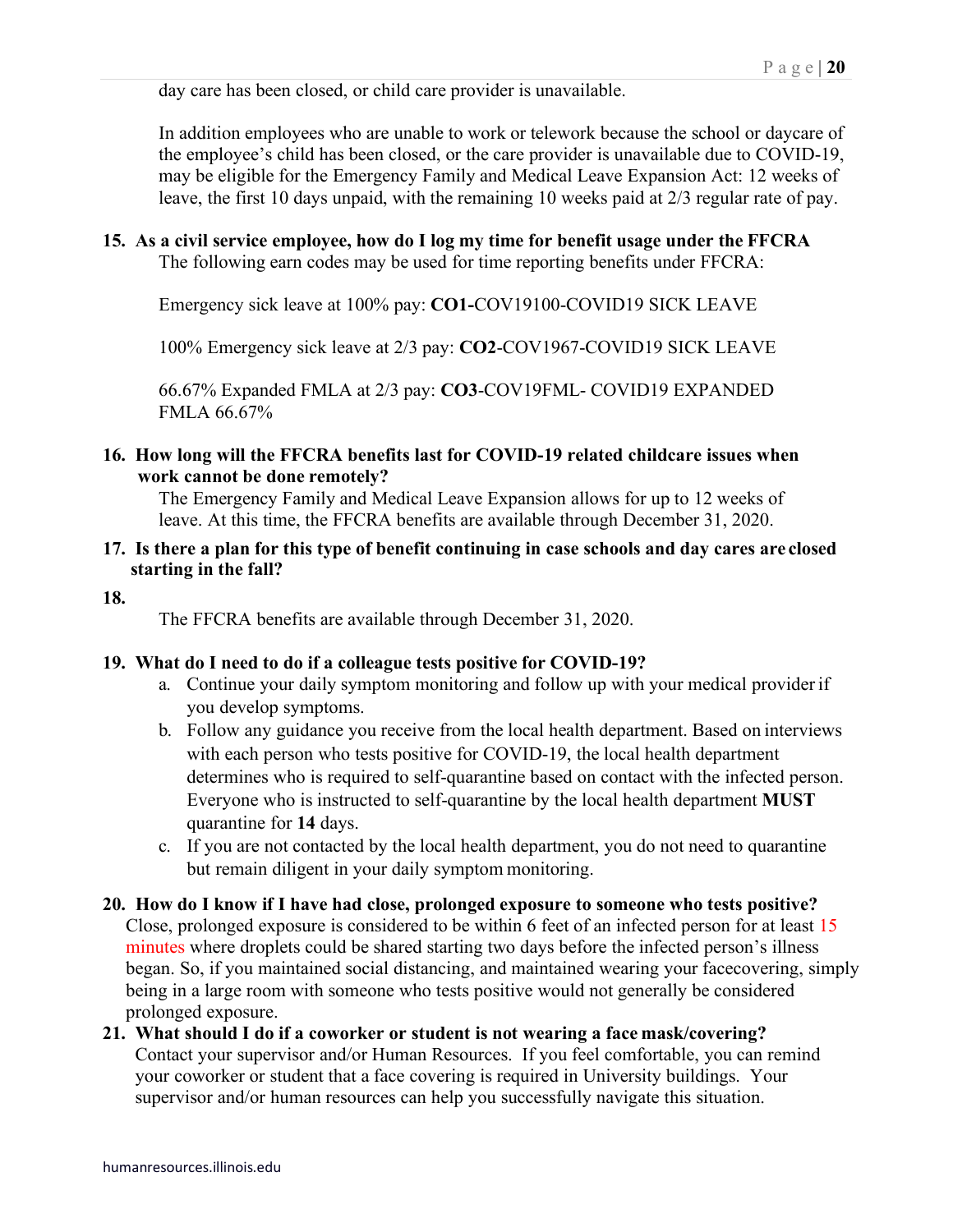#### **Part II – Remote Work Guidelines During COVID-19 and Beyond**

#### **Remote Work Recommendations During COVID-19 and Beyond**

Historically, the University of Illinois has not had a remote work policy. A few units, notably Technology Services, had unit-level remote work programs. Also, IHR approved these occasionally on a case-by-case basis.

Since late March, many employees have been successfully working remotely, using a COVID-19 specific remote-work guideline document and agreement. The University expects units to continue remote working arrangements as much as possible during the COVID-19 pandemic. The continuation of remote work for many positions has the added benefit of reducing our overall campus density, making it easier to maintain social distancing and slow the transmission of COVID-19.

Illinois Human Resources and the HR Staffing Workgroup recommends that the University adopt guidelines and related documents that permit continued remote work arrangements through the COVID-19 pandemic and beyond. The HR Staffing Workgroup has developed, and is proposing for adoption, comprehensive Telecommuting Guidelines, which is in Appendix A.

Each unit should consider the following guiding principles for remote work agreements:

- 1. **The process is equitable**: All managers are expected to consider all formal remote work proposals objectively and fairly to ensure an equitable process across the University (but are not obligated to approve them).
- 2. **Decisions are reason-neutral**: The personal circumstances of individuals, or their reasonsfor proposing a remote work agreement, should not be the sole driver of the decision to approve or deny the remote work agreement.
- 3. **Remote work is job-appropriate**: Remote work may not be suitable for every job.In particular, many types of jobs require employees to be on-site full-time or at regularly scheduled times.
- 4. **Remote work has a net-neutral or net-positive effect**: Once approved and implemented, remote work should have either a net-positive or net-neutral effect on unit operations and the work environment.
- 5. **Remote work is responsive**: Remote work arrangements are meant to be responsive to the changing needs of the workplace and should be reviewed and updated both as needs change and, at a minimum, annually. Remote work arrangements should not be considered permanent without review.

Additionally, as the guidelines in the proposed telecommuting guidelines found in Appendix A indicate, each unit should determine its own appropriate levels of approval. Generally, there should be at least two levels of review and approval: the employee's immediate supervisor, and either the next level for the supervisor or the unit HR office. Units can require additional levels of approval at their discretion. As we expect the campus to continue to have an increased utilization of telecommuting, even after the end of the COVID-19 pandemic, it may be worthwhile to consider creating an online process for the Telecommuting Guidelines and Agreements described in Appendix A.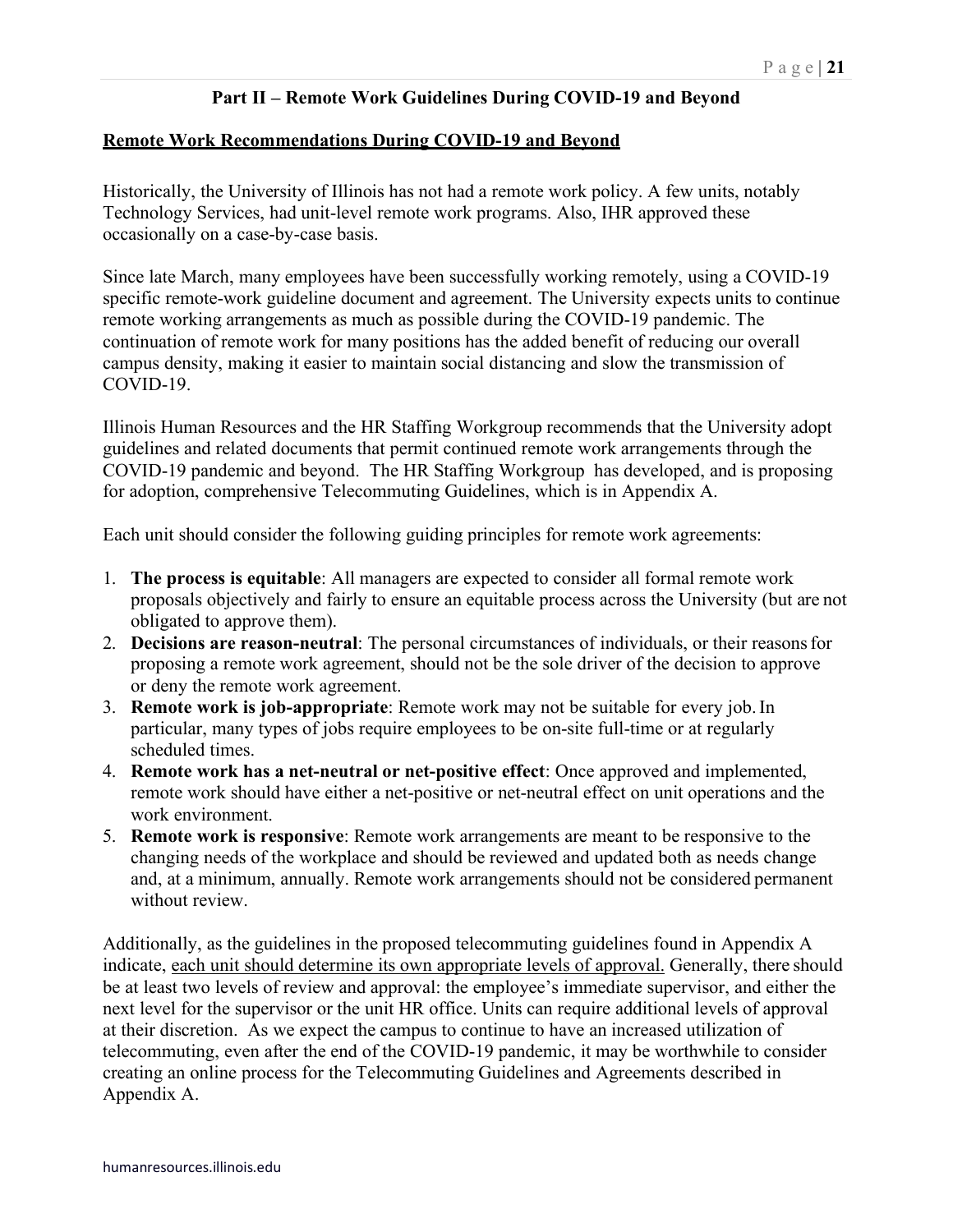### **Remote Work FAQs**

### **1. What if staff refuse to come to work until a vaccine is available?**

- a. Can work be accomplished remotely?
	- Yes:
		- i. Provide the flexibility to continue to work remotely
		- ii. Complete Remote Work Agreement
	- No:
		- i. Apply for FFCRA for emergency benefits See Appendix A
		- ii. Apply for FMLA as applicabl[e](https://humanresources.illinois.edu/employees/forms/civil-service-employees/FMLA-VESSA-employees.html) [https://humanresources.illinois.edu/employees/forms/civil-service](https://humanresources.illinois.edu/employees/forms/civil-service-employees/FMLA-VESSA-employees.html)[employees/FMLA-VESSA-employees.html](https://humanresources.illinois.edu/employees/forms/civil-service-employees/FMLA-VESSA-employees.html)
		- iii. Use benefit time
		- iv. If exhausted all other options above, consider allowing unpaid, excused leave.

### **2. What if staff are working remotely due to COVID-19 but job performance islow?**

- a. Consult with unit or IHR Labor and Employee Relations to develop email/letter of expectations during remote work
	- Include expectations around availability, completing assignments, attending meetings, etc. and any areas of concern that must be improved.
	- Address when performance must improve as well as reminding the employee that performance must improve for the telecommuting agreement to continue.

### **3. Can low performance while in remote work status be used as part of a discipline process when departments return to campus?**

It is possible. However, each situation will be handled on a case-by-case basis and in accordance with the tenets of just cause and the Performance Partnership Program, as applicable. Please contact Labor and Employee Relations within IHR for guidance.

### **4. What happens in Fall if there is a resurgence of COVID-19?**

a. We will follow State of Illinois and University guidelines as communicated by the President or Chancellor's office.

#### **5. I have staff who are requesting to work remote permanently; what is the process?**

- a. Can the job be done remotely?
	- Yes, review and complete the Remote Work Policy and application
	- No, follow guidelines in accordance with their classification
	- Watch for consistent application of remote work approvals; be aware of any disparate impact or treatment
	- Determine if the employee's work history is appropriate for remote work.
- b. What if the employee is under performing during remote work?
	- Remote work eligibility (outside of pandemic directives) is at the discretion of the department and can be dependent on positive work performance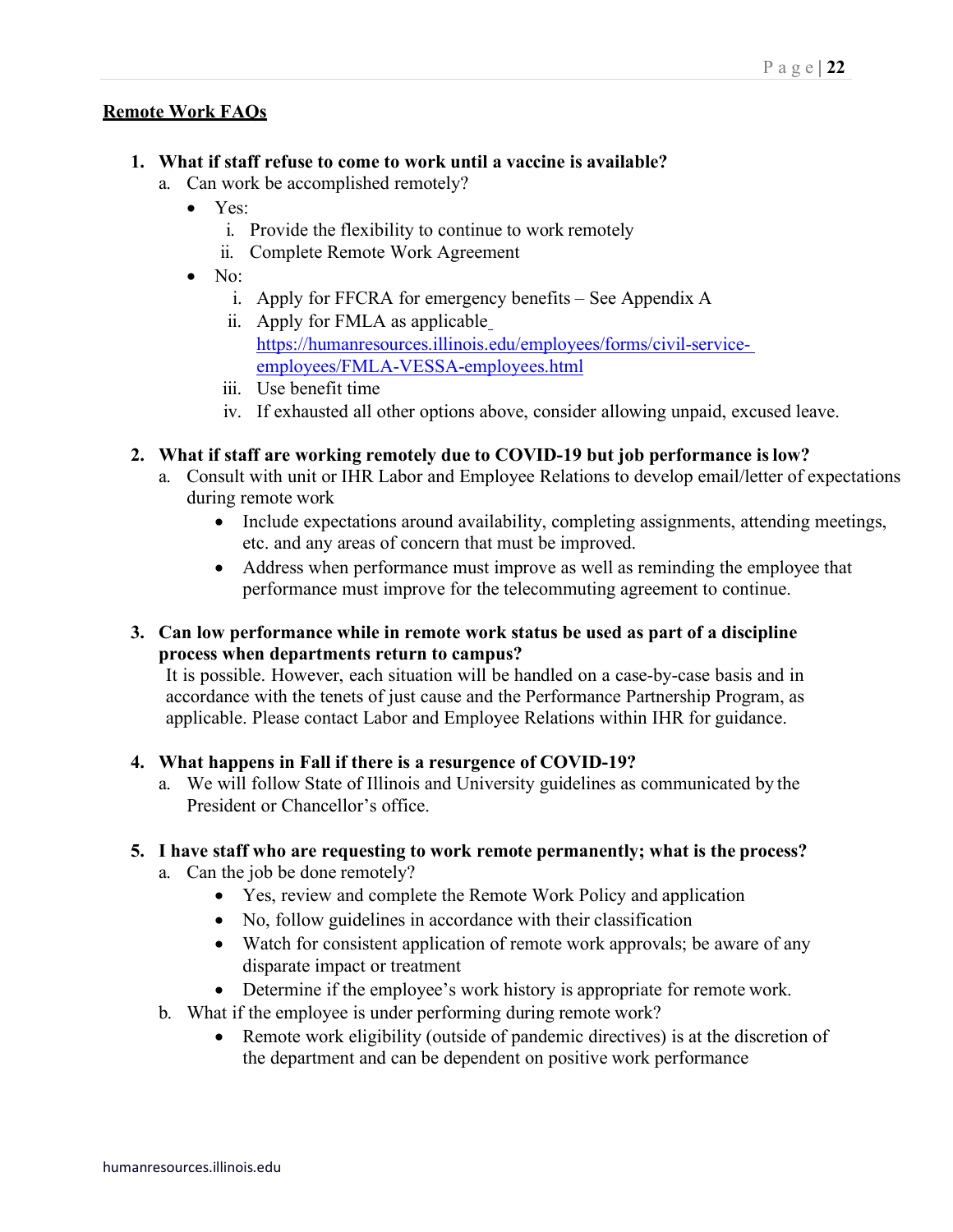# **Part III – Policies Regarding Employee Illness, Employee Positive COVID Test, and Employee Return to Work After an Illness**

### **Policies Regarding Employee Illness and Return to Work**

As a result of the COVID-19 pandemic, the University is sending a new message to employees regarding employee illness and reporting for work. Specifically, the University needs to clearly communicate to employees the following message "If you are sick, stay home." This will require a shift away from a perceived existing culture of "If you are sick, but your symptoms are mild enough that you are able to work, you should report to work."

Encourage ill employees to stay home:

• <https://www.cdc.gov/flu/business/stay-home-when-sick.htm>

Separate sick employees

- The CDC recommends that employees who appear to have acute respiratory illness symptoms (i.e. cough, shortness of breath) upon arrival to work or become sick during the day should be separated from other employees and be sent home immediately. Sick employees should cover their noses and mouths with a tissue when coughing or sneezing (or an elbow or shoulder if no tissue is available).
- Supervisors and/or HR representatives can send employees home who appear to have acute respiratory illness symptoms (i.e. cough, shortness of breath) or otherwise appear very sick, and are unable to perform their duties.
- Supervisors and/or HR representatives should never take an employee's temperature or attempt to do any medical evaluation of an employee, even if the supervisor and/or HR representative is also a trained medical professional.
- If you are not sure if you should send an employee home, consult with unit and/or Illinois HR, Labor and Employee Relations.
- If you are sick with COVID-19 or suspect you are infected with the virus that causes COVID-19, consult your medical provider and we recommend being tested. Immediately, follow the steps identified by the CDC to help prevent the disease from spreading to people in your home and community. [https://www.cdc.gov/coronavirus/2019-ncov/if-you-are](https://www.cdc.gov/coronavirus/2019-ncov/if-you-are-sick/steps-when-sick.html)[sick/steps-when-sick.html](https://www.cdc.gov/coronavirus/2019-ncov/if-you-are-sick/steps-when-sick.html)

#### **Benefit Usage**

The requirement and eligibility to use leave benefits will vary based on the specific situation, but some general guidelines are as follows:

• An employee refuses to wear a face covering (without an accommodation), social distance, or follow other reasonable safety procedures: The employee may not be allowed to work on campus and cannot use benefit time or other paid leave. Continued refusal to follow reasonable safety procedures may result in formal discipline, up to and including discharge.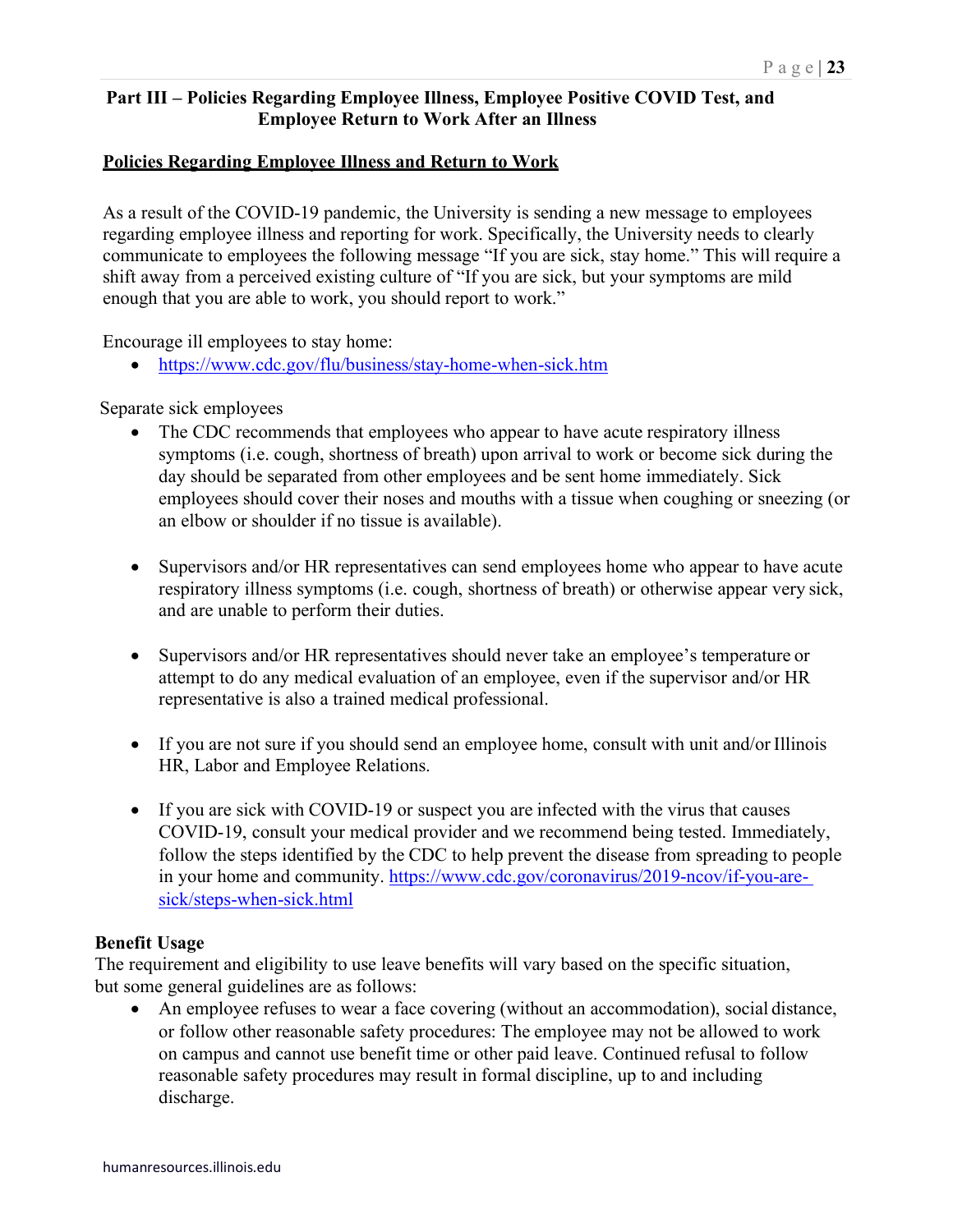- An employee does not have childcare available due to COVID-19: If the employee's work can be done remotely, units/colleges should be flexible where feasible in allowing the employee to work from home while caring for the child. The employee may be eligible for emergency sick leave and/or expanded family and medical leave under the FFCRA or can use available vacation or floating holidays.
- An employee is uncomfortable coming to work but is not in a high risk category: If the employee's work can be done remotely, the unit should consider allowing the employee to continue to work remotely. If the work cannot be done remotely, the employee may use available vacation or floating holidays, or may take an unpaid leave of absence (benefits implications should be taken into consideration for extended unpaid leaves).
- An employee lives with a household member who is in a high-risk category: When possible, the employee should be allowed to work remotely. If the employee's work cannot be done remotely, they may be eligible for emergency sick leave and/or expanded family and medical leave under the FFCRA.
- An employee is in a high risk category because of their own health condition. If the employee's work can be completed remotely, that may be a reasonable approach. In these instances, the employee must contact the Office of Access and Equity to discuss the applicability of an ADA request and review process.
- An employee is unable to work due to their own COVID-related illness and has exhausted their FFCRA leave: The employee will be granted additional paid leave during the time which they are unable to work per CDC guidelines and/or at the direction of their doctor.In order to receive the additional leave, the employee is required to be tested for COVID-19.
- **Families First Coronavirus Response Act (FFCRA)**: Current information regarding the FFCRA can be found here:
- U of I System HR website: https://www.hr.uillinois.edu/leave/coronavirus response act
- Department of Labor: [https://www.dol.gov/agencies/whd/pandemic/ffcra-employee-paid](https://www.dol.gov/agencies/whd/pandemic/ffcra-employee-paid-leave)[leave](https://www.dol.gov/agencies/whd/pandemic/ffcra-employee-paid-leave)
- Emergency Paid Sick Leave Act: This is one part of the FFCRA, and employees are eligible for this leave beginning on the first day of employment. Emergency paid sick leave provides up to 80 hours of leave paid at either full or 2/3 pay as noted below. Employees who work less than 40 hours per week are eligible for the average number of hours they work during a typical twoweek period.
- Qualifying reasons for emergency sick leave are as follows:
	- 1) Paid sick leave at regular rate of pay:
		- **Employee** is subject to a Federal, State, or local quarantine or isolation order;
		- Employee had been advised by a health care provider to self-quarantine;
		- **Employee** is experiencing symptoms of COVID-19 and seeking a medical diagnosis;
	- 2) Paid sick leave at 2/3 of regular rate of pay:
		- Employee is caring for an individual who is subject to an order described in (1) or (2) above;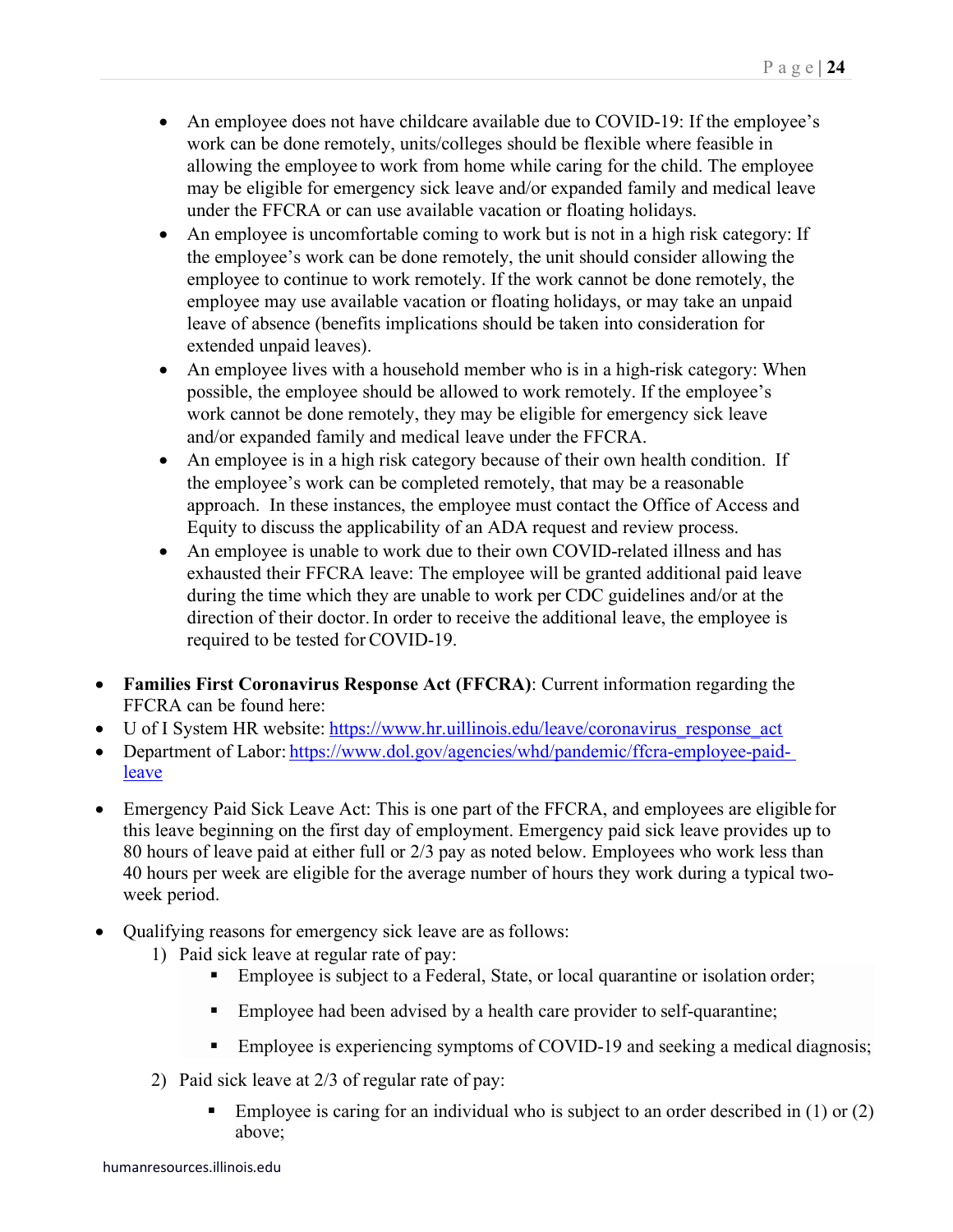- 3) Employee is caring for a child (under 18 years of age) of such employee if school or day care has been closed, or childcare provider is unavailable;
- 4) Employee is experiencing any other substantially similar condition specified by the Secretary of Health and Human Services in consultation with the Secretary of the Treasury and the Secretary of Labor.
- Emergency Family and Medical Leave Expansion Act: This is the second part of the FFCRA, and employees are eligible after 30 days of employment. To qualify for leave under the Emergency Family and Medical Leave Expansion Act, the employee must be unable to work or telework because
	- 1) the school or daycare of the employee's child has been closed, or the care provider is unavailable to due COVID-19. The first 10 days of expanded family and medical leave are unpaid, and the remaining 10 weeks are paid at 2/3 the employee's regular rate of pay. An employee may choose to substitute available accrued paid leave for the first 10 days, including but not limited to emergency paid sick leave.
- The FFCRA will be in place through December 31, 2020, unless extended.
- Leave under the FFCRA will be counted toward an employee's 12 weeks of regular FMLA leave. (An employee who meets eligibility requirements for both regular FMLA leave and FFCRA leave could receive up to a total of 12 weeks of leave within a 12-month period. The employee would not be able to take a combination of FMLA and FFCRA totaling more than 12 weeks.)
- Employees may only use emergency paid sick leave once, which is one reason the university has implemented a specific Quarantine Benefits Protocol so that employees will have the FFCRA emergency paid sick leave available in the effect they test positive for COVID-19.
- Employees who are eligible for FFCRA leave at 2/3 pay may not combine 1/3 benefit time to receive full pay. However, an employee may choose to use available accrued benefit time instead of FFCRA leave.
- Student employees are eligible for FFCRA leave, assuming they meet the eligibility requirements.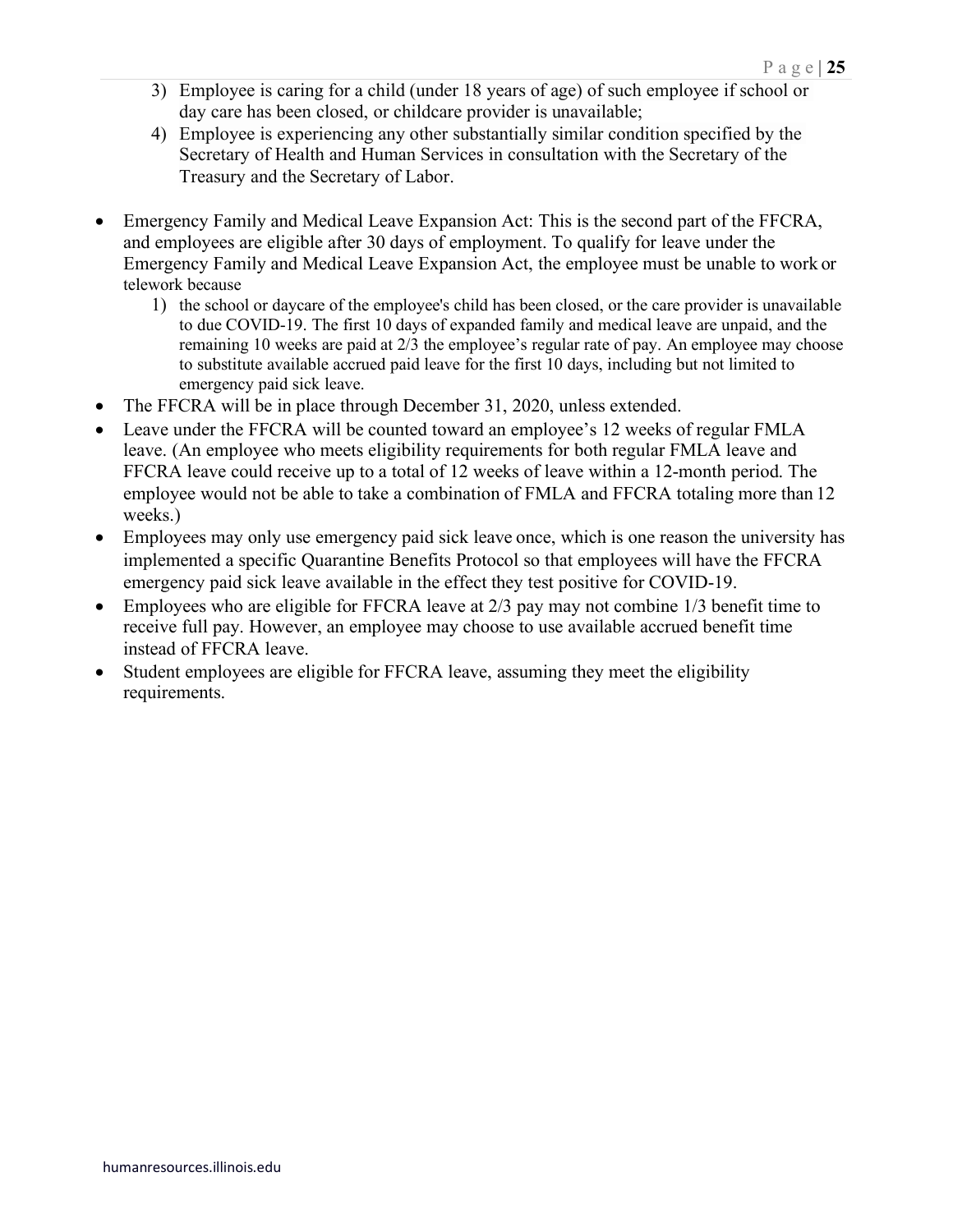# **University of Illinois at Urbana-Champaign COVID-19 Quarantine Benefits Protocol**

### **OVERVIEW**

The University of Illinois at Urbana-Champaign has implemented plans and processes to protect the safety and health of all in our campus community in order to also maintain continuity of our academic, research and administrative operations. The purpose of this Quarantine Benefits Protocol is to establish a mechanism by which our faculty and staff who are required to be in COVID-19 related quarantine can maintain pay through the use of special COVID-19 Quarantine Benefits.

The University follows guidance from the Centers for Disease Control (CDC), Illinois Department of Public Health (IDPH) and Champaign Urbana Public Health District (CUPHD) regarding quarantine.

#### **QUARANTINE**

Used to keep someone who might have been *exposed* to COVID-19 away from others to reduce virus transmission

- Stay away from others, including household members
- Monitor your health, specifically watching for fever (100.4◦F), cough, shortness of breath, or [other symptoms](https://www.cdc.gov/coronavirus/2019-ncov/symptoms-testing/symptoms.html) of COVID-19
- [https://www.cdc.gov/coronavirus/2019-ncov/if-you-are-sick/quarantine-](https://www.cdc.gov/coronavirus/2019-ncov/if-you-are-sick/quarantine-isolation.html) [isolation.html](https://www.cdc.gov/coronavirus/2019-ncov/if-you-are-sick/quarantine-isolation.html)

#### **WHEN IS QUARANTINE REQUIRED AND HOW LONG DOES IT LAST?**

| <b>Reason for Quarantine</b>                                                                                                                   | <b>Duration of Quarantine</b>                                                               |
|------------------------------------------------------------------------------------------------------------------------------------------------|---------------------------------------------------------------------------------------------|
| Per order of local Public Health (due to close<br>contact/exposure with a positive case)                                                       | 14 calendar days from the date you had close<br>contact with a person positive for COVID-19 |
| Per CDC guidelines due to international travel<br>(University business, initial report to the<br>University for employment or personal travel) | 14 calendar days after you return to the U.S.                                               |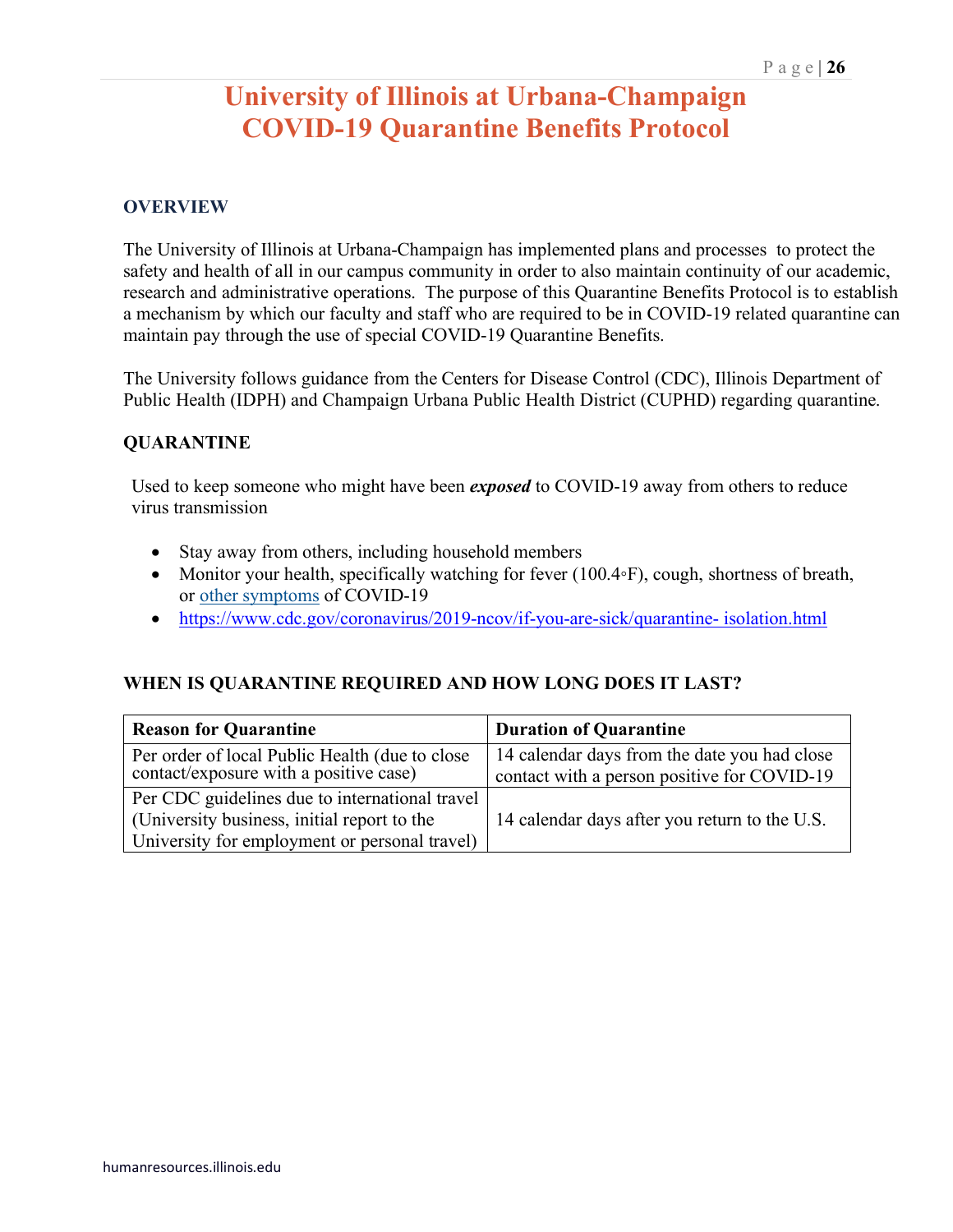Faculty and staff who are required to quarantine and who can work remotely are expected to continue to work since they are not ill, just potentially exposed to the virus.

Units should consider whether there is online training or other work employees can complete for those whose regular work duties cannot be performed remotely.

### **EMPLOYEE OBLIGATIONS DURING QUARANTINE**

- 1. The University needs to know when you are required to quarantine. You must notify your supervisor that you are required to remain in quarantine and when your quarantine period ends. Additionally, discuss with your supervisor how you can receive any needed equipment to facilitate remote work if applicable to your job duties. Delivery of this must happen in a way in which there is no contact with you.
- 2. Be responsive to public health contacts and instructions. Be compliant with quarantine restrictions to stay at home. Do not come to campus. Do not go out in the community unless seeking medical treatment. Have groceries or food delivered to your home in a manner that avoids contact with the delivery person.
- 3. Monitor your health daily and consult with your medical provider if you develop symptoms.
- 4. Continue to work remotely, if your job duties allow.
- 5. Keep your supervisor informed about work assignments and other routine matters. If you should become ill prior to the end of your quarantine period, you should also inform your supervisor of that change. Your status with public health will move to isolation instead of quarantine. If your duties allow for remote work but you are too ill to work remotely, you will then need to utilize your available sick leave benefits.
- 6. Continue to report your time as usual, if required. Continue to report Positive Time Entry if you are obligated to use that system.

### **SUPERVISOR OBLIGATIONS DURING AN EMPLOYEE'S QUARANTINE**

- 1. Reinforce the campus commitment to a safe workplace and ensure your employee does not come to campus prior to the end of their quarantine period.
- 2. Continue to assign work that can be completed remotely whenever possible.
- 3. Ensure time is reported and approved for employees.

PLEASE NOTE: Quarantine is different than Isolation. Isolation applies to p**eople infected with the virus (those who are sick with COVID-19 and those with no symptoms)**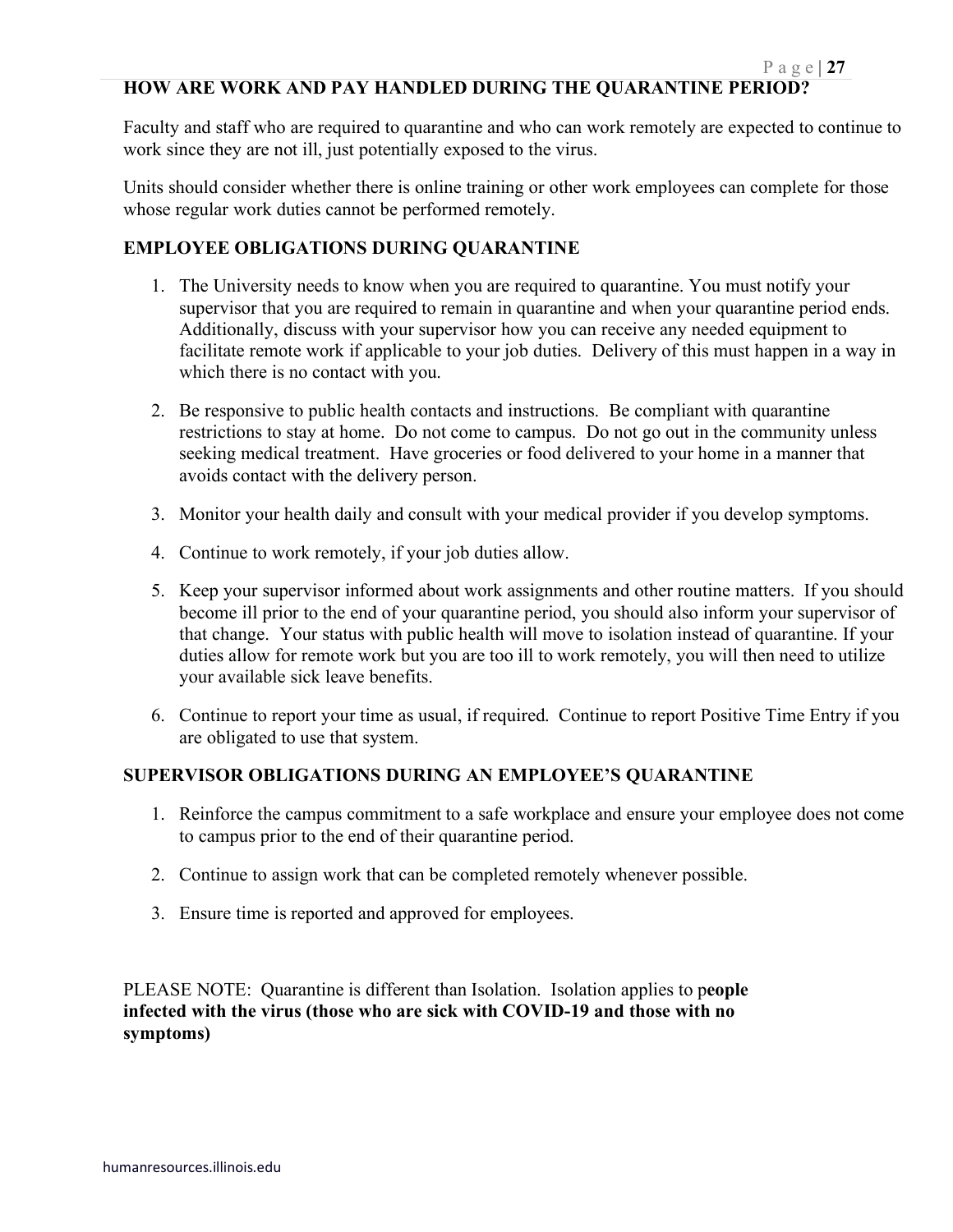#### **Table 4: University of Illinois COVID-19 Guidelines for Isolation and Quarantine Faculty and Staff Benefit Usage**

### **Definitions**

- ISOLATION: used to separate **people infected with the virus (those who are sick with COVID-19 and those with no symptoms)** from people who are not infected
- QUARANTINE: used to keep someone **who might have been exposed** to COVID-19 away from others. [https://www.cdc.gov/coronavirus/2019-ncov/if-you-are-sick/quarantine](https://www.cdc.gov/coronavirus/2019-ncov/if-you-are-sick/quarantine-isolation.html)[isolation.html](https://www.cdc.gov/coronavirus/2019-ncov/if-you-are-sick/quarantine-isolation.html)

| <b>Situation</b>                                                                                 | <b>Can Work Be Completed Remotely</b>                                                                                                 |                                                                                            |  |
|--------------------------------------------------------------------------------------------------|---------------------------------------------------------------------------------------------------------------------------------------|--------------------------------------------------------------------------------------------|--|
|                                                                                                  | <b>YES</b>                                                                                                                            | N <sub>O</sub>                                                                             |  |
| <b>ISOLATION</b><br>(10 day minimum)<br>Employee tested positive                                 | If the employee feels well<br>enough, work can be done<br>remotely.<br>Benefit time is used for<br>hours/days not able to do<br>work. | Benefit time is used to keep<br>the employee in pay status.                                |  |
|                                                                                                  | <b>Applicable Leave:</b>                                                                                                              | <b>Applicable Leave:</b>                                                                   |  |
|                                                                                                  | Sick leave<br><b>Families First</b><br>Coronavirus Response<br>Act leave<br>Vacation leave                                            | Sick leave<br><b>Families First</b><br>Coronavirus<br>Response Act leave<br>Vacation leave |  |
| <b>QUARANTINE</b><br>(14 calendar days)<br>Public Health order due to                            | Employee should continue to<br>work remotely.                                                                                         | Pay continues under<br>the COVID-19<br><b>Quarantine Benefits</b><br>Protocol.             |  |
| close contact/exposure with a<br>positive case<br>CDC requirement due to<br>international travel | No benefit usage required<br>unless the employee<br>chooses not to work<br>(vacation)                                                 |                                                                                            |  |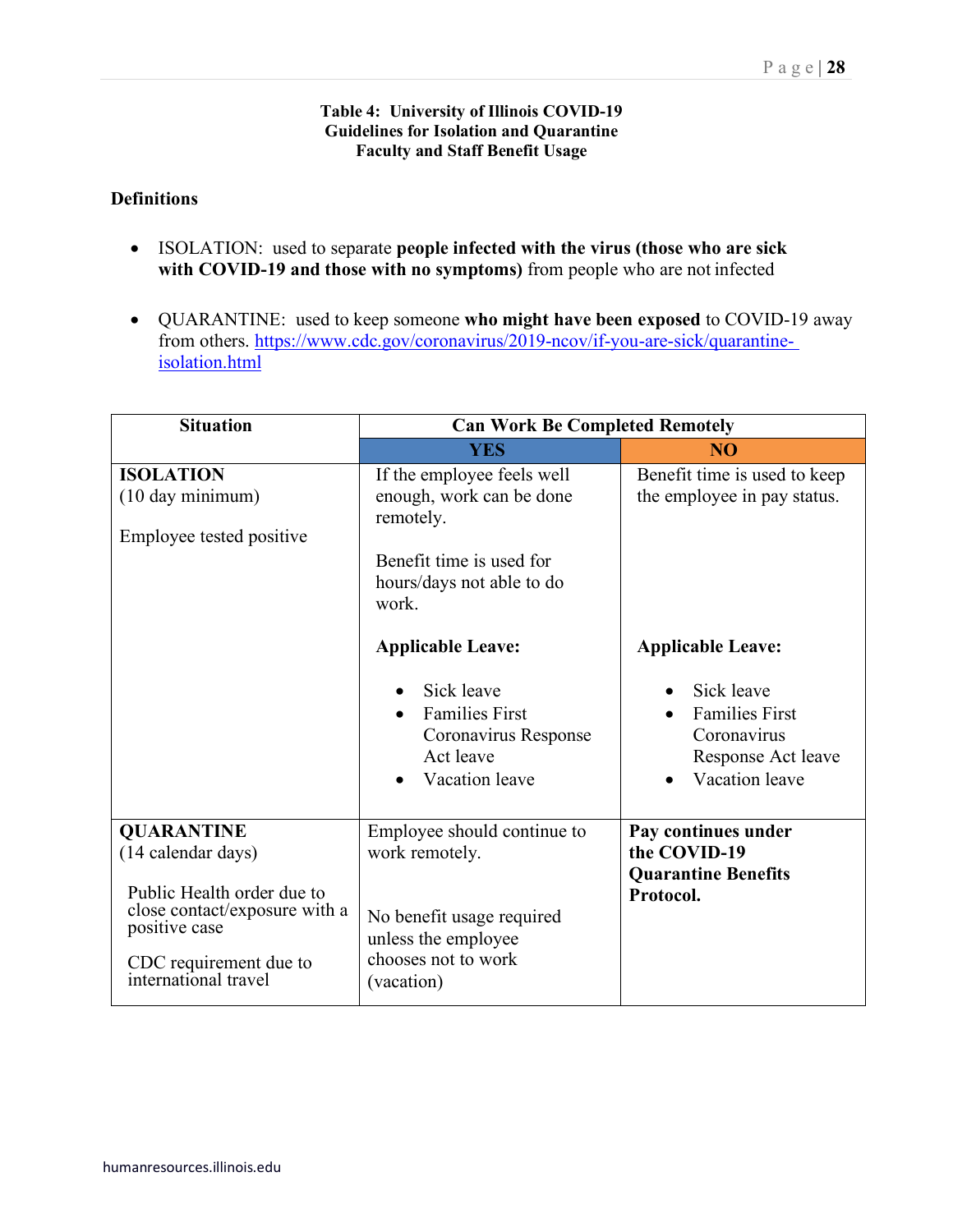# **When an Employee Tests Positive for COVID: A Step by Step Guide**

### **EMPLOYEES**

#### **What do I need to do if I test positive for COVID-19?**

- 1. Follow any specific guidance from Public Health and your medical provider regarding isolation.
- 2. Once you have tested positive for COVID-19, you are required to be in isolation and monitored by Public Health. You will receive specific guidance from Public Health. The following general guidance can be found at [https://dph.illinois.gov/topics-services/diseases-and-conditions/diseases-](https://dph.illinois.gov/topics-services/diseases-and-conditions/diseases-a-z-list/coronavirus/personal-guidance-and-testing/undergoing-testing) [a-z](https://dph.illinois.gov/topics-services/diseases-and-conditions/diseases-a-z-list/coronavirus/personal-guidance-and-testing/undergoing-testing)[list/coronavirus/personal-guidance-and-testing/undergoing-testing](https://dph.illinois.gov/topics-services/diseases-and-conditions/diseases-a-z-list/coronavirus/personal-guidance-and-testing/undergoing-testing)
- 3. Employees who participate in on-campus activities must notify the university when tested positive in order to facilitate any required follow up actions. Employees must also be responsive to the public health district for contact tracing and isolation follow up. You must notify your supervisor of the potential length of your absence. When informing your supervisor that you will be off work due to illness, you are not required to inform your supervisor of your COVID-19 diagnosis, although you can choose to do so. If you wish to utilize the benefits afforded by the Families First Coronavirus Response Act, you will need to confirm that you have a COVID-19 diagnosis.

If you feel well enough to do so and your work can be completed remotely, you can continue to work remotely, in consultation with your supervisor.

- 4. Be as comprehensive as possible when talking with your local health department contact tracer to identify those individuals with whom you have been in close contact. This is the information that determines successful contact tracing so that those individuals can be tested and watch for symptoms. The health department will determine who will need to self-quarantine based on the criteria for close contact.
- 5. Public Health will give you specific guidance you must follow when in isolation. General direction from the Centers for Disease Control can be found [here.](https://www.cdc.gov/coronavirus/2019-ncov/downloads/10Things.pdf)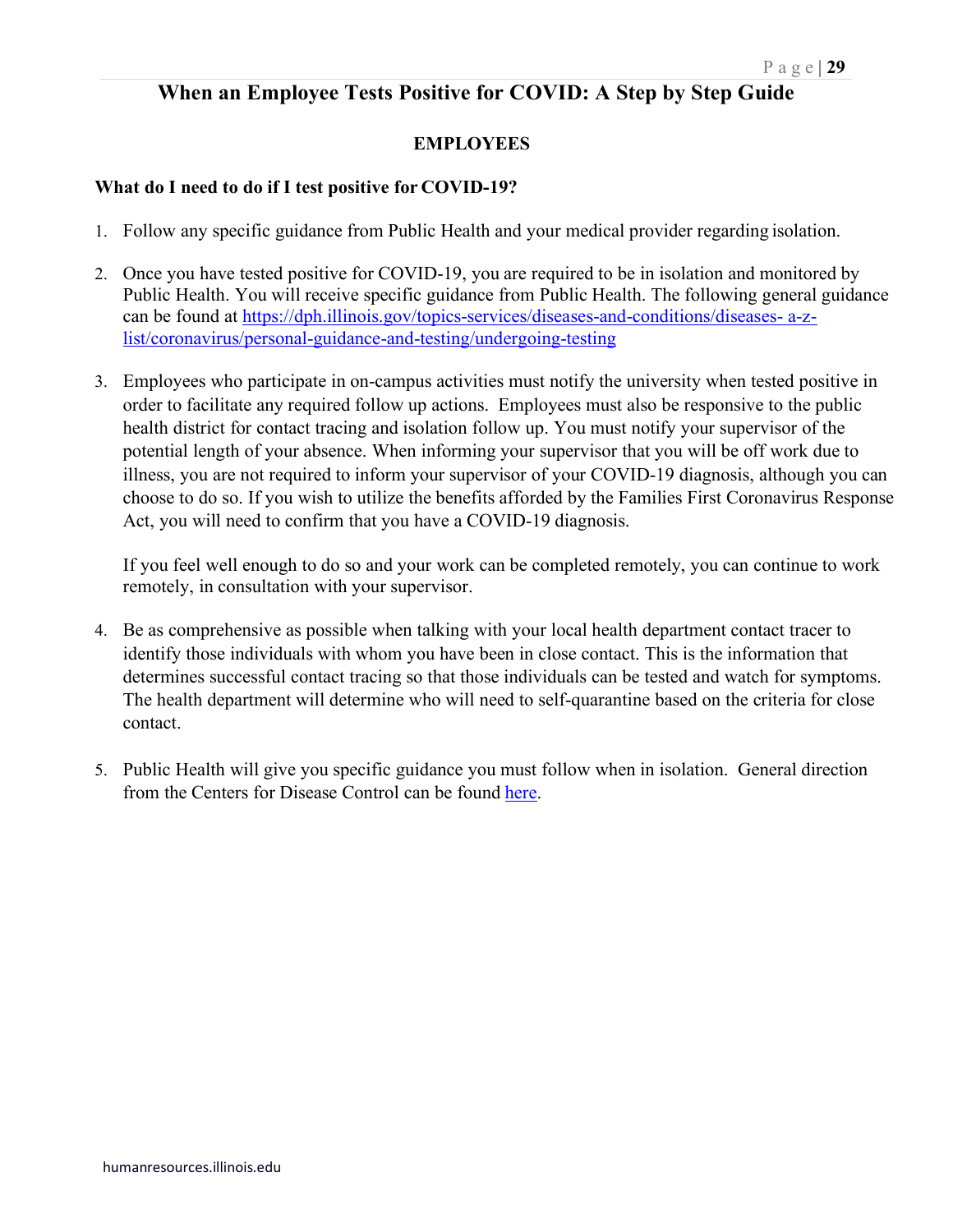6. Public Health will inform you when you can end isolation based on your personal situation. In general, the CDC Guidelines for ending isolation can be found here [https://www.cdc.gov/coronavirus/2019](https://www.cdc.gov/coronavirus/2019-ncov/if-you-are-sick/end-home-isolation.html) [ncov/if-you-are-sick/end-home-isolation.html](https://www.cdc.gov/coronavirus/2019-ncov/if-you-are-sick/end-home-isolation.html)

As of July 17, 2020 the guidance is:

**If you had symptoms,** you can be with others after **ALL** of the following conditions are met:

- 10 days since symptoms first appeared **AND**
- 24 hours with no fever **AND**
- Respiratory symptoms have improved (e.g. cough, shortness of breath)

**If you did NOT have symptoms**,( [https://www.cdc.gov/coronavirus/2019-ncov/symptoms](https://www.cdc.gov/coronavirus/2019-ncov/symptoms-testing/symptoms.html)[testing/symptoms.html\)](https://www.cdc.gov/coronavirus/2019-ncov/symptoms-testing/symptoms.html) you can be with others:

- once 10 days have passed from the date of your positive test
- If your medical provider requires a have a follow up test, you must have two negative tests at least 24 hours apart.
- 7. Let your supervisor know when you anticipate being able to return to campus.

# **What do I need to do if a colleague tests positive for COVID-19?**

- Continue your daily symptom monitoring and follow up with your medical provider if you develop symptoms.
- Follow any guidance you receive from the local health department. Based on interviews with each person who tests positive for COVID-19, the local health department determines who is required to self-quarantine based on contact with the infected person.

Everyone instructed to self-quarantine by the local health department is **required** to selfquarantine for **14 days**.

• If you are not contacted by the local health department, remain compliant with our on-campus twice weekly testing in addition to your daily symptom monitoring.

**How do I know if I have had close, prolonged exposure to someone who tests positive?** Close, prolonged exposure is considered to be within 6 feet of an infected person for at least 15 minutes where droplets could be shared during the person's infectious period. So, if you maintained social distancing, and maintained wearing your face covering, simply being in a large room with someone who tests positive would not typically be considered prolonged exposure.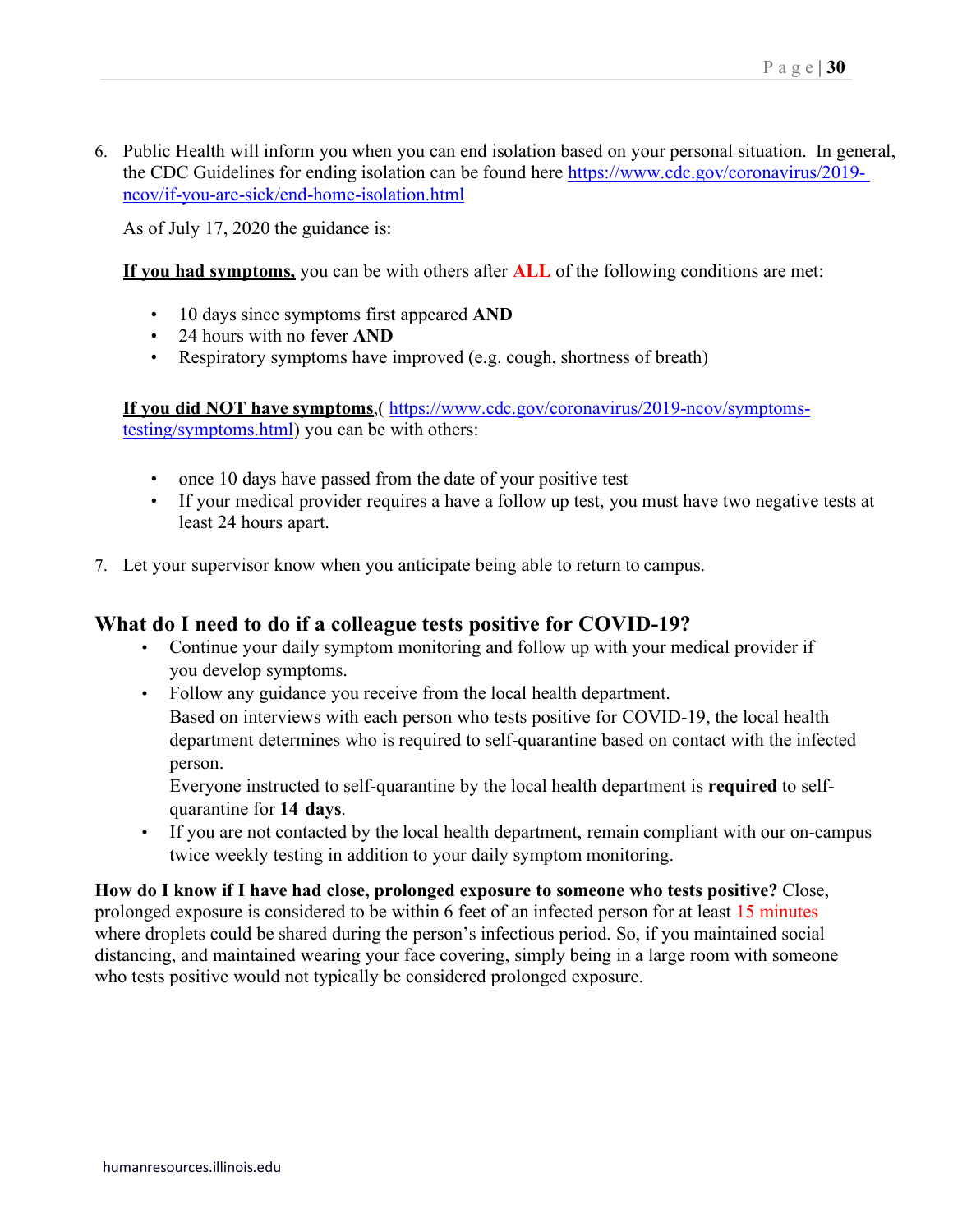# **UNITS/SUPERVISORS**

### **One of my employees just notified me that they tested positive for COVID-19. What do I need to do?**

- 1. Communicate the following information to your employee.
	- Remind the employee to be responsive to the contacts from Public Health.
	- Remind employee of the available benefits (sick leave, FFCRA, vacation).
		- While the first priority is to take care of their health, if the employee can work remotely and feels well enough to do so, let them know they can continue to do so.
	- Confirm the last day the employee was at work on-campus.
	- Instruct the employee to inform you when they are released from isolation by Public Health.
- 2. Consult with IHR regarding appropriate next steps, such as whether there needs to be any notification to the unit.
- 3. Public health and/or their health care provider advises what milestones must occur for the employee to return to on-campus work. For the most part, having a negative test is not required to return to work. General CDC guidance is found [here.](https://www.cdc.gov/coronavirus/2019-ncov/if-you-are-sick/end-home-isolation.html)
- 4. Contact F & S for cleaning in accordance with the University Guide for COVID-19 Cleaning and [Disinfection.](https://fs.illinois.edu/resources/covid-response/cleaning-and-disinfection-covid-19)
- 5. Inform other employees of critical information:
	- Employees who shared the workspace/office space with the employee who tested positive need to leave so that enhanced cleaning can be completed and can return once cleaning is complete. Employees at the location who did not share the workspace/office do not need to leave.
	- There is **NO** need for all employees to self-quarantine. Reinforce to employees that only those identified as close contacts through interview of the positive case and individually contacted by Public Health are required to self-quarantine.
	- Send the appropriate template notification as directed by IHR when needed.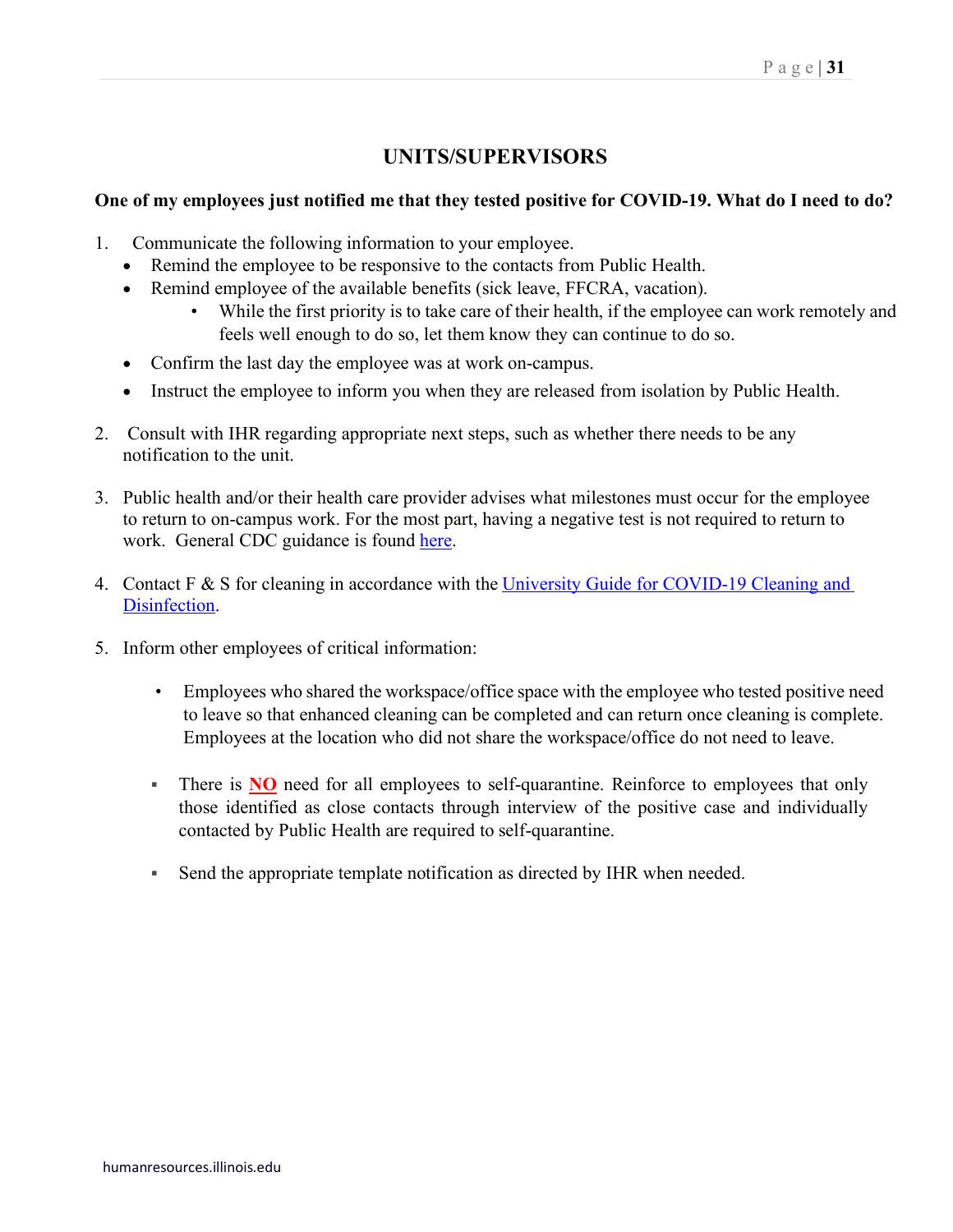### **SAMPLE STANDARD NOTIFICATION LANGUAGE for Champaign based units**

We are sorry to report that a person in a XXXXX facility has tested positive for COVID-19. The individual is isolated at home, and others who are known to have been in contact with them are receiving direction from the appropriate Public Health District.

F & S has been contacted for cleaning in accordance with the University Guide for COVID-19 Cleaning [and Disinfection.](https://fs.illinois.edu/resources/covid-response/cleaning-and-disinfection-covid-19)

There is **no need** for everyone to self-quarantine. Only those who are determined by public health to have been in prolonged close contact with the infected person will be required to self- quarantine. Prolonged close contact is considered to be close contact (< 6 feet) for more than 15 minutes where droplets could be shared. So, if you maintained social distancing, and maintained wearing your face covering, simply being in a large room with someone who tests positive would generally not be considered prolonged exposure.

However, please do remember to be diligent in monitoring your health for [COVID-19 symptoms](https://www.cdc.gov/coronavirus/2019-ncov/symptoms-testing/symptoms.html) on a daily basis and stay home when ill.

I would like to remind everyone of the requirement to participate in our twice weekly COVID-19 testing available to all employees who are present on campus. Ensure that you complete testing on your assigned schedule.

Please keep up your social distancing, disinfection, and face covering protocols, as well as staying home when ill; these are the best ways to prevent COVID-19 spread.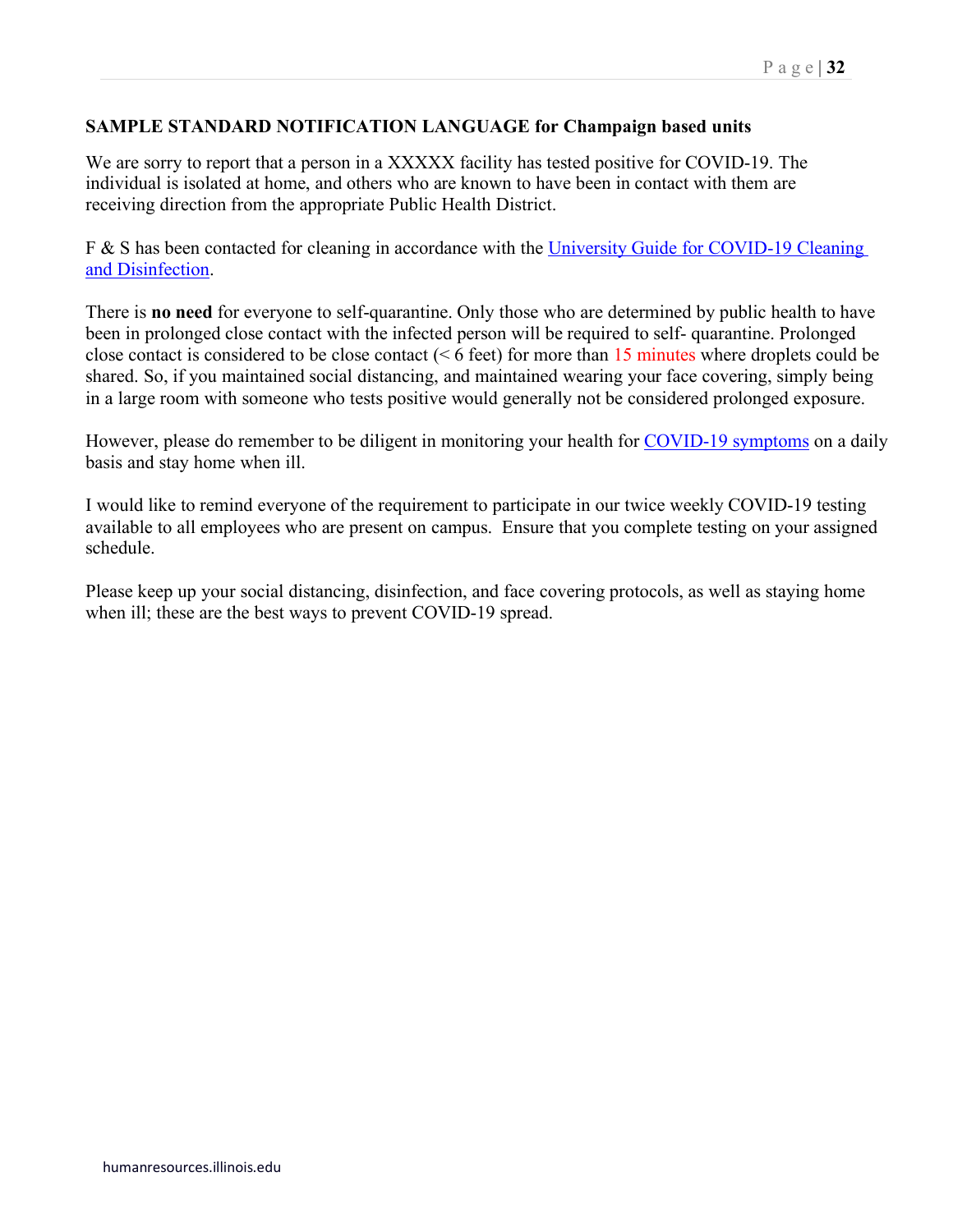#### P a g e | **33**

### **STANDARD NOTIFICATION LANGUAGE for Off-Campus based units**

We are sorry to report that a person in a XXXXX facility has tested positive for COVID-19. The individual is isolated at home, and others who are known to have been in contact with them are getting direction from the appropriate Public Health District.

We have started special enhanced cleaning.

There is **no need** for everyone to self- quarantine. Only those who are determined by public health to have been in prolonged close contact with the infected person will be required to self-quarantine. Prolonged close contact is considered to be close contact ( $\leq 6$  feet) for more than 15 minutes where droplets could be shared. So, if you maintained social distancing, and maintained wearing your face covering, simply being in a large room with someone who tests positive would generally not be considered prolonged exposure.

However, please do remember to be diligent in monitoring your health for [COVID-19 symptoms](https://www.cdc.gov/coronavirus/2019-ncov/symptoms-testing/symptoms.html) on a daily basis and stay home when ill.

<If local free testing is available, insert information here.>

Please keep up your social distancing, disinfection, and face covering protocols, as well as staying home when ill; these are the best ways to prevent COVID-19 spread.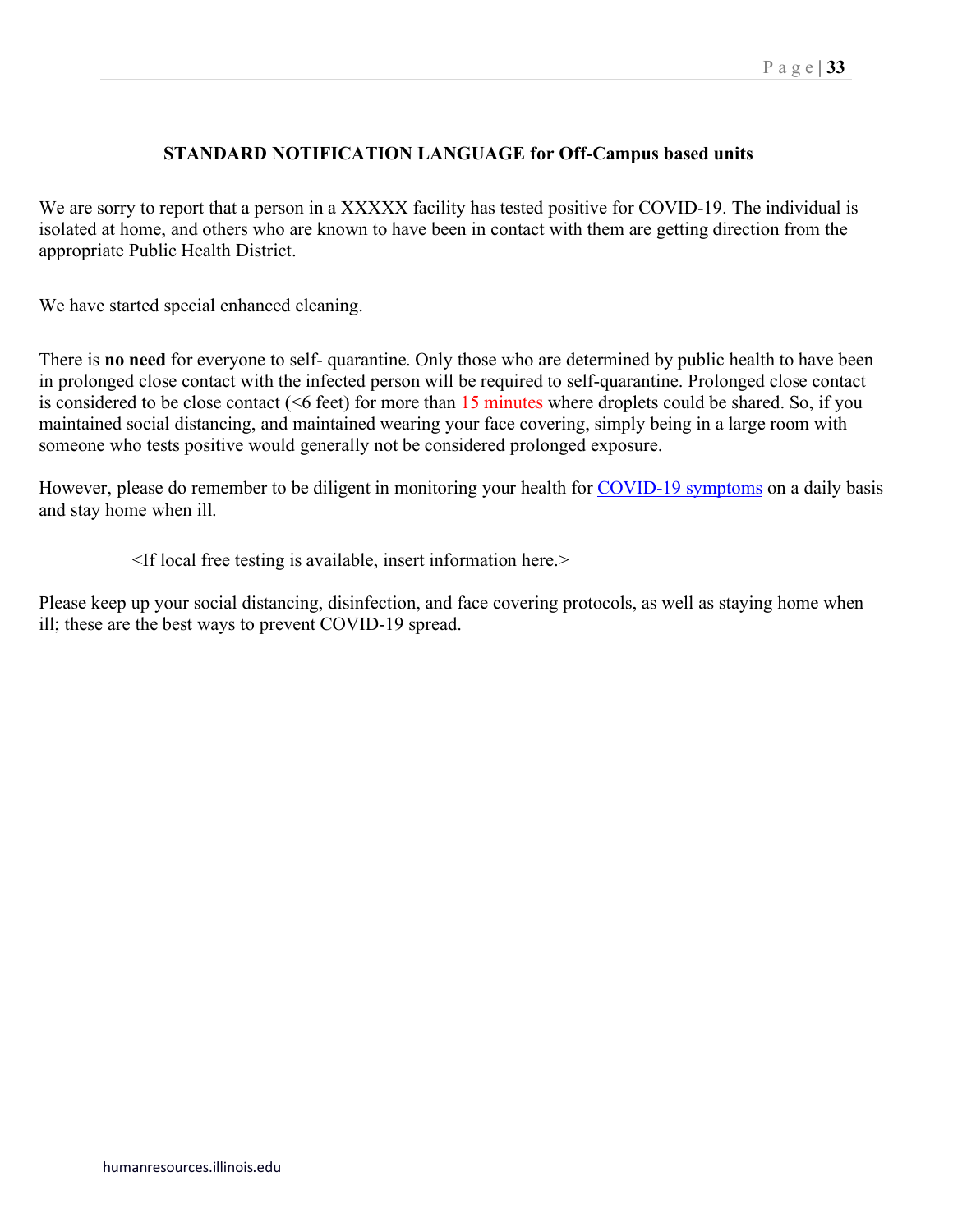### **Part IV – Ongoing Recruitment, Hiring and Retention Needs**

#### **Mechanisms for Ongoing Recruitment and Hiring**

The University continues to operate under the [Hiring Guiding Principles](https://humanresources.illinois.edu/assets/docs/Hiring-Guiding-Principles-FINAL.pdf) effective April 17, 2020. Units will continue to manage processes as they have in the past making necessary accommodations for COVID 19 related delays, expectations, and restrictions.

### **Mechanisms for Ongoing Recruitment and Hiring of Civil Service Positions**

Where possible, the banding of civil service vacancies that share the same civil service classification, freeze date, minimum qualifications and/or specialty factor requirements creates the opportunity for units to have a larger pool of applicants, and conduct interviews in a pre-scheduled reserved block of time during a planned virtual job fair. The applicant pool will include interviewees that respond to a virtual job fair event invitation only. The unit, however, must agree to provide IHR approved vacancies by an established deadline. Reserve a ½ day of prescheduled interview time, on a date designated by IHR. All interview questions must be provided to IHR prior to the scheduled event for approval.

Each unit will receive the candidate list that includes:

- a. the scheduled interview time
- b. name
- c. telephone number
- d. application and resume (if available)

Units will have the option to make a job offer at the end of the event. All candidates that receive an offer will notify IHR of acceptance. If a candidate receives multiple offers, IHR will speak with the candidate and receive their final decision of acceptance. Unit will issue the offer letter, salary above minimum must be approved by IHR before final offer is provided to the candidate.

#### **Hiring FAQs**

### **1. Will it take longer to fill vacancies due to COVID-19?**

It is possible that the additional required levels of approval under the Hiring Guiding Principles may have an impact on the process for filling vacancies.

#### **2. How will Civil Service testing occur?**

IHR is committed to providing required in-person civil service exam testing within the guidelines of social distancing and required face coverings. In-person testing resumed June 22, 2020 in a limited capacity throughout three locations on campus. You should contact IHR for questions about a specific vacancy.

#### **3. How will Civil Service onboarding occur?**

Effective August 3, 2020, all departments are responsible for onboarding new civil service employees in the same manner as for all other new employees.

Units will be responsible for initiating the HRFE transaction, completing the I-9/e-Verify Form, and contacting the new hire regarding their UI New Hire required actions.

#### **4. Can Extra Help employees work remotely?**

If the nature of the work allows, Extra Help employees may work remotely.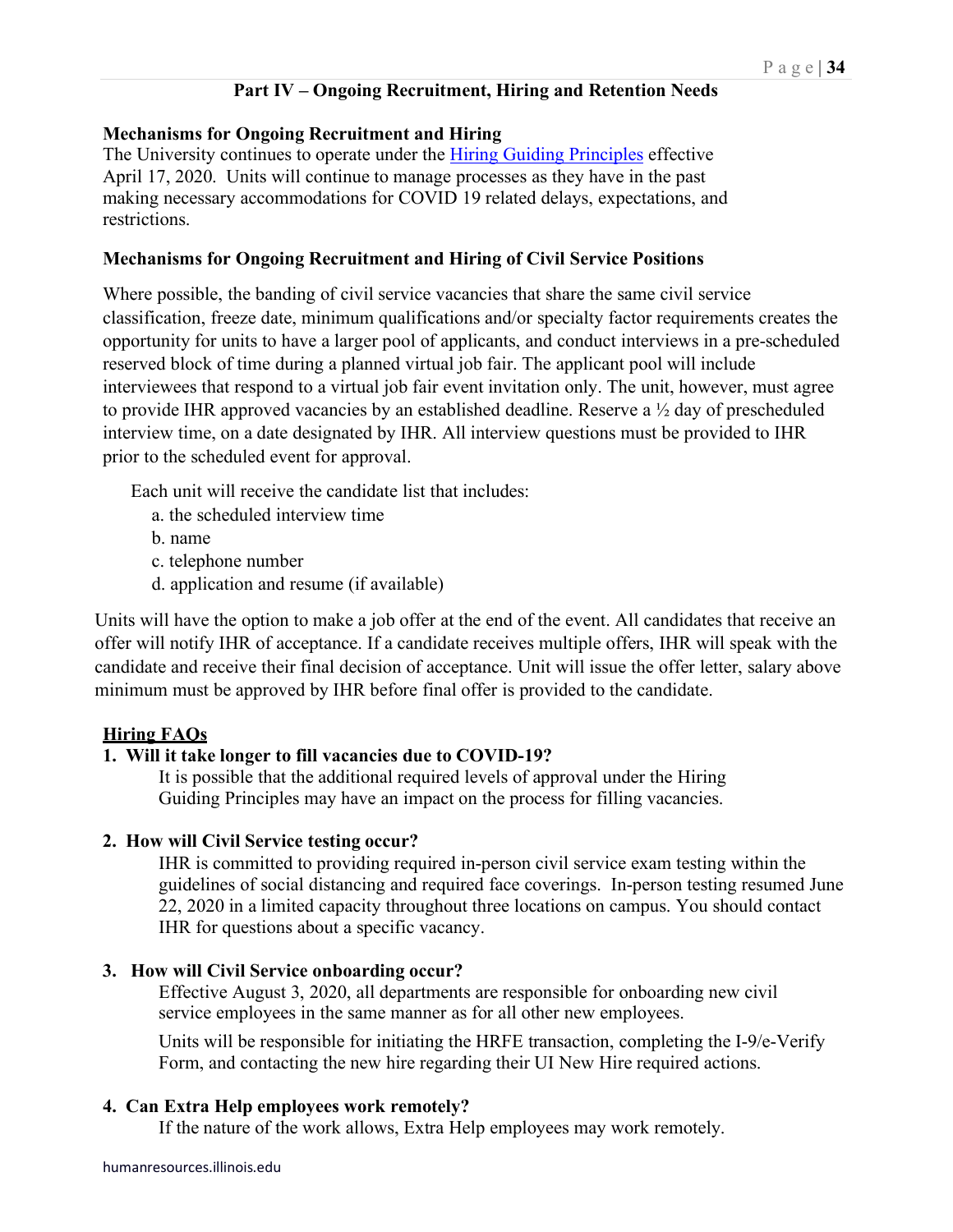### **Part V – Travel Guidance**

### **Guidelines for Employees International Travel Protocols and Guidelines for Return to Campus**

#### **University Sponsored Travel**

Guidance for University sponsored travel during the COVID-19 pandemic can be found [here.](https://covid19.illinois.edu/travel/) This guidance is subject to change based on guidance from the Centers from Disease Control (CDC) and Illinois Department of Public Health (IDPH). Please be sure to check prior scheduling travel.

#### **Returning from International Travel:**

Per CDC guidance, all persons who travel internationally are required to quarantine for 14 days from the date of arrival in the United States. During this time you must stay at home and not go out unless it is to seek medical care. This requirement applies regardless of the reason for travel (university sponsored or personal).

If your work can be completed remotely, you should continue to work. Pay is managed via the Quarantine Benefits Protocol.

During this 14-day quarantine period, follow the following [guidance](https://www.cdc.gov/coronavirus/2019-ncov/travelers/after-travel-precautions.html) from the CDC to monitor your health upon returning from international travel:

- 1. Take your temperature with a thermometer two times a day and monitor for fever. Also watch for [cough or trouble breathing.](https://www.cdc.gov/coronavirus/2019-ncov/symptoms-testing/symptoms.html) Use this [temperature log](https://www.cdc.gov/coronavirus/2019-ncov/travelers/communication-resources.html#templog) to monitor your temperature.
- 2. Stay home and avoid contact with others. Do not go to work or school.
- 3. Do not take public transportation, taxis, or ride-shares.
- 4. Keep your distance from others (about 6 feet or 2 meters).

#### **Travel FAQs**

### **1. If an employee travels within the United States, are they required to quarantine for 14 days before returning to work on campus or in their unit?**

No, quarantine is a very specific status and only public health has the authority to require quarantine, which is more than a restriction from coming into the workplace. The University will follow CDC and IDPH guidelines on required quarantine for both domestic and international travel. The reason for the travel does not influence whether an individual is required to quarantine. As of August 3, 2020, neither the CDC nor IDPH have any quarantine restrictions on domestic (within U.S.) travel.

Since only public health has the authority to place an individual in quarantine, units cannot adopt their own *quarantine* rules. However, a unit, lab or supervisor does have the latitude to request that employees who work can be performed remotely refrain from coming into the workspace after domestic travel. However, units cannot require employees to remain out of the workplace and utilize accrued benefits. In keeping with our testing strategy, employees who return from domestic travel will be tested upon their return.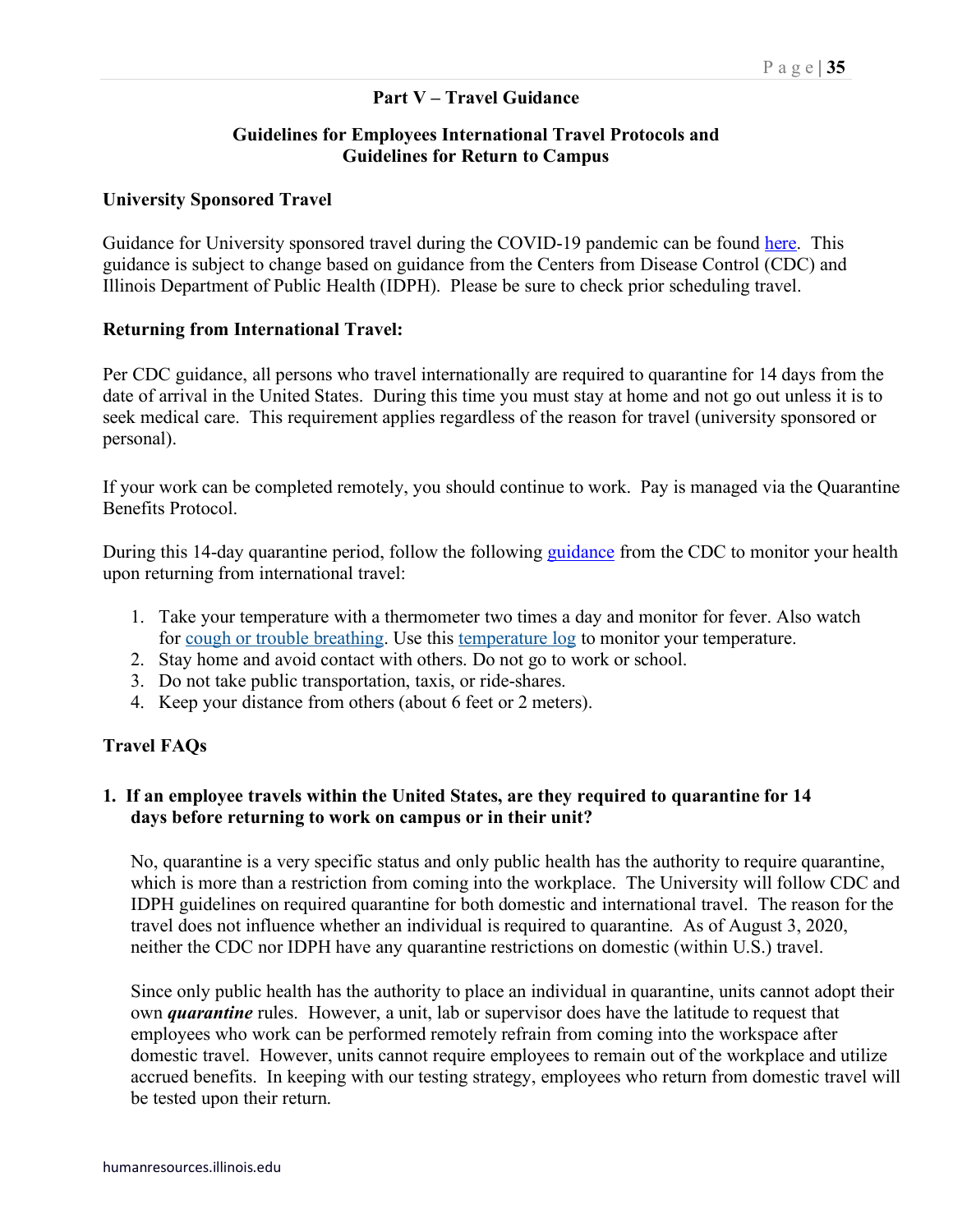### **UNITS/SUPERVISORS Part VI – Supporting Employees: Measuring Employee Readiness to Return to Onsite Work**

As we return employees to onsite work, it is critical that we develop ways for departments and managers to understand and respond to employee concerns about returning to onsite work.

Therefore, we recommend that we create and make broadly available to units an individual assessment or "pulse survey" to gauge employee perspectives on return to on campus work. Specifically, we propose the following two activities:

- 1. Provide unit heads template for a survey or access to a survey that can be sent to theirstaff so they can get a baseline of what their staff perspectives about returning to campus/workplace.
- 2. Consult with Steering Committee and other stakeholders to develop a mechanism for employees to submit questions or to get information or express concerns.

### **Pulse Survey Template Overview**

The following document contains a two-sample survey framework for units/departments to use in gauging important aspects of employee concerns and perspectives on return to onsite work and continued onsite work during the 2020 calendar year. The questions were compiled from several existing campus surveys and other external resources.

### **What is a "Pulse" Survey:**

A pulse survey is a brief, quick survey that is sent to employees at some regular interval (monthly, quarterly, etc.). The survey provides an opportunity to check-in with employees to obtain input on any number of topics such as workplace concerns, employee satisfaction, effectiveness of communication, employee engagement, and overall work environment.

### **Why Conduct an Employee "Pulse" Survey during this time:**

In this challenging time of a global pandemic, social unrest, and economic uncertainty, employees need to be engaged and feel supported. Many employees feel insecure and they want an open conversation and communication from campus and unit leadership. This communication loop is especially important as we begin to transition back to work on campus.

Two templates are included to help leaders and supervisors assess and monitor their organization or team over the coming months.

The first survey template is focused on assessing an entire unit or college and includes different versions of similar questions. This template is essentially a leadership check-in that will help to boost visibility and improve understanding of employee perspectives and challenges with returning to work on campus. The second template is more tactical and is intended to help individual managers take the pulse of the employees on their team.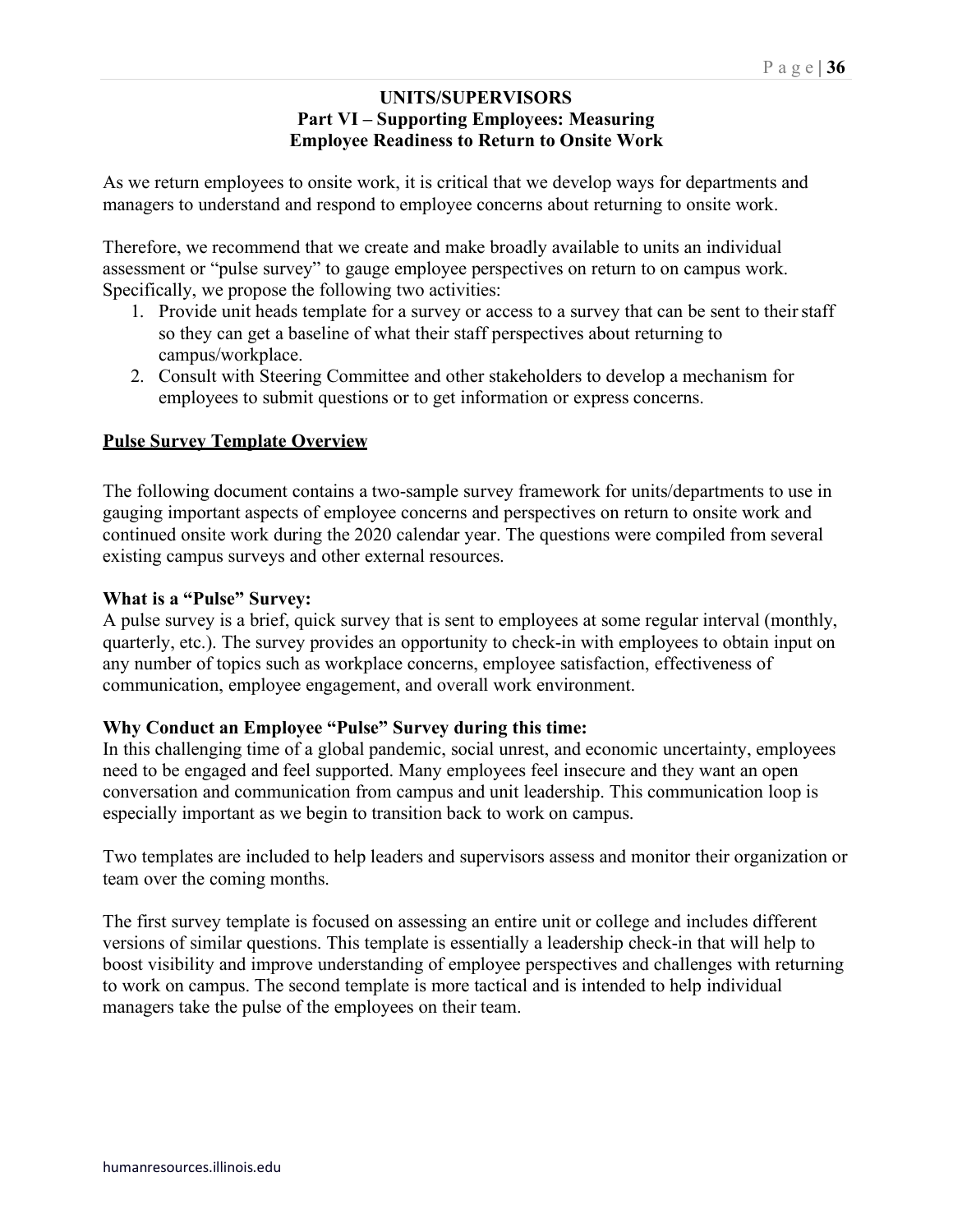# **Unit Level Leadership Sample Survey (Option 1)**

### **Introduction**

<Department name> is conducting a survey to assess perspectives on our return to campus. We will use the information submitted to guide us in our planning and to make recommendations that take into consideration our faculty and staff's safety, constraints, and resource needs.

Leadership understands and is actively weighing a diverse range of flexible and creative approaches to accommodate our staff's ability to transition back to onsite work. We are committed to making this a smooth and flexible transition back for our team.

Our fall semester efforts are aligned with the five phases proposed in Governor Pritzker's Restore Illinois guidance. Not everyone will be allowed to return to onsite work all at once and we are exploring a phased-in approach and alternating schedules to accommodate unit needs and employee constraints.

Thank you for your input. We value your thoughts, perspective, and unique experiences — all contributing to a fuller picture of what is needed as an interim solution until we are able to return on-site more permanently. Please submit your answers by DATE

All responses are anonymous and we appreciate your open and honest feedback. Please ensure no medical information is shared in your responses.

- 1. How comfortable do you feel about working on campus again?
	- o Extremely comfortable
	- o Very comfortable
	- o Moderately comfortable
	- o Not very comfortable
	- o Not comfortable at all
- 2. What are your main concerns about working on campus again?
	- *Check-all-that apply.*
		- ϒ Coming back to campus before it is safe to do so
		- ϒ Public health regulations not being followed (mask-wearing, social distancing, etc.)
		- ϒ The office not being properly disinfected
		- ϒ Availability of disinfecting materials or personal protective equipment (masks, gloves, etc.)
		- ϒ Availability of childcare or care for other family members
		- ϒ Readjustment to office life
		- Y Not wanting to wear a face covering
		- ϒ Commuting again
		- ϒ Having in-person interactions with others
		- ϒ My own or my family's health conditions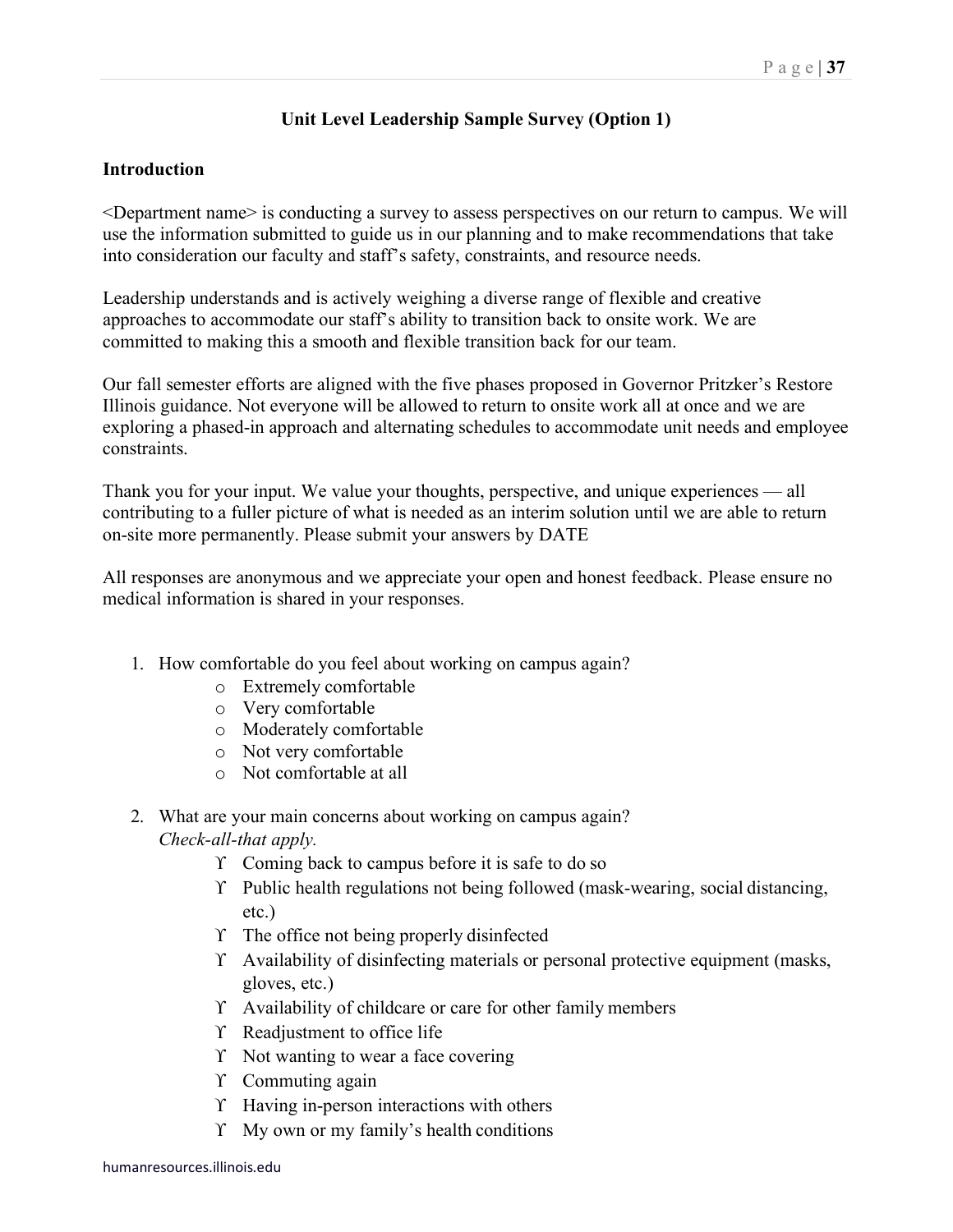ϒ Something else:

3. Please provide as much additional information about these specific concerns as you feel comfortable sharing, including how you feel we can best address them ( Please remember no medical information should be shared).

### *Open-ended*

- 4. What are you looking forward to about working on campus again? *Check-all-that-apply.*
	- ϒ Easier access to tools and resources
	- ϒ Better internet access
	- ϒ Better work/life balance
	- ϒ Easier collaboration with co-workers and colleagues
	- ϒ Seeing friends, colleagues, and co-workers
	- ϒ Training programs and courses in person
	- ϒ Returning to my normal routine
	- ϒ Having a quiet place to work with no distractions
	- ϒ Something else:
- 5. How well do you understand the [updated University of Illinois health and safety](https://covid19.illinois.edu/) policies that have been put in place as a result of the COVID-19 pandemic?
	- o Extremely well
	- o Very well
	- o Moderately well
	- o Not very well
	- o Not at all
	- o I was unaware that there are updated health and safety policies
- 6. How clearly have we communicated to you any changes in the way you will perform your role on campus in response to the COVID-19 pandemic?
	- o Extremely clearly
	- o Very clearly
	- o Moderately clearly
	- o Not very clearly
	- o Not at all
- 7. How well do you understand what is expected of you in maintaining a healthy and safe environment in your campus workplace?
	- o Extremely well
	- o Very well
	- o Moderately well
	- o Not very well
	- o Not at all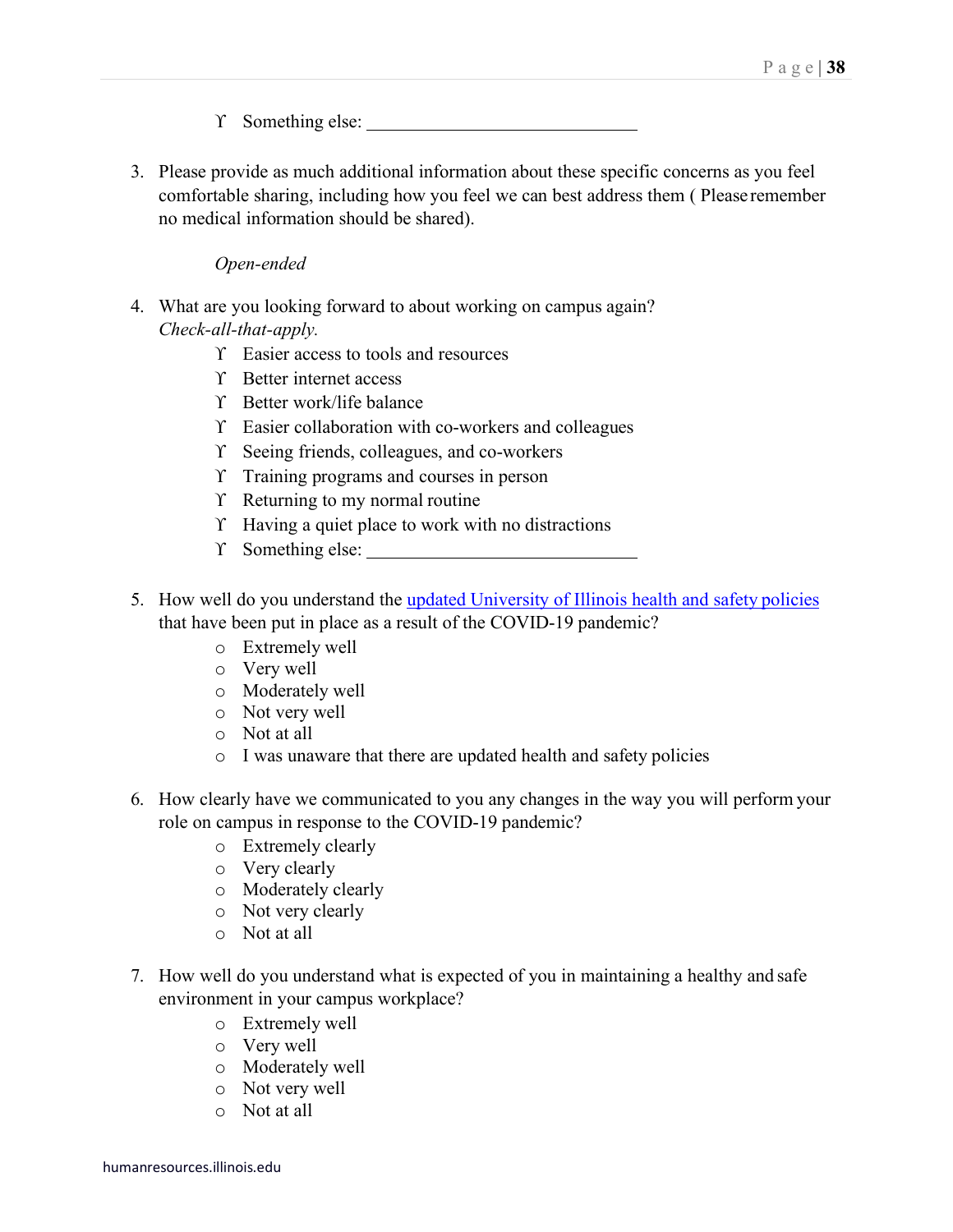- 8. How prepared are you for changes that might have occurred to your role in response to the COVID-19 pandemic?
	- o Extremely prepared
	- o Very prepared
	- o Moderately prepared
	- o Not very prepared
	- o Not at all prepared
	- o I don't think my role has changed due to the pandemic.
- 9. What resources do you need to get back to working on campus? *Open-ended*
- 10. If your role requires travel off campus, how comfortable do you feel traveling at this time?
	- o Extremely comfortable
	- o Very comfortable
	- o Moderately comfortable
	- o Not very comfortable
	- o Not at all comfortable
	- o I do not normally travel off campus in my role
- 11. If you were given the opportunity to do one of the following, which would you prefer?
	- o Return to my campus workplace on my regularschedule
	- o Return to my campus workplace on a flexible schedule, working remotely some days and on-site some days to maintain social distancing
	- o Return to my campus workplace with the option to work early, late, or weekend shifts to maintain social distancing
	- o Remain working remotely from home
	- o Something else:
	- o I don't have enough information to make a decision at this time.
- 12. According to the Centers for Disease Control (CDC) the [following characteristics](https://www.cdc.gov/coronavirus/2019-ncov/need-extra-precautions/people-at-higher-risk.html) make people at a higher risk for severe illness from COVID-19 infection (Consider legal disclaimer):
	- o Age 65 or older
	- o Chronic lung disease or moderate to severe asthma
	- o Serious heart conditions
	- o Immuno-compromised
	- o Severe obesity (body mass index of 40 or higher)
	- o Diabetes
	- o Chronic kidney disease undergoing dialysis
	- o Liver disease
- 13. What suggestions do you have to make the transition back to working on campus easier or safer?

*Open-ended*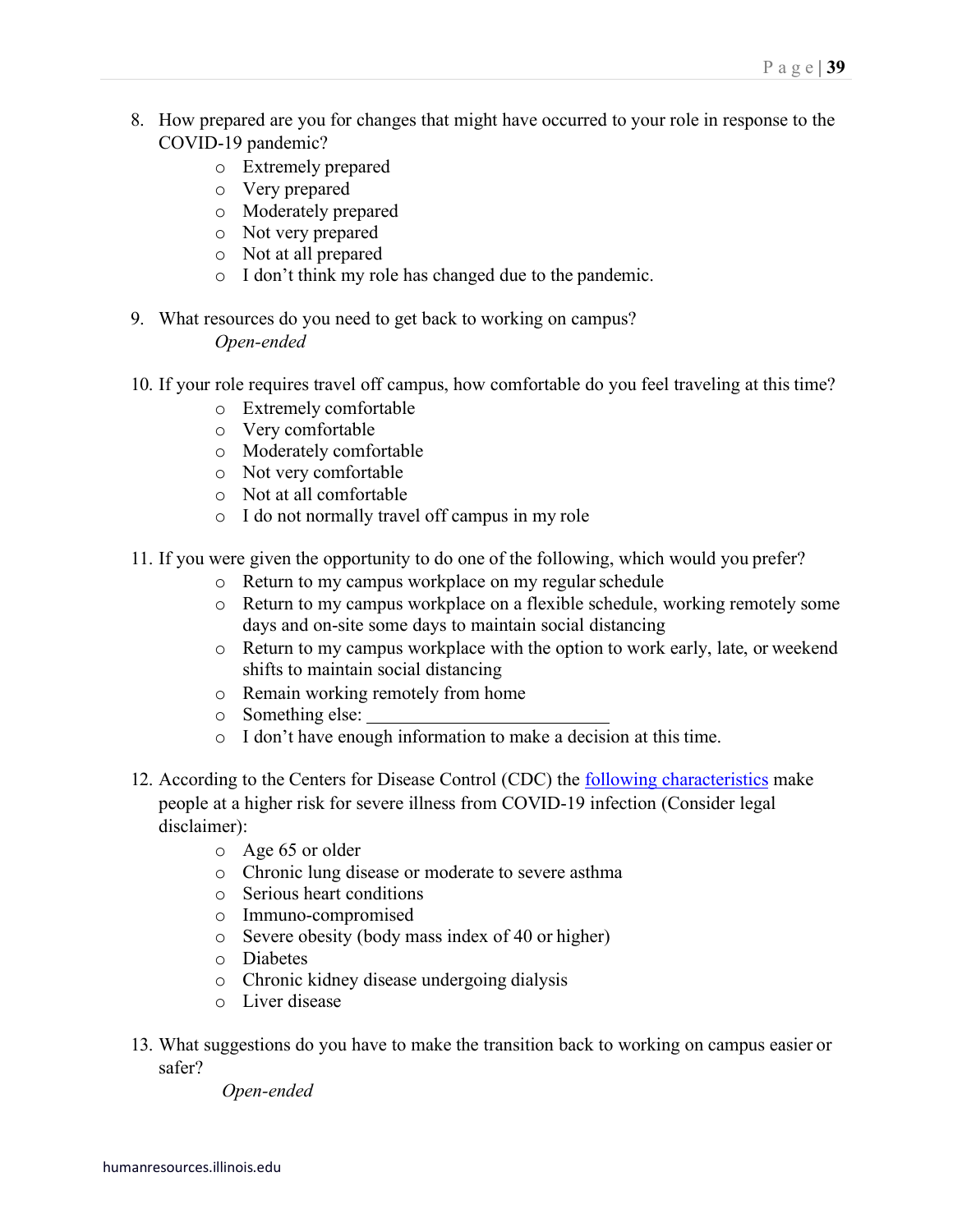- 14. As we continue with Return to Campus Operations and staff begin to return in a limited capacity, if given the option, I prefer to:
	- 1. Return to the office permanently
	- 2. Return to the office on a flexible schedule, working remotely some days and on-site some days, to maintain social distancing
	- 3. Return to the office with the option to work early/late shifts to maintain social distancing
	- 4. Remain working from home
	- 5. I feel I don't have enough information to make a decision
	- 6. Other (please explain)

For the following questions, on a scale of 1 to 5, with 1 being *strongly disagree* and 5 being *strongly agree*, please tell us how you feel about the following statements: (Also have an option to select: Not applicable, don't know or no answer for each statement.)

- 15. I have adequate dependent care resources to return to campus.
- 16. I have appropriate transportation resources and feel comfortable with my travel options.
- 17. I feel returning to the office is safe for my personal health, and won't endanger me or my family.
- 18. I have confidence my unit and Campus will appropriately implement building hygiene and safety measures.
- 19. I feel confident that I, my co-workers and others I may come into contact with can remain a safe distance, of six feet or more, in common areas.
- 20. I feel confident I, my co-workers and others housed in my building will complywith wearing facial coverings outside our respective office space.
- 21. I am able to continue working effectively from home.
- 22. What policies or information would you like to hear about before returning to campus to work? (OPEN COMMENT BOX)
- 23. Please add any general comments here including concerns, questions etc (OPEN COMMENT BOX)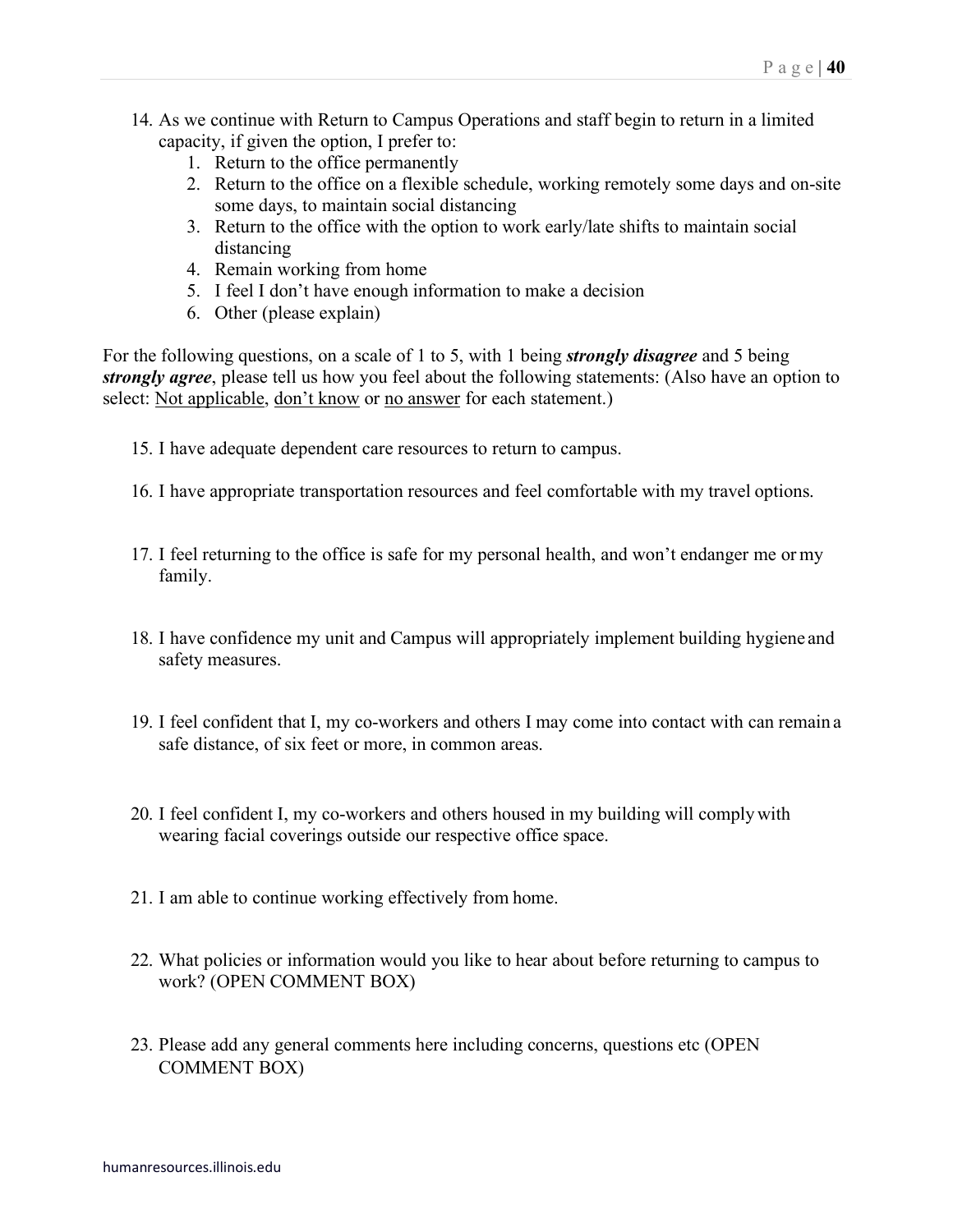#### **Manager/Supervisor Sample Survey (Option 2)**

### **Introduction**

The novel coronavirus (COVID-19) pandemic created significant workplace changes across the University of Illinois. As we continue with our Return to Campus Operations work plan, I would like to understand how I can best support you during the transition back to work onsite.

In re-opening our office, we will be following the five phases in [Governor Pritzker's Restore](https://coronavirus.illinois.gov/s/restore-illinois-introduction) [Illinois guidance.](https://coronavirus.illinois.gov/s/restore-illinois-introduction) Not every employee will return all at once and we continue with a phased-in approach with alternating schedules to accommodate both unit and employee needs. I am also working with unit leaders on enhanced safety measures and guidelines for the common areas, elevators, student areas, entries/exits, shared offices, etc. in our campus workplace.

This short survey should take you about 5 minutes to complete. All responses are confidential and I appreciate your open and honest feedback. The results of this survey will inform the tools and support provided during our transition back to the campus workplace. Please submit your answers by DATE. Please remember no specific medical information should be shared.

- 1. How satisfied are you with your current remote work arrangement?
	- Very satisfied
	- Somewhat satisfied
	- Neither satisfied nor dissatisfied
	- Somewhat dissatisfied
	- Very dissatisfied
- 2. Since beginning remote work, are you feeling more optimistic or pessimistic about your current work arrangement?
	- More Optimistic
	- More Pessimistic
	- No change
- 3. What are the most significant challenges you are currently facing while working remotely? (choose all that apply)
	- I don't have access to the tools or information I need to do my job at home
	- Childcare
	- Social isolation
	- Internet connectivity
	- Communication with coworkers is harder
	- Health related concerns
	- Keeping a regular schedule
	- Too many distractions at home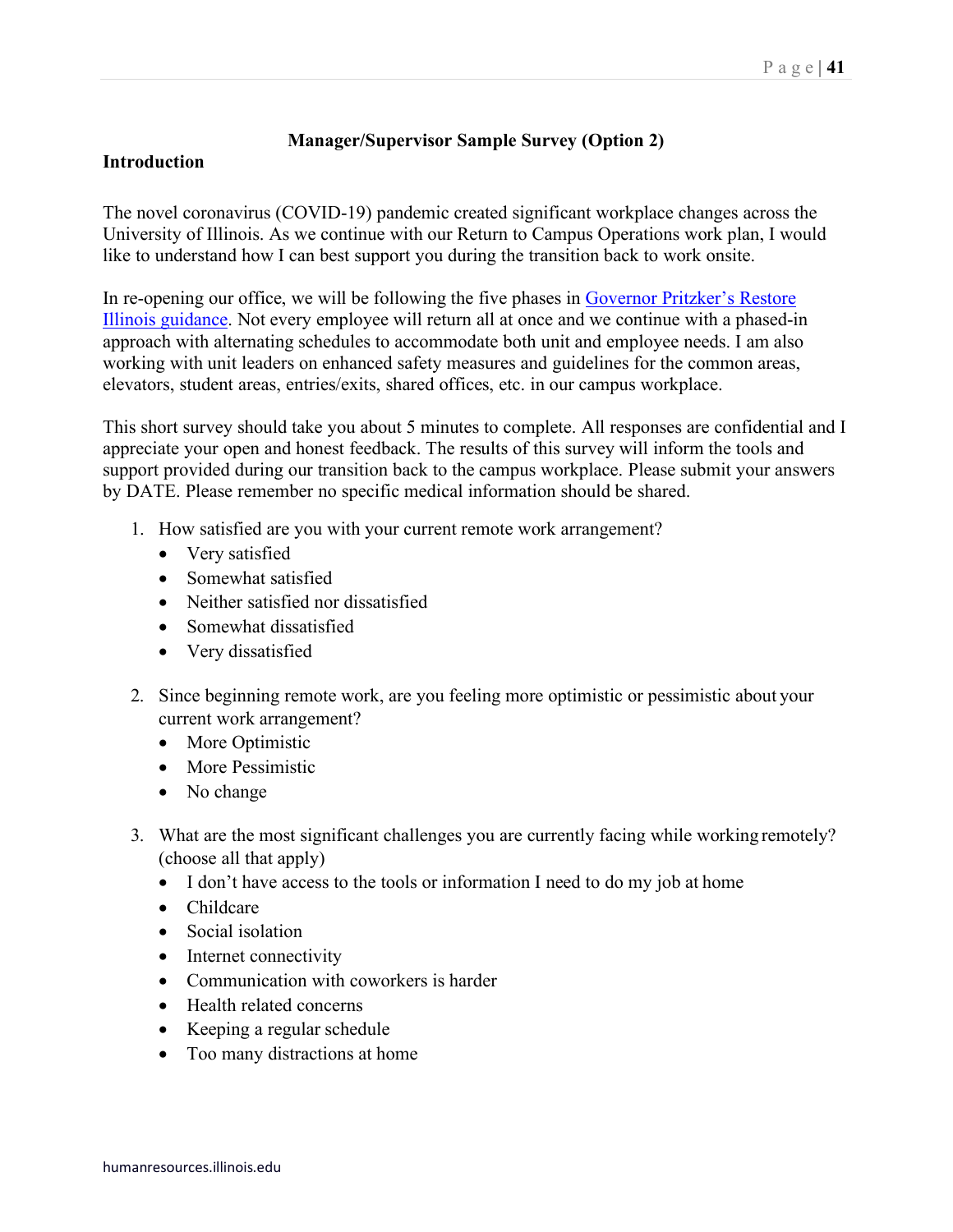- General anxiety about the impact of coronavirus on my life
- My physical workspace
- Other (please specify)
- 4. Do you have all the equipment necessary to effectively do your work remotely?
	- Yes
	- No
	- If no, what equipment do you need?

5. Do you have a dedicated workspace where you can work remotely?

- Yes
- $\neg$  No
- 6. How often do you keep to a regular working schedule while working remotely?
	- $\Box$  Every day
	- Most days
	- $\Box$  About half the time
	- □ Rarely
	- Never
- 7. What else do you need from me to effectively do your job working remotely?
- 8. Do you have other questions or concerns that have not been addressed in this survey?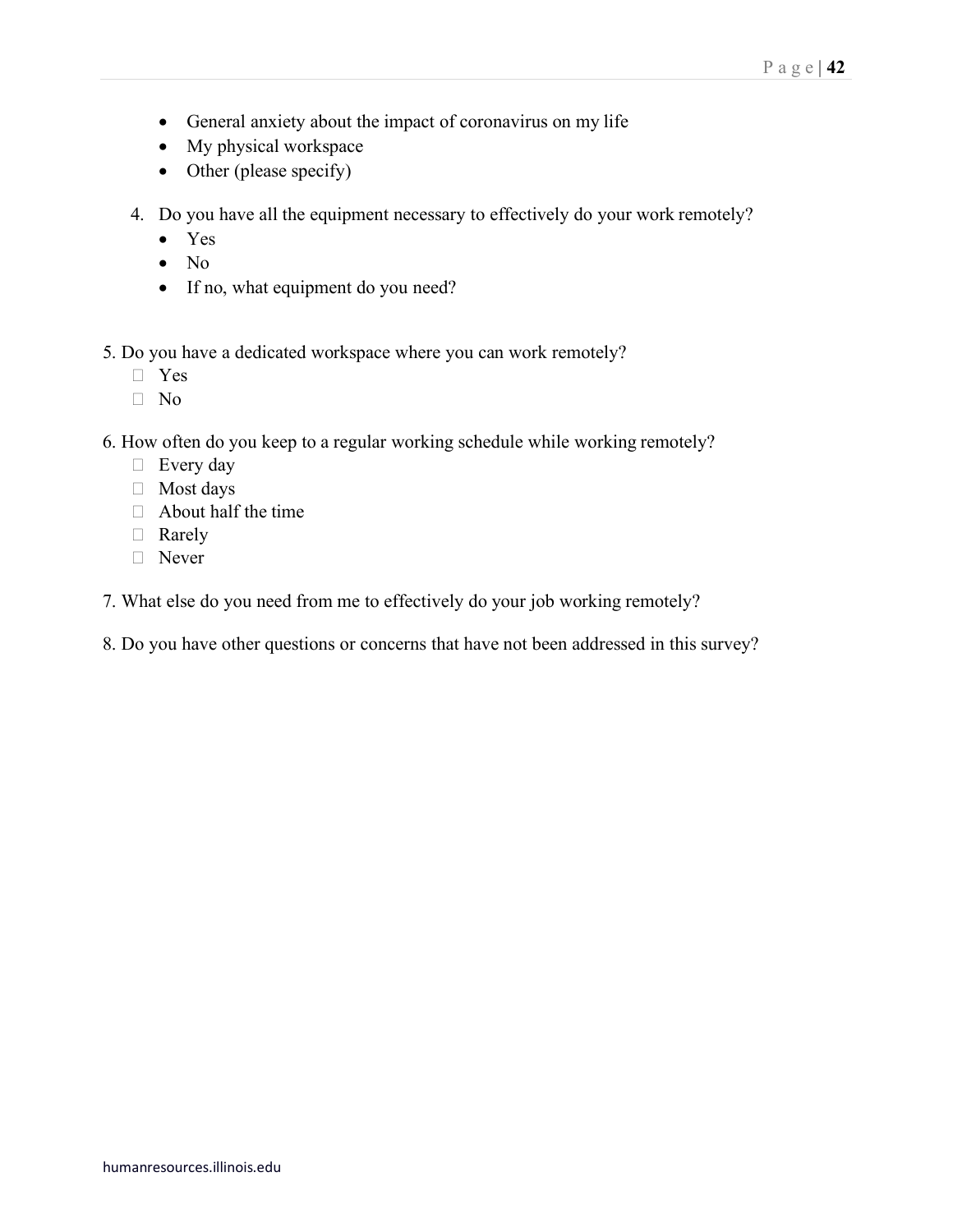### **APPENDICES A-D**

# **T ILLINOIS Human Resources**

**Telecommuting Guidelines**

**Published July 2020**

ACKNOWLEDGEMENT: This document draws heavily from a similar document produced and used by Technology Services at Illinois. As information technology work has evolved over the past few decades, Technology Services has developed and implemented a comprehensive telecommuting program. Illinois Human Resources gratefully acknowledges Technology Services' generosity in sharing its guidance and documents found herein.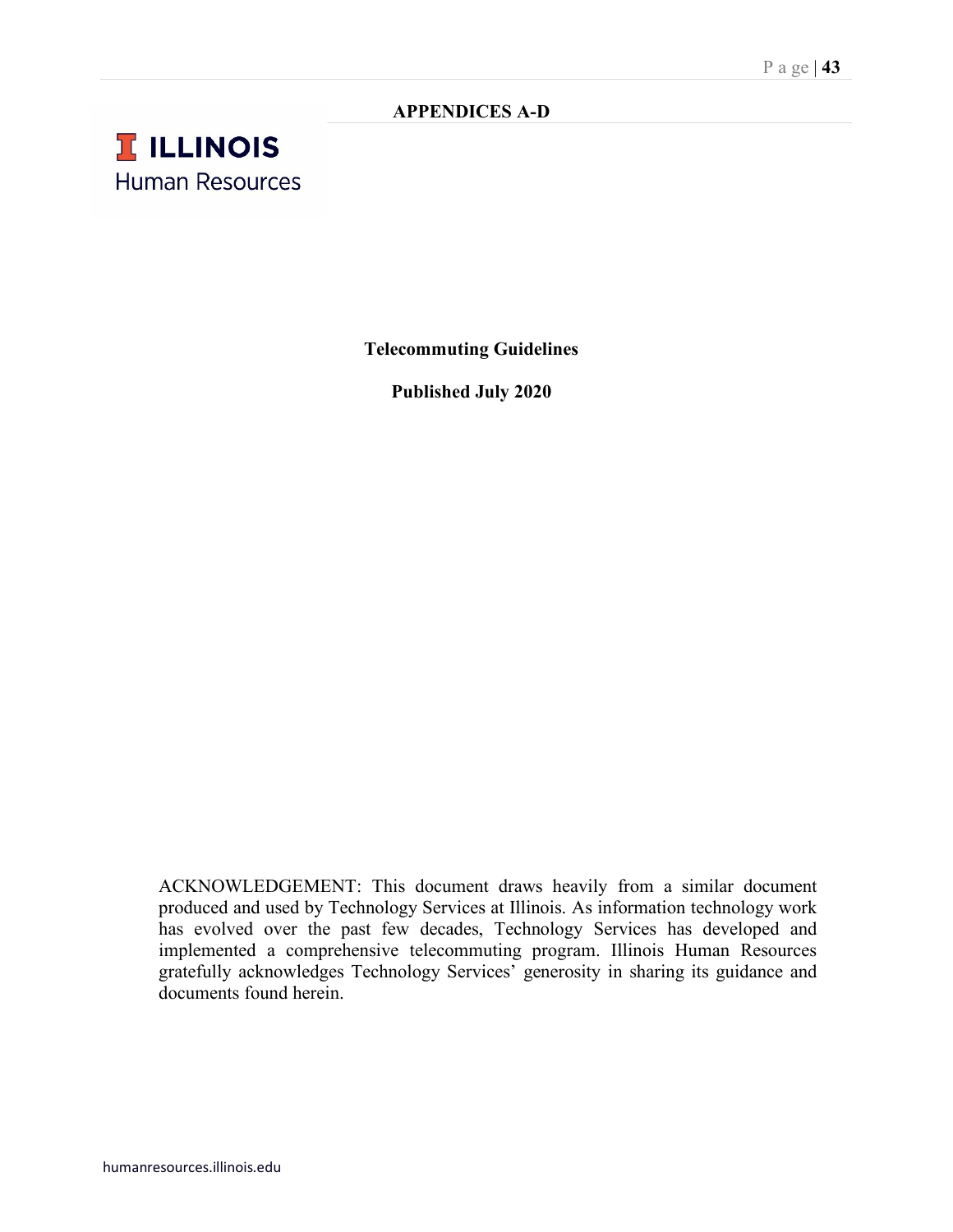### **TELECOMMUTING GUIDELINES**

*The Decision to Telecommute*

*Terms and Conditions of Telecommuting Arrangements*

*Performance Evaluation*

*Equipment and Supplies*

*Work Environment*

*Restrictions* 

### **TELECOMMUTING AGREEMENT**

*Description of Remote Work Location*

*Telecommuting Schedule*

*Equipment and Assets*

*Work Description*

*Communications and Feedback*

*Restrictions*

**TELECOMMUTING AGREEMENT: APPENDIX A: WORKERS' COMPENSATION**

**TELECOMMUTING AGREEMENT: APPENDIX B: SAFETY**

**TELECOMMUTING AGREEMENT: APPENDIX C: LIABILITY**

**TELECOMMUTING AGREEMENT: APPENDIX D: OPTIONAL FEASIBILITY ASSESSMENT**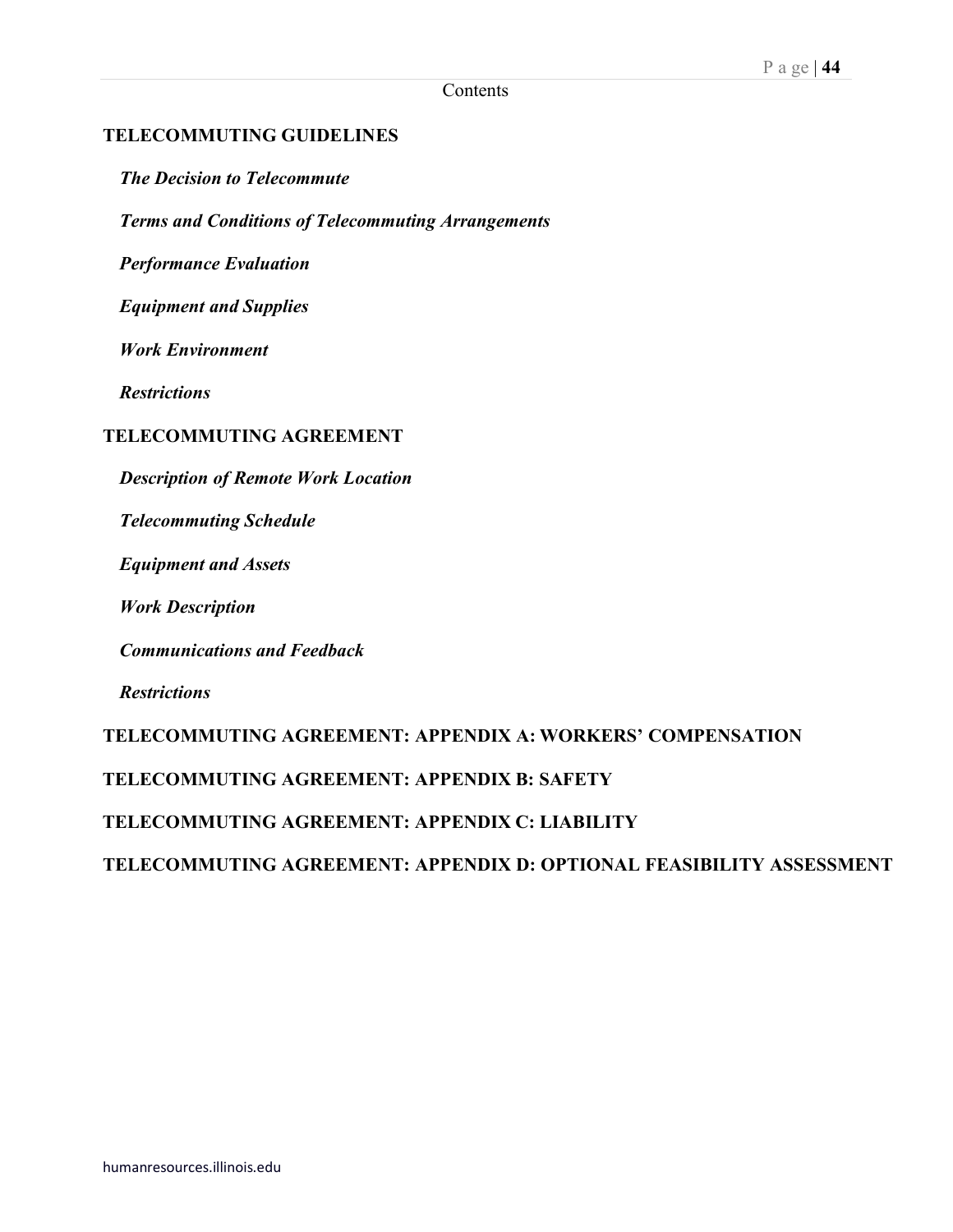### **TELECOMMUTING GUIDELINES**

The University of Illinois considers telecommuting to be a viable alternative work arrangement in cases where individual, job and supervisor characteristics are suited to such an arrangement. Telecommuting allows an employee to work at home, or other approved remote location, for all or a part of their regular workweek. Telecommuting is a voluntary work alternative that may be appropriate for some employees and some jobs. It is not an entitlement or a University-wide benefit; and it does not change the terms and conditions of employment with the University of Illinois.

Telecommuting can be informal, such as working from home for a short-term project or on the road during business travel, or a formal arrangement as described below. Informal, short-term arrangements may also be made for employees on family or medical leave to the extent practicalfor the employee and the organization. Such informal arrangements are not the focus of these guidelines.

#### *The Decision to Telecommute*

- 1. The decision to offer a telecommuting arrangement is dependent upon the judgment and discretion of the managing supervisor in consultation with Unit/College Human Resources. Either an employee or a managing supervisor can suggest telecommuting as a possible work arrangement. Before entering into any telecommuting arrangement, the employee and manager will evaluate the suitability of such an arrangement paying particular attention to the following areas:
	- Employee Suitability the employee and manager will assess the needs and work habits of the employee, compared to traits customarily recognized as appropriate for successful telecommuters. Successful telecommuting traits include the ability to work independently, organization and time management skills, self-motivation, and a results orientation.
	- <u>Job Responsibilities</u> the employee and manager will discuss job responsibilities and determine if the job is appropriate for a telecommuting arrangement.
	- Equipment needs, workspace design considerations, and scheduling issues

Units/Colleges may require additional levels of approval process as the employer deems appropriate.

- 2. Individuals requesting formal telecommuting arrangements, or being considered for such arrangements, must have been employed with the University of Illinois for a minimum of six (6) months of continuous, regular employment and must have exhibited above average performance, in accordance with the performance appraisal process. In special circumstances, such as the COVID-19 pandemic, the six-month waiting period can be waived/modified by the hiring supervisor in consultation with Unit/College Human Resources.
- 3. If the employee and manager agree to a telecommuting arrangement, a telecommuting agreement will be prepared and signed by all parties and the arrangement will begin. The Labor and Employee Relations (LER) area of Illinois Human Resources should be consulted for any telecommuting agreement for employees who are not exempt from the overtime requirements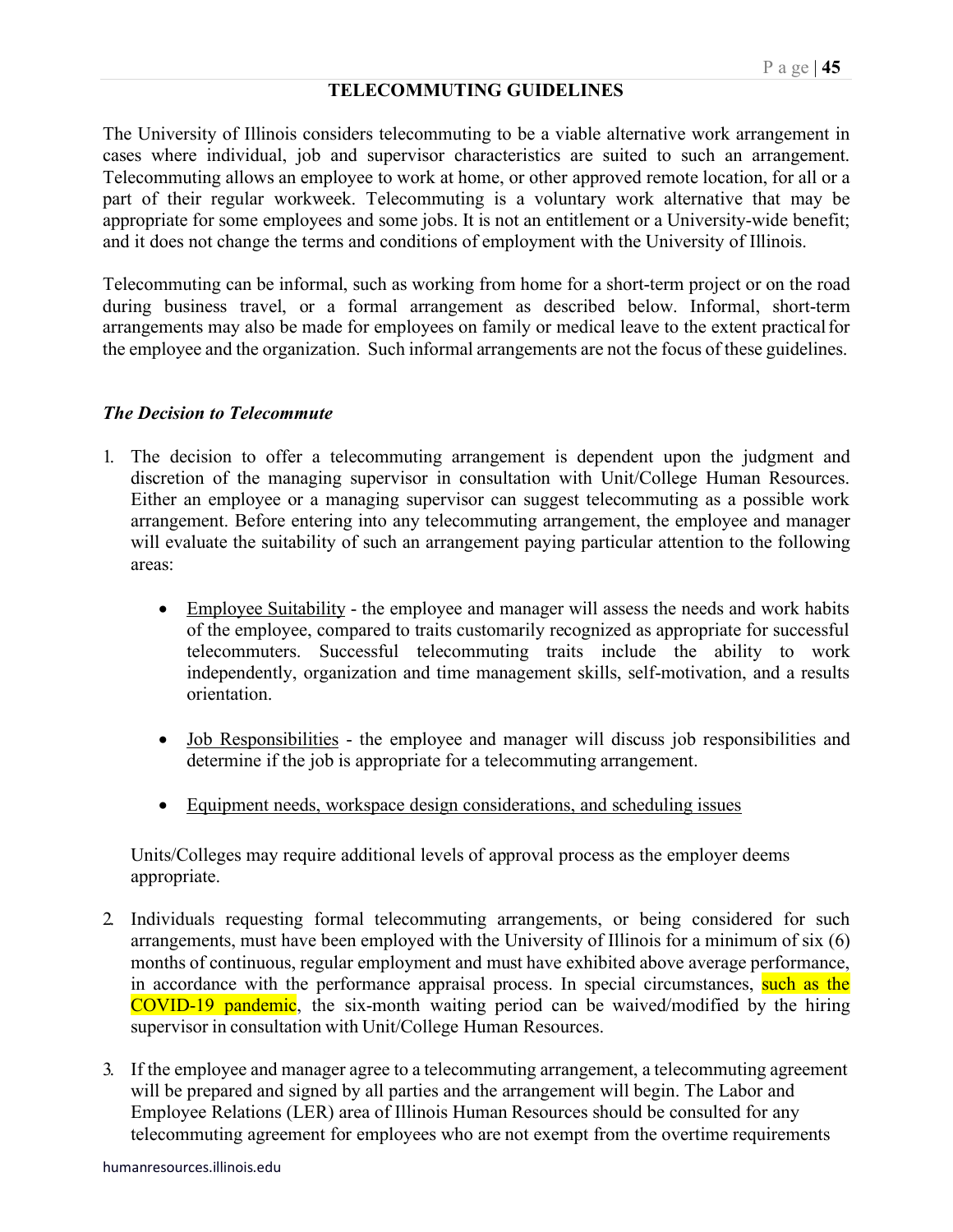of the Fair Labor Standards Act. It is not required to consult with LER for agreements with overtime eligible employees who have been working remotely during the COVID-19 pandemic.

#### *Terms and Conditions of Telecommuting Arrangements*

- 4. All telecommuting arrangements will be made for a set period of time as determined by the managing supervisor, subject to renewal at the end of the agreed upon time period. For initial agreements with new telecommuters, it is recommended that the initial time period be set to a period of three to six months in which time the benefits of telecommuting to both the employee and employer can be assessed prior to entering into a longer-term agreement. Additionally, arrangements started in response to COVID-19 should be reviewed once Illinois is in Phase 5 of the Restore Illinois plan to determine if remote work should continue in some fashion.
- 5. The employee and manager will agree on the number of days of telecommuting allowed each week, the work schedule the employee will customarily maintain, and the manner and frequency of communication. The employee agrees to be accessible by phone, e-mail, Skype, or other electronic medium during the agreed upon work schedule.
- 6. Communications between the telecommuter and supervisor will be more formal during the early stages of the telecommuting arrangement. After ascertaining that the arrangement is meeting intended objectives, the manager and telecommuter will communicate at a level consistent with employees working at the office or in a manner and frequency that is appropriate for the job and the individuals involved.
- 7. Employees entering into telecommuting arrangements must be available for and participate in meetings in accordance with the normal demands of the job. The supervisor will ensure that onsite staff include the telecommuter in meetings as appropriate, using teleconference or other electronic means. If necessitated for business purposes, telecommuting employees may be asked to report to the University workplace to attend meetings.
- 8. Telecommuting employees remain obligated to comply with all University rules, policies, practices and procedures. Violation of such rules, practices and procedures may result in immediate termination of the arrangement and possible disciplinary action.
- 9. If the employee wants to take vacation or other time off for personal reasons during the remote work period, the employee must request permission to take time off from work. The employee should indicate, in the request, which leave benefit the employee will use to cover this time away from work (vacation, floating holiday, accrued compensatory time) and receive approval prior to taking the time off (i.e., the employee must follow his/her unit's normal process for requesting time off).

If the employee becomes ill while working remotely, or if an employee's family member (as defined in the appropriate sick leave policy) becomes ill, the employee can use sick leave or other appropriate leave time the employee is eligible to use. If the absence is greater than three days, units should follow the process for approving FMLA for qualifying employees.

The Fair Labor Standards Act (FLSA) includes certain provisions for FLSA-exempt employees that are different than the provisions for non-exempt employees, and as a result, some of the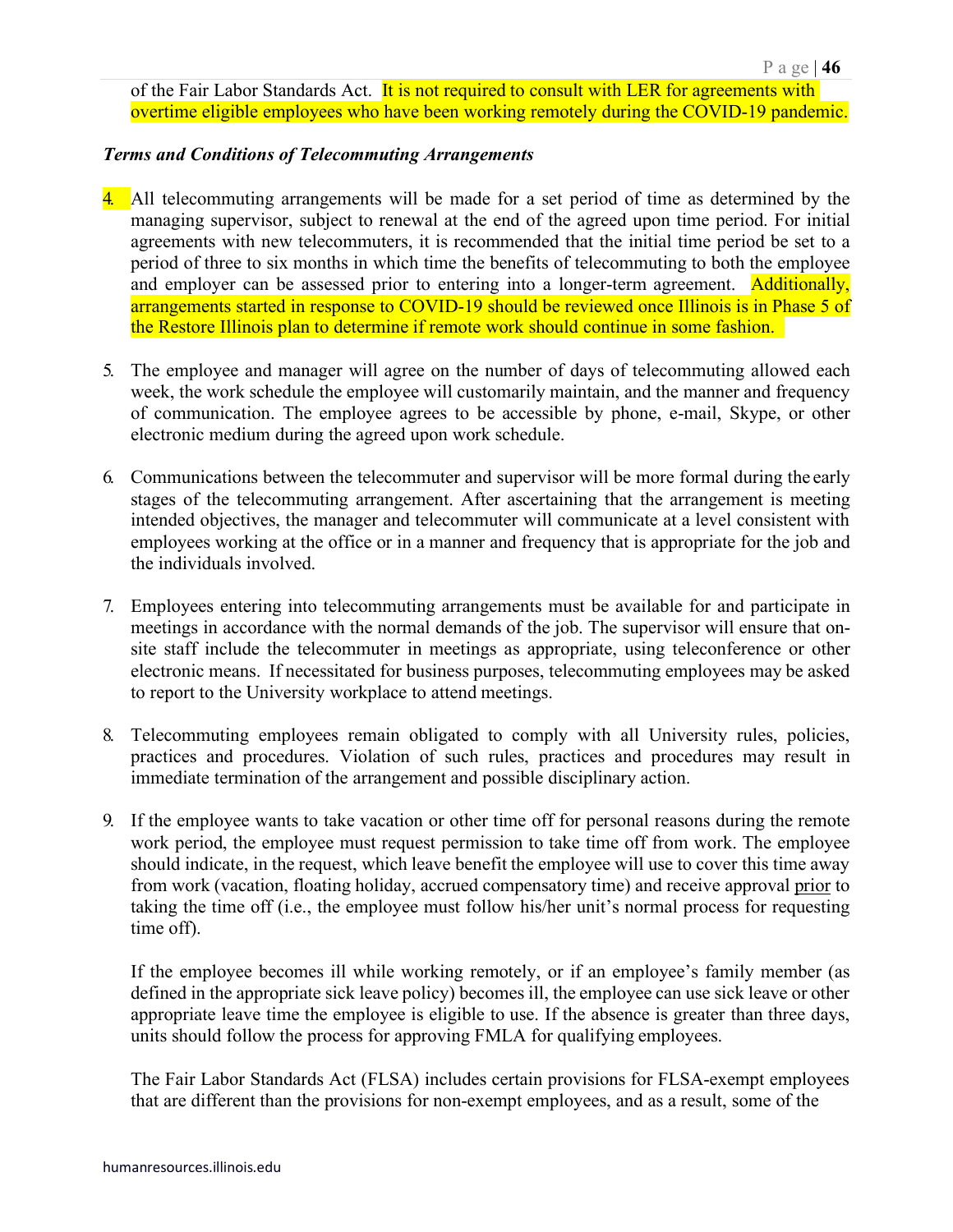above guidelines may not apply to an FLSA-exempt employee. If you have any questions about an FLSA-exempt employee, please contact Labor & Employee Relations.

- 10. **The availability of telecommuting is a flexible work arrangement for employees of the University of Illinois that can be discontinued at any time at the discretion of the employer.**  Every effort will be made to provide ten (10) calendar days' notice of such a change to accommodate commuting and other problems that may arise from such a change. However, the employer reserves the right to terminate the arrangement without notice if circumstancesrequire such action. An employee can also be temporarily assigned full-time to his/her on-site office location, if necessitated by business purposes.
- 11. Employees entering into a telecommuting agreement may be required to use shared workstations and/or office accommodations when working on-site.
- 12. Prior to renewal of any telecommuting arrangement, the employee and manager will each evaluate the arrangement and make recommendations for continuance. Renewal and/or modifications of the arrangement are subject to the judgment and discretion of the supervisor.

### *Performance Evaluation*

13. Evaluation of telecommuter performance will be consistent with that received by employees working on-site at the office in both content and frequency but will focus on work output and completion of objectives not attendance-based performance. Evaluation methods will include frequent interaction by phone and/or e-mail between the employee and the manager, and regular meetings to assess work progress and discuss problem areas. Expected outputs will be documented at regular intervals to ensure that they are mutually understood by the employee and his or her supervisor.

### *Equipment and Supplies*

14. The managing supervisor will determine, with information supplied by the employee and others involved, the appropriate equipment and communication services needs for each telecommuting arrangement on a case-by-case basis. Equipment supplied by the organization will be maintained by the organization. Equipment supplied by the employee will be maintained by the employee. The University accepts no responsibility for damage or repairs to employee-owned equipment.

Equipment supplied by the organization is to be used for business purposes only. The employee and employing department will document the University equipment to be used in the telecommuting arrangement as set forth in the Telecommuting Agreement. A copy of the appropriate form signed by both the employee and supervisor shall be retained in the department. The telecommuter agrees to take due care to protect the items from damage or theft. Upon termination of employment or of the telecommuting arrangement, all University property will be returned to the University.

15. The University will supply the employee with appropriate office supplies (pens, paper, etc.) for successful completion of job responsibilities.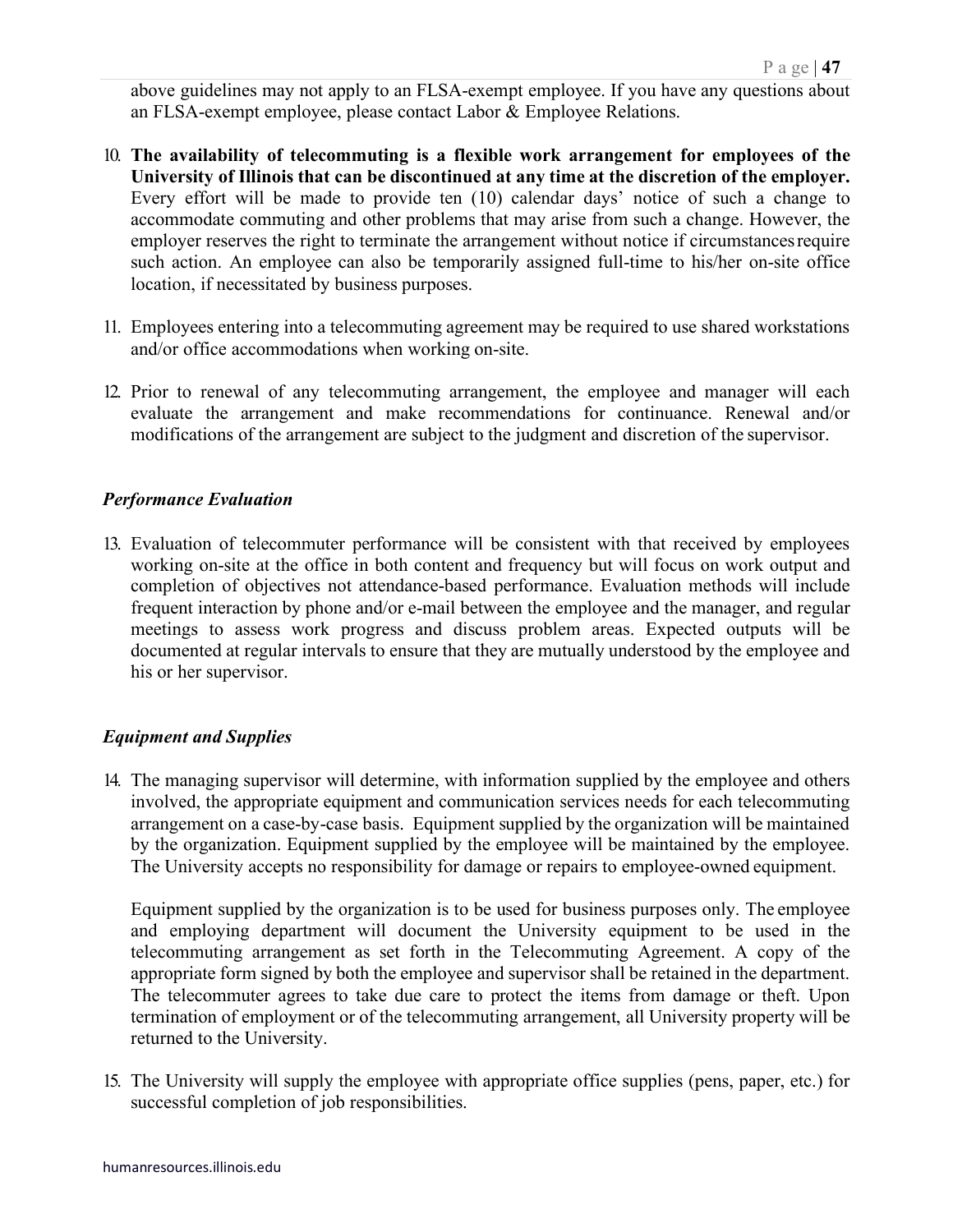### *Work Environment*

- 16. Telecommuting is **not ordinarily** designed as an alternative for satisfying an employee's dependent care responsibilities. **However, during the COVID-19 pandemic or similar emergencies, approval of telecommuting agreements due to an employee's childcare obligations is appropriate due to the unprecedented lack of childcare options and various remote learning models school districts employ for school age children. Units are encouraged to approved telecommuting in these situations as long as the work can be completed remotely**. Prospective telecommuters are expected to discuss expectations of telecommuting with family members prior to entering into an agreement, and to establish dependent care arrangements to facilitate work completion.
- 17. In the event the telecommuting arrangement involves use of the employee's home, the employee will establish an appropriate work environment within their home for work purposes. The University will not be responsible for costs associated with initial setup of the employee's home office such as remodeling or lighting, or the cost of utilities. The University reserves the right to inspect the employee's home worksite for conformance with minimal workplace requirements including possible work hazards and to suggest modifications.
- 18. Injuries sustained by the employee while at their home-based work location and in conjunction with their regular work duties are normally covered by the University's workers' compensation policy. Telecommuting employees are responsible for notifying the employer of such injuries in accordance with organization's worker's compensation procedures. The employee is liable for any injuries sustained by visitors to their work site. (See APPENDIX A.)
- 19. Consistent with the organization's expectations of information asset security for employees working at the office full-time, telecommuting employees will be expected to ensure the protection of University information accessible from their home office. Steps include, but are not limited to, use of locked file cabinets and desks, regular password maintenance, use of the campus Virtual Private Network (VPN; see [https://techservices.illinois.edu/services/virtual-](https://techservices.illinois.edu/services/virtual-private-networking-vpn/details) [private](https://techservices.illinois.edu/services/virtual-private-networking-vpn/details)[networking-vpn/details\)](https://techservices.illinois.edu/services/virtual-private-networking-vpn/details), and any other steps appropriate for the job and the environment.
- 20. Individual tax implications related to the home-based workspace shall be the responsibility of the telecommuting employee.

### *Restrictions*

21. Telecommuting employees who are subject to (eligible for) the overtime requirements of the Fair Labor Standards Act will be required to record all hours worked in a manner designated by the organization. Hours worked in excess of those specified per day and per workweek, in accordance with state and federal requirements will require the advance approval of the supervisor. Failure to comply with this requirement can result in the cessation of the telecommuting agreement.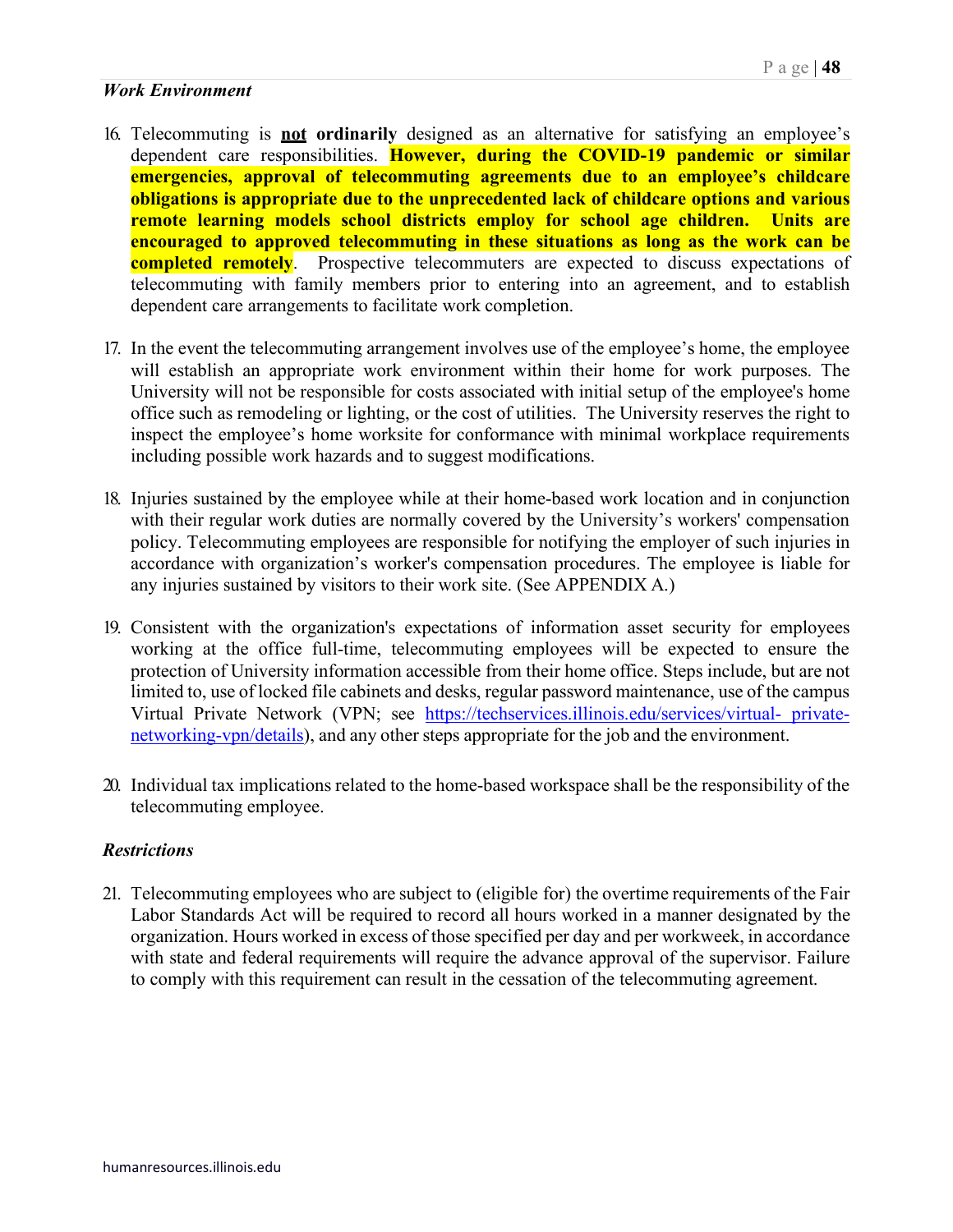#### **TELECOMMUTING AGREEMENT**

I have read and understand the attached Telecommuting Guidelines, and agree to the duties, obligations, responsibilities, and conditions for telecommuters described in that document.

I agree that, among other things, I am responsible for establishing specific telecommuting work hours consistent with the quantity of normal work hours, furnishing and maintaining my work space in a safe manner, respecting established telecommuting protocols, and employing appropriate measures to protect University assets and information.

I understand that telecommuting is voluntary, and I may stop telecommuting at any time. I also understand that the University may at any time change any or all of the conditions under which I telecommute or terminate the telecommuting arrangement.

The specific nature of this telecommuting arrangement is detailed below.

| Time Period for Arrangement: Start Date |  |
|-----------------------------------------|--|
|                                         |  |

*Description of Remote Work Location:*

Address and phone:

Description of workspace at remote location:

#### *Telecommuting Schedule:*

Telecommuting will occur on a weekly basis as follows:

Regular telecommuting work hours: *Communications and Feedback:*

Description of communication protocols established for the arrangement:

humanresources.illinois.edu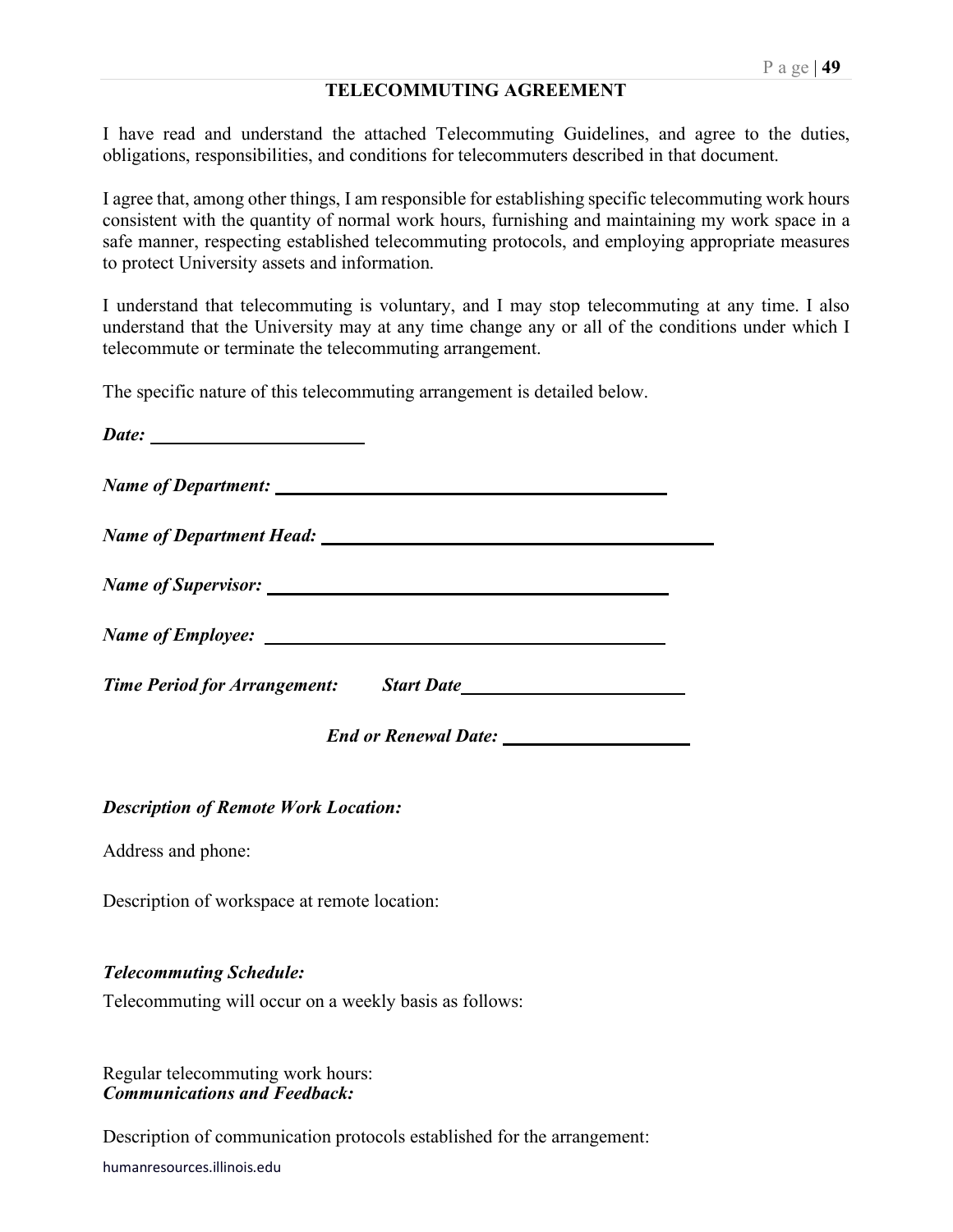Performance evaluation criteria:

*Restrictions: FLSA restrictions that apply to the arrangement:*

*Note: Non-exempt University employees are subject to hourly time reporting and overtime requirements. Any telecommuting arrangement involving non-exempt staff must conform with these restrictions.*

Other:

I agree to the terms of this agreement:

Employee

Supervisor
<u>Supervisor</u>

Department Head

College/Unit Human Resources

(This agreement includes three appendices, which are set forth on the next two pages.)

# **TELECOMMUTING AGREEMENT: APPENDIX A WORKERS' COMPENSATION**

The University will provide benefits in accordance with the Illinois Workers' Compensation Act and the Illinois Occupational Disease Act.

humanresources.illinois.edu Supervisors shall have the responsibility to inform all employees, including those who may participate in telecommuting arrangements, of their rights and responsibilities under coverage of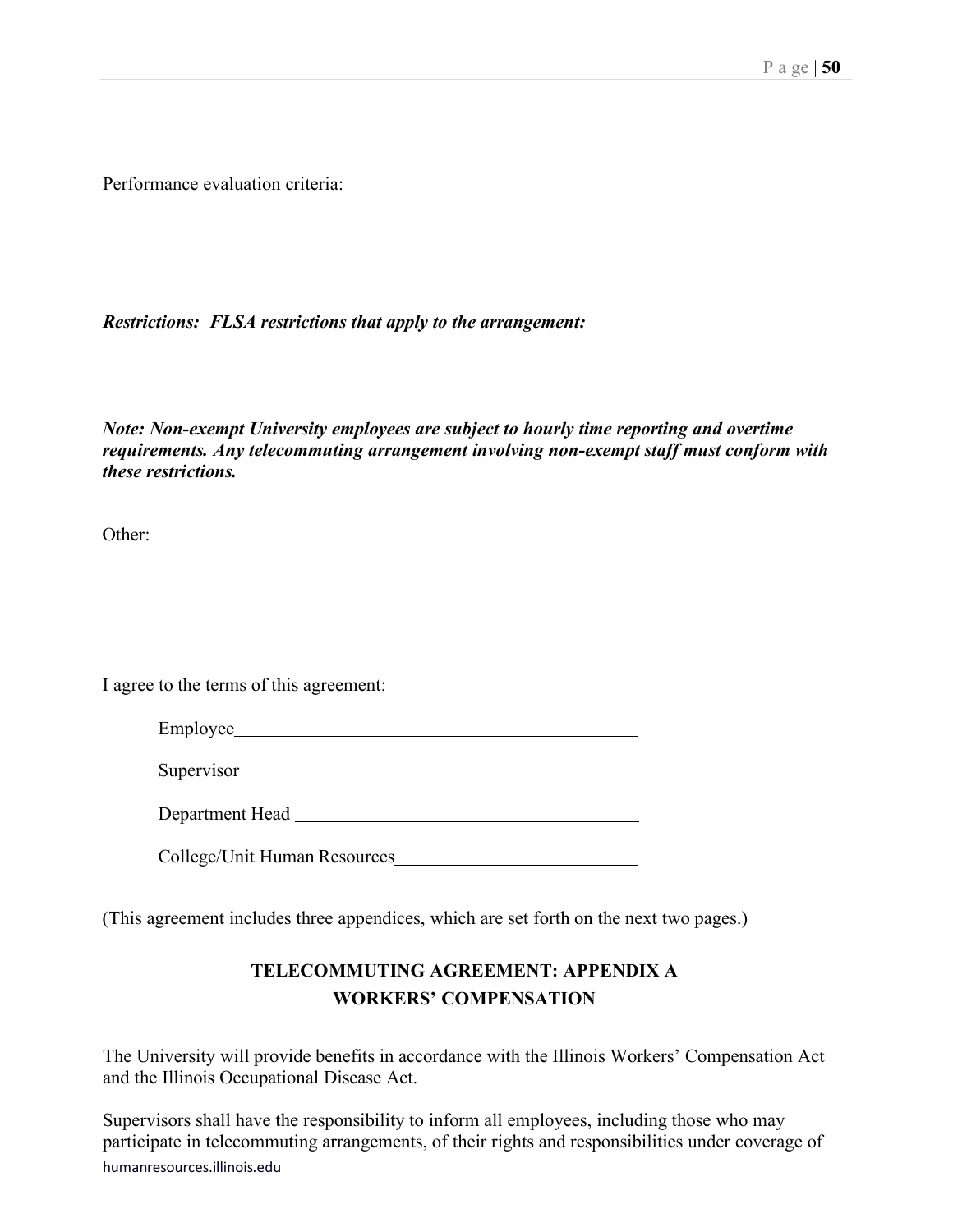the Illinois Workers' Compensation Act and the Illinois Occupational Disease Act. Such information shall include providing employees with specific instructions about what to do in case of an on the job accident or injury. The employee shall be informed of the requirement for prompt notification of accident or injury to the supervisor and of designated medical facilities where treatment is provided.

The injury on the job of a telecommuting employee is treated the same as an on the job injury to any other employee while in the course and scope of employment. If the employee is working at home or another approved off-site location, the term "course and scope of employment" is limited to the hours and location described in the telecommuting agreement. The employee's home worklocation is an extension of his/her office or primary work site. Injuries occurring in the off-site location during agreed upon work hours are covered under workers' compensation, just as an injury would be if it occurred at the on-site work location.

In the event of an injury, the telecommuting employee must:

- 1. Immediately contact his/her supervisor to report the incident.
- 2. The employee should complete the University of Illinois Employee's Injury Report Form(link under item 'c' below) and return it to the immediate supervisor who will forward it to the University of Illinois Workers' Compensation and Claims Management Office at[:](mailto:WorkComp@uillinois.edu) [WorkComp@uillinois.edu.](mailto:WorkComp@uillinois.edu)
- 3. The employee should promptly seek medical care and follow the campus-specific guidelines provided under the Workers' Compensation links below:
	- a) General Workers' Compensation information: [https://www.treasury.uillinois.edu/risk\\_management/workers\\_compensation](https://www.treasury.uillinois.edu/risk_management/workers_compensation)
	- b) Workers' Compensation FAQs: [https://www.treasury.uillinois.edu/risk\\_management/faqs\\_risk/](https://www.treasury.uillinois.edu/risk_management/faqs_risk/)
	- c) Injury reporting forms: [https://www.treasury.uillinois.edu/risk\\_management/workers\\_compensation/reporting/](https://www.treasury.uillinois.edu/risk_management/workers_compensation/reporting/)
	- d) Injury brochures: <https://www2.illinois.gov/sites/iwcc/Documents/handbook.pdf>
	- e) Workers' Compensation policy links: [https://www.treasury.uillinois.edu/risk\\_management/tulip/](https://www.treasury.uillinois.edu/risk_management/tulip/)

Questions regarding work-related injuries should be directed to the University of Illinois Workers' Compensation and Claims Management Office at: [WorkComp@uillinois.edu](mailto:WorkComp@uillinois.edu) or 217-333-1080

# **TELECOMMUTING AGREEMENT APPENDIX B: SAFETY**

The participant will designate a certain part of the home as the area where work is to be performed. Based on descriptions of the work area, and possible on-site inspections, a determination should be made by the supervisor that the site is adequate, both in terms of utility and safety for performance of assigned work and installation and use of equipment. The participant, in initial discussions with the supervisor, should be made aware that:

1. Management may deny an employee the opportunity to participate or may rescind a telecommuting arrangement based on safety problems or lack of compliance with safety requirements in the home.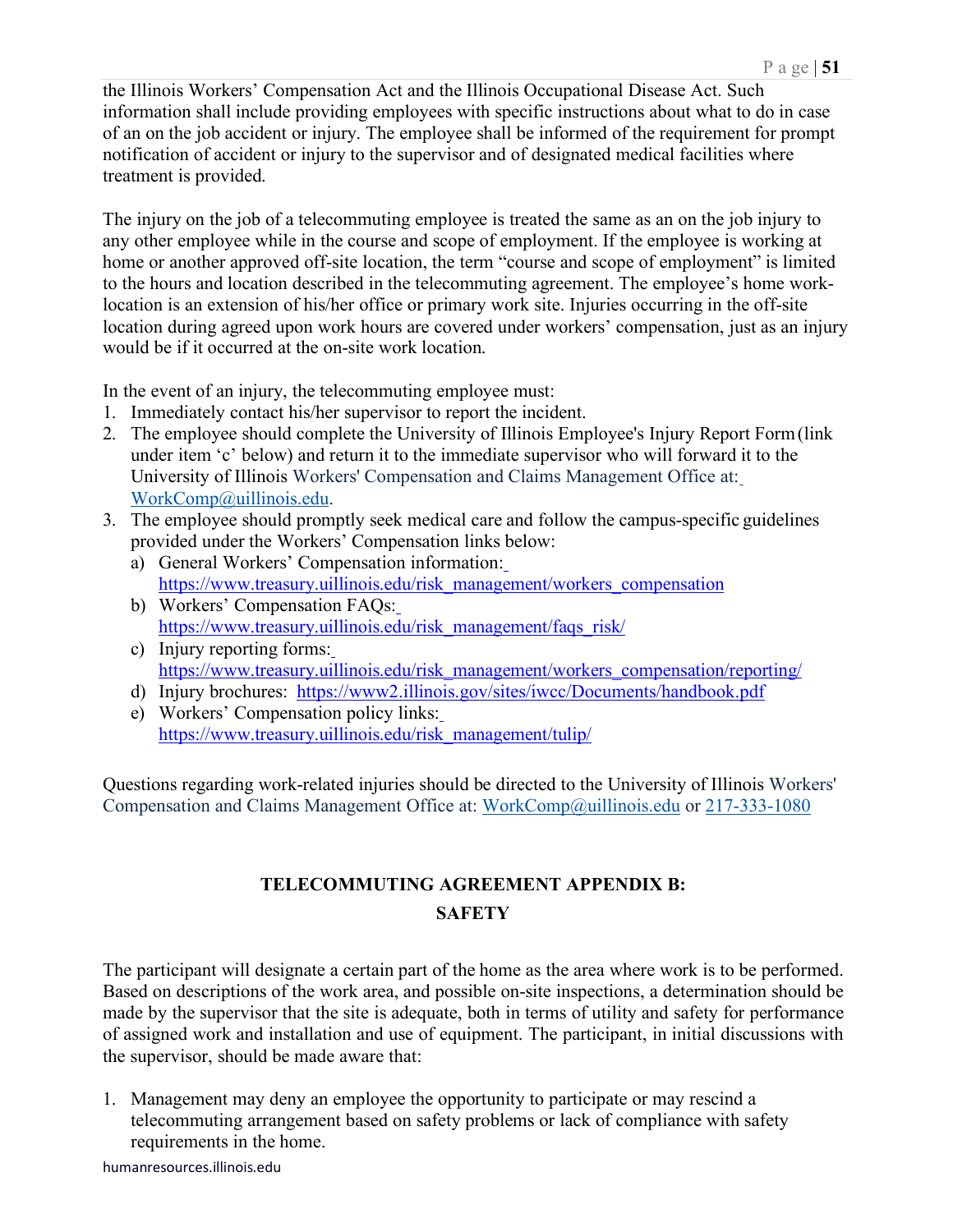2. During the specified time periods of work, with appropriate notice, the University may make on-site visits to the off-site workplace to determine if the work site is safe and free from hazards, and to maintain, inspect or retrieve University owned equipment, software, and supplies.

### **TELECOMMUTING AGREEMENT: APPENDIX C**

### **LIABILITY**

The University will not be liable for damages to an employee's personal or real property during the course of performing his/her assigned duties and responsibilities in a telecommuting arrangement.

The telecommuting employee remains liable for injuries to third persons and/or members of the employee's family arising from the employee's premises.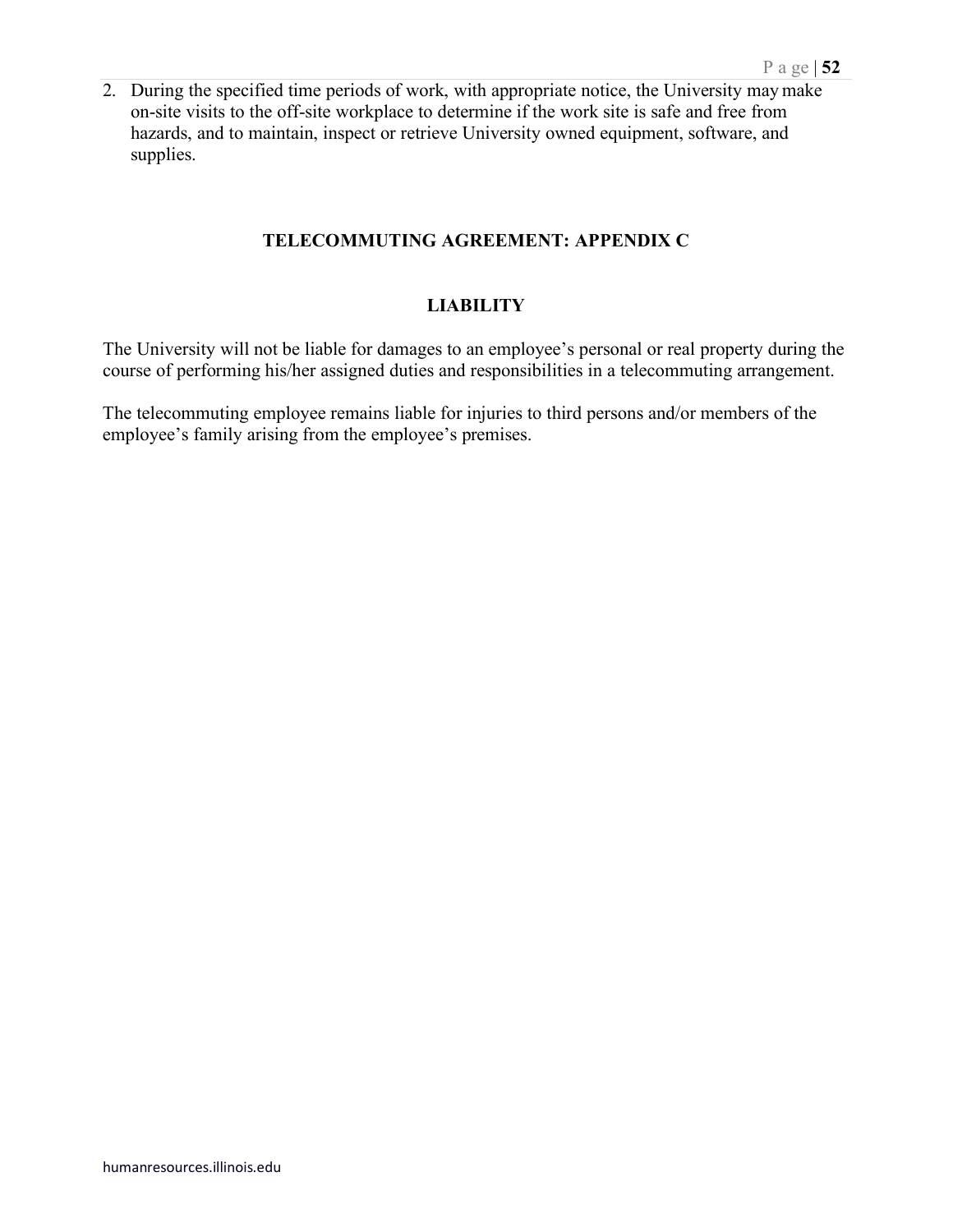#### **TELECOMMUTING AGREEMENT APPENDIX D:**

#### **OPTIONAL FEASIBILITY ASSESSMENT1**

This document can be used to help the supervisor determine the feasibility of a particular position and/or employee to be engaged in a telecommuting agreement. The document will also assess the employee's and supervisor's work styles and determine if the styles would support a telecommuting arrangement.

| <b>Name of Telecommuter:</b> | <u> 1989 - Andrea Stadt Britain, fransk politik (d. 1989)</u>                                                         |
|------------------------------|-----------------------------------------------------------------------------------------------------------------------|
| <b>Position Title:</b>       |                                                                                                                       |
|                              | Name of Supervisor:                                                                                                   |
| Department/Unit:             | <u> 1990 - Jan Barbara Santa Barat, masa sa kasas da shekara ta 1991 a 1992 a shekara tsa na shekara tsa na sheka</u> |

#### **Job Assignments and Duties**

List the key duties and percentage of time allocated to each duty.

| 1. | $\%$          |  |
|----|---------------|--|
| 2. | $\frac{0}{0}$ |  |
| 3. | $\frac{0}{0}$ |  |
| 4. | $\%$          |  |
| 5. | $\frac{0}{0}$ |  |
|    |               |  |

#### **Supervisor's Assessment of Position Suitability for Remote Work**

*This section will help you determine if your employee's position's key duties lend themselves to telecommuting.*

Do key duties require ongoing access to equipment, materials, and files that can only be accessed on Illinois property?

 $\Box$  Yes  $\Box$  No Do key duties require extensive face-to-face contact with supervisors, other employees, students, clients, or the public on Illinois property?  $\Box$  Yes  $\Box$  No Do key duties require extensive time in-person meetings or performing work on Illinois property?  $\Box$  Yes  $\Box$  No

Do security issues require key duties to be conducted on Illinois property?

 $\Box$  Yes  $\Box$  No

*If you answered 'Yes to any of the above questions, telecommuting might not be appropriate.*

How reliant is this position on computer technology to accomplish key duties?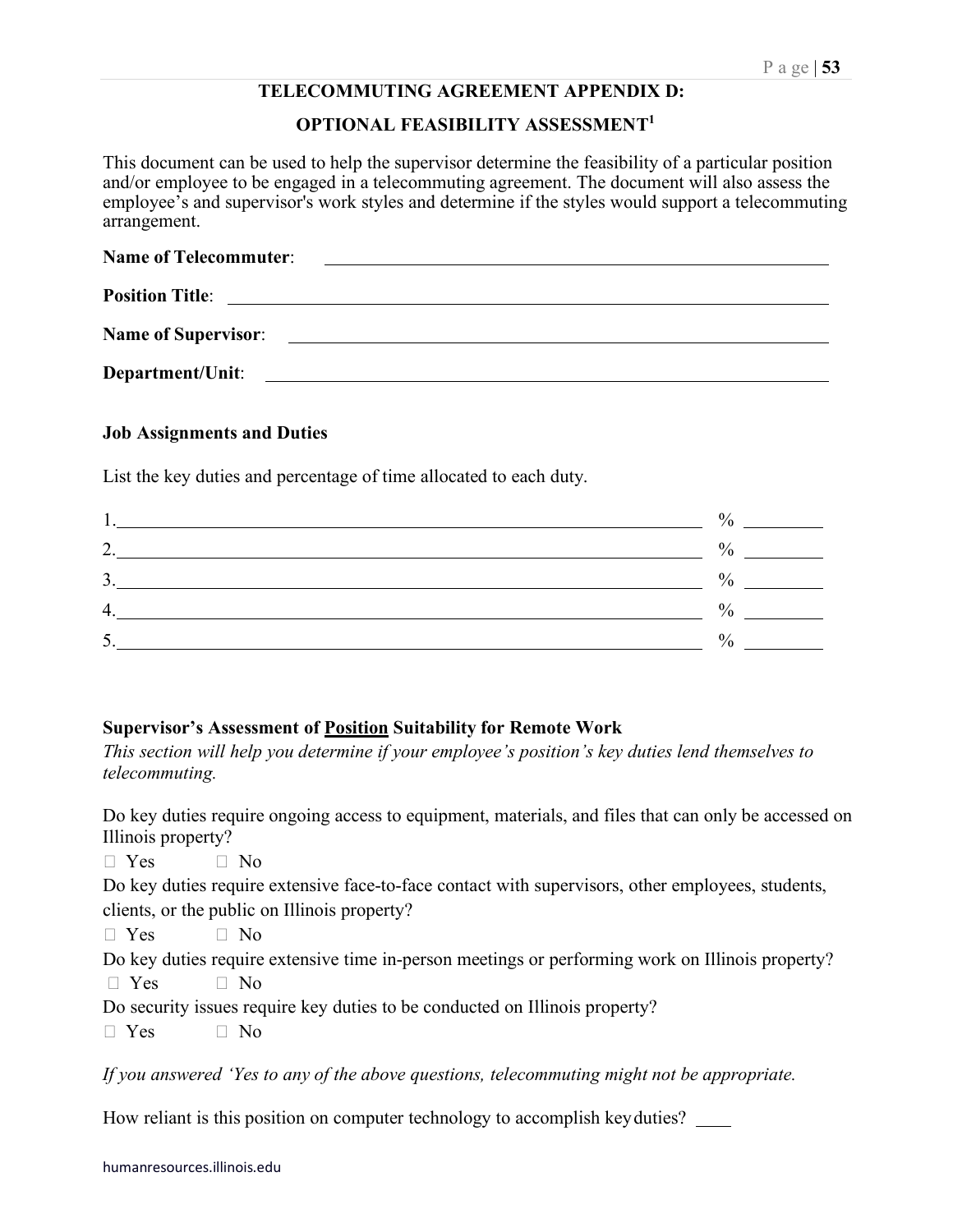What percentage of time is required on Illinois property? %

The following tasks are typical of employees who telecommute. Indicate the percentage of time spent on appropriate tasks each week for the specified position.

| Task            | $\frac{0}{0}$<br>Time<br>Per<br>week | Task     | $\frac{0}{0}$<br>Time<br>Per<br>week |
|-----------------|--------------------------------------|----------|--------------------------------------|
| Writing/editing |                                      | Email    |                                      |
| Phone Calls     |                                      | Research |                                      |
| Data analysis   |                                      | Travel/  |                                      |
|                 |                                      | visits   |                                      |
| Administrative  |                                      | Planning |                                      |
| Other           |                                      |          |                                      |

Can the time spent on the above type of tasks support telecommuting?

 $\Box$  Yes  $\Box$  No

If not, can you rearrange the position's duties (performed on the same day) to support telecommuting?  $\Box$  Yes  $\Box$  No

How frequently would you want the employee to telecommute?

 $\Box$  One day per week  $\Box$  Two days per week  $\Box$  Three days per week

 $\Box$  Once every two weeks  $\Box$  Occasionally/special project  $\Box$  Other:  $\Box$ 

Do you need to add additional duties to support telecommuting?

 $\Box$  Yes  $\Box$  No

# **Supervisor's Assessment of Employee Suitability for Remote Work**

*This section will help you determine if the employee can work in a self-directed manner in managing his or her work and time.*

Does the employee have a complete understanding of his or her job and performance expectations?

 $\Box$  Yes  $\Box$  No

Does the employee regularly demonstrate that his or her approach to work is organized and dependable?

 $\Box$  Yes  $\Box$  No

Is the employee highly productive?

 $\Box$  Yes  $\Box$  No

Does the employee regularly meet deadlines?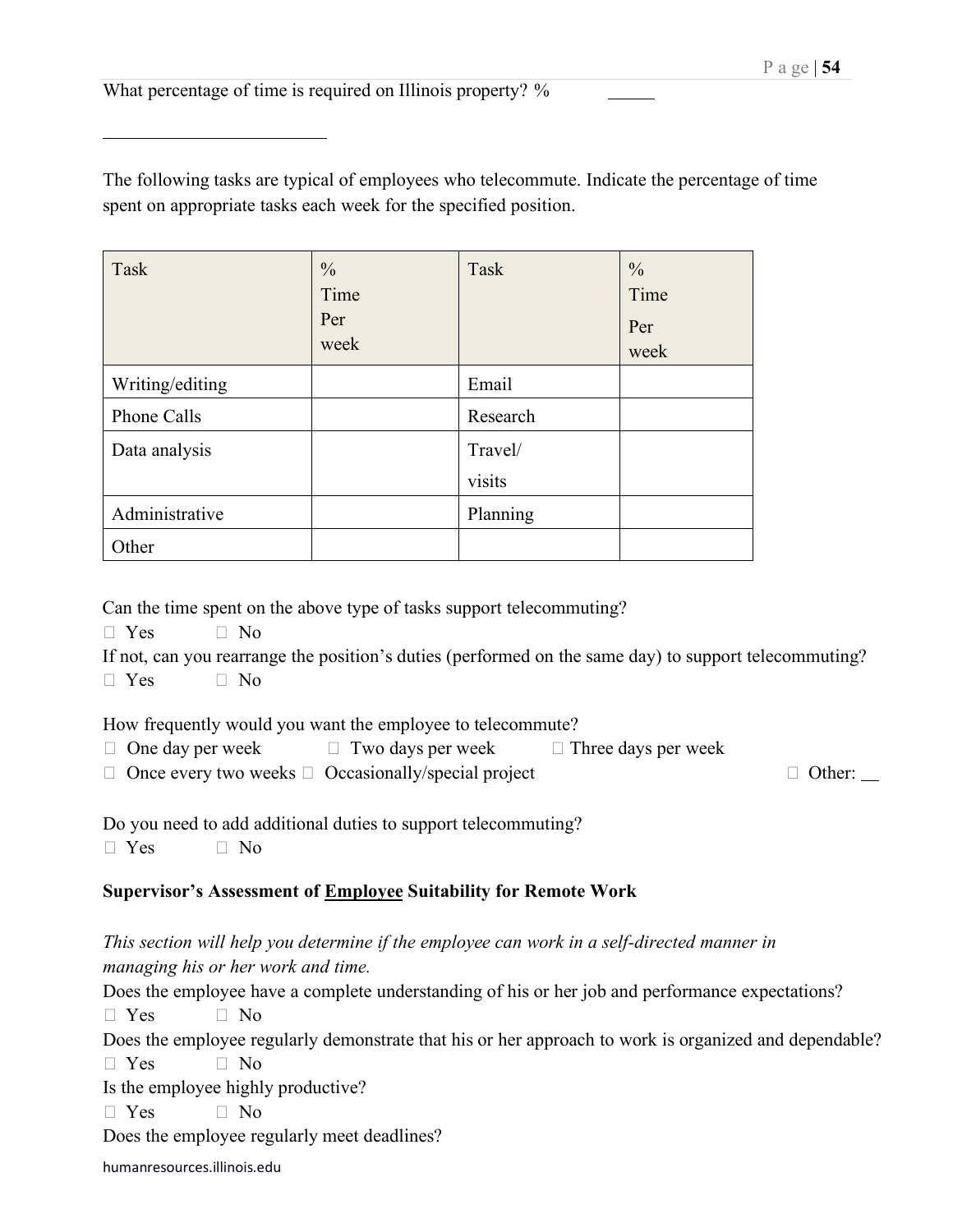| $\Box$ Yes | $\Box$ No                                                                                   |
|------------|---------------------------------------------------------------------------------------------|
|            | Can the employee work independently and without constant supervision?                       |
| $\Box$ Yes | $\Box$ No                                                                                   |
|            | Can direction be provided by phone?                                                         |
| $\Box$ Yes | $\Box$ No                                                                                   |
|            | Does the employee need/desire to be around coworkers?                                       |
| $\Box$ Yes | $\Box$ No                                                                                   |
|            | Are there any known potential distractions at home?                                         |
| $\Box$ Yes | $\Box$ No                                                                                   |
|            | Can the employee work in an environment with little structure?                              |
| $\Box$ Yes | $\Box$ No                                                                                   |
|            | Does the employee have the technology, including computer, appropriate software, and remote |
|            | access capability, to work from home?                                                       |
| $\Box$ Yes | $\Box$ No                                                                                   |
|            | Does the employee have a suitable workspace at home?                                        |
| $\Box$ Yes | $\Box$ No                                                                                   |
|            | Can the employee's performance at home be measured?                                         |
| $\Box$ Yes | $\Box$ No                                                                                   |
|            |                                                                                             |
|            | Based on the above, does the collective weight of Yes answers support                       |
|            | the employee being a teleworker?                                                            |
| $\Box$ Yes | N <sub>0</sub>                                                                              |

### **Supervisor's Assessment of His/Her Own Managerial/Supervisory Style**

*This section will help you determine if your managerial/supervisory style supports telecommuting.*

humanresources.illinois.edu Are your comfortable allowing employees to work largely autonomously?  $\Box$  Yes  $\Box$  No Do you provide solutions when requested for assistance?  $\Box$  Yes  $\Box$  No How frequently do you monitor the employee's work performance?  $\Box$  Daily  $\Box$  Weekly  $\Box$  Other Intervals Are you comfortable communicating via email or telephone, as opposed to face-to-face?  $\Box$  Yes  $\Box$  No Are you able to establish clear objectives?  $\Box$  Yes  $\Box$  No Can you accurately measure the employee's performance and outcomes?  $\Box$  Yes  $\Box$  No Can you accurately measure the employee's time worked?  $\Box$  Yes  $\Box$  No Do you have a backup to monitor work in your absence (short and long term)?  $\Box$  Yes  $\Box$  No Do you trust that the employee will be productive notwithstanding lack of direct supervision?  $\Box$  Yes  $\Box$  No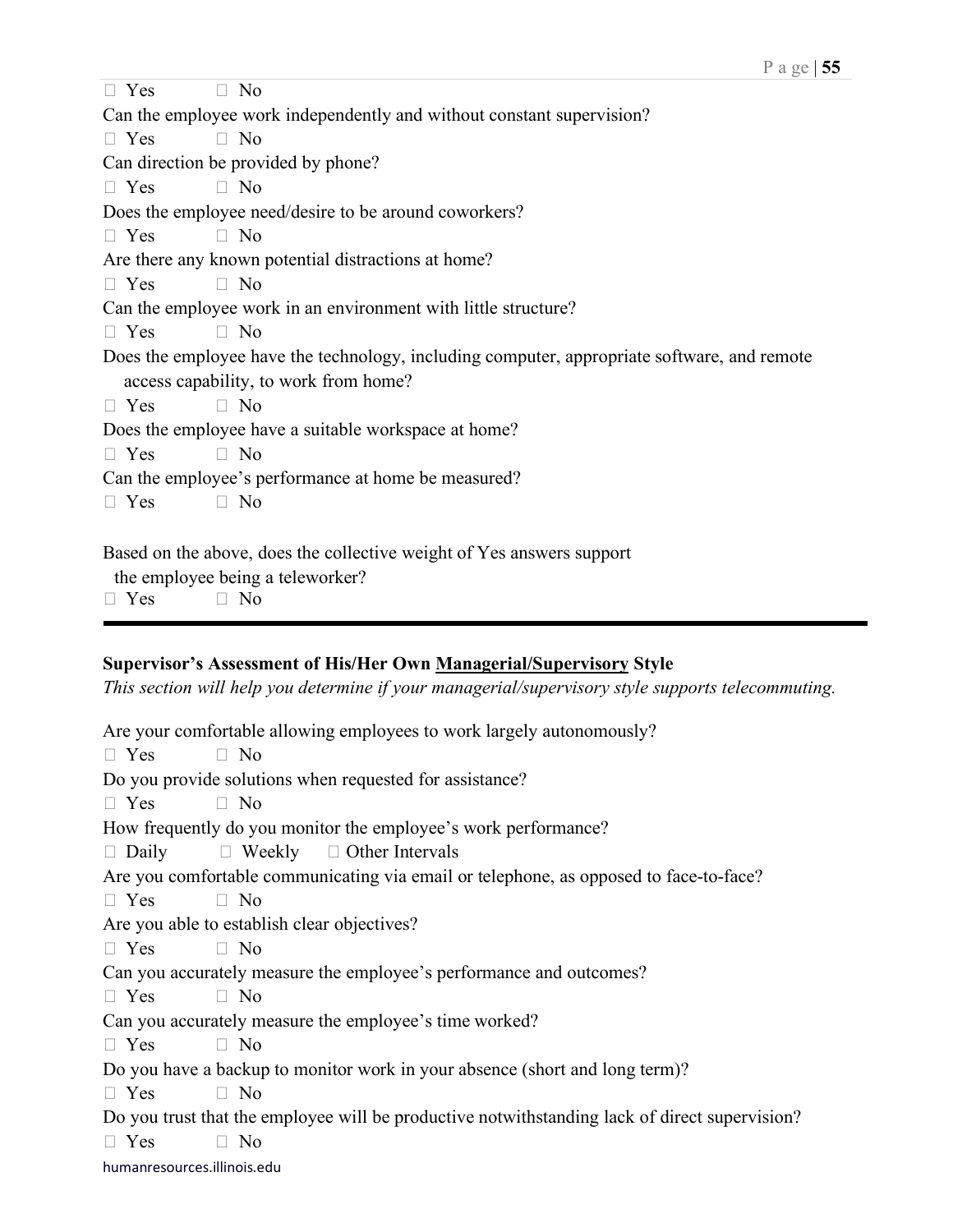Based on the above, does the collective weight of 'Yes' answers support the employee being a teleworker??

 $\Box$  Yes  $\Box$  No

### **Decision**

*Summarize your answers from the above assessment sections.*

The position's key duties support telecommuting.

 $\Box$  Yes  $\Box$  No

The employee meets the criteria to be a telecommuter.

 $\Box$  Yes  $\Box$  No

My management/supervision style supports telecommuting.

 $\Box$  Yes  $\Box$  No

My department supports telecommuting.

 $\Box$  Yes  $\Box$  No

I should approve my employee's request to telecommute.

 $\Box$  Yes  $\Box$  No

#### **Proposed work schedule:**

#### **Comments:**

<sup>1</sup>This form is adapted from Rutgers University, [https://uhr.rutgers.edu/worklife](https://uhr.rutgers.edu/worklife-balance/telecommuting#Telecommuting-Arrangement)[balance/telecommuting#Telecommuting-Arrangement](https://uhr.rutgers.edu/worklife-balance/telecommuting#Telecommuting-Arrangement)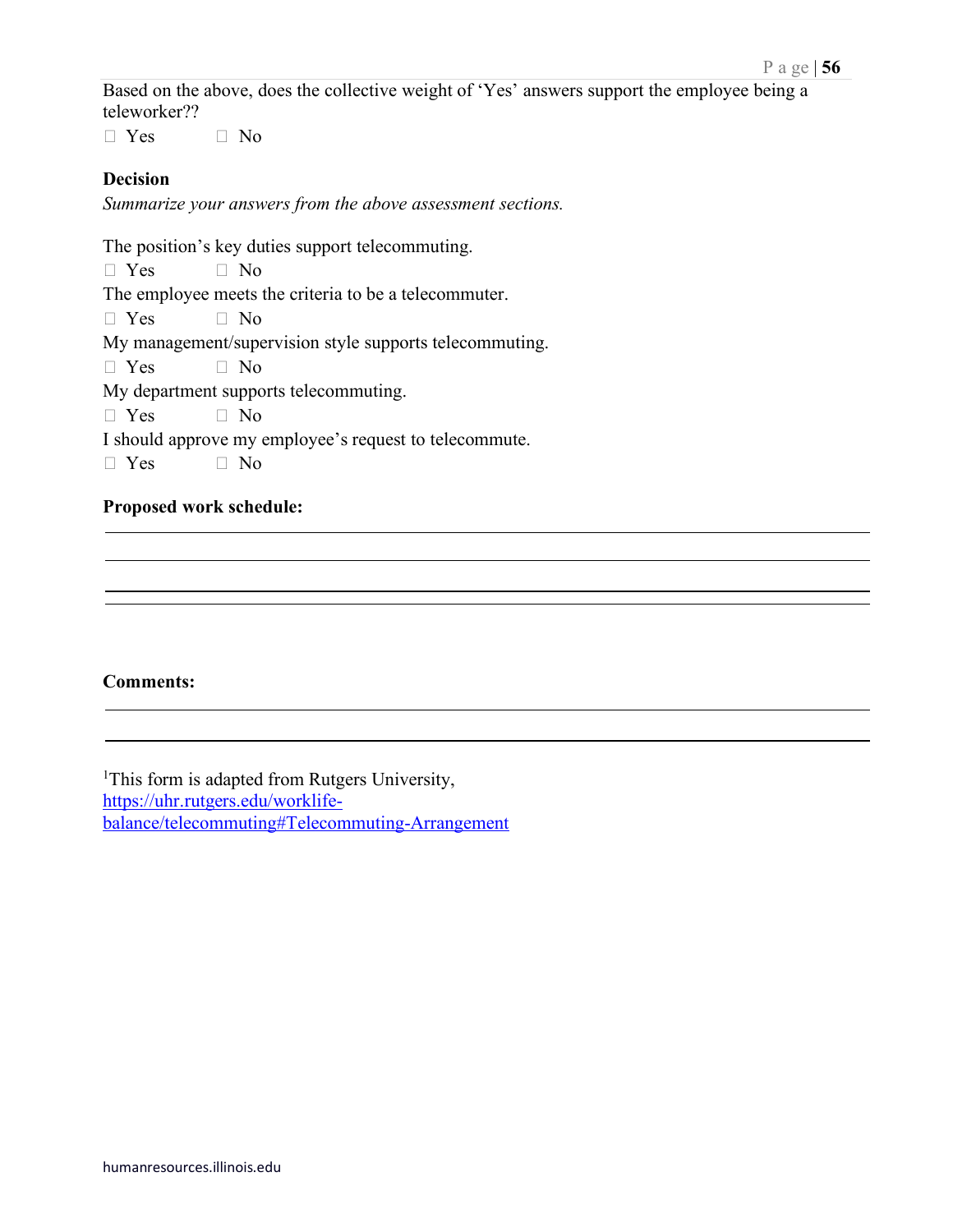#### **Appendix E:**

### **COVID-19: Committee on Return to On-Campus Operations**

### **Human Resources and Staffing Original Charge letter**



OFFICE OF THE CHANCELLOR

517 Swanlund Administration Building, MC-304 601 E. John St. Champaign, IL 61820

May 12, 2020

### **COVID-19: Committee on Return to On-Campus Operations**

#### *Human Resources and Staffing*

Elyne Cole, Senior Associate Chancellor for Human Resources *(Chair)* Skye Arseneau, Interim Director, Library Human Resources Leslie Arvan, Senior Director of Labor and Employee Relations, IHR Claire Sharples Brooks, Associate Director, EEO Caitlin Bruning, Associate Director for Personnel and Administration, Mathematics Robb Craddock, Assistant Director of Labor and Employee Relations, IHR Tony Franklin, Associate Director, ACES/Extension Susan Key, Director of Portfolio HR, OVCRI Terri Klinker, Associate Director Strategic Business, Technology Services Alicia Lowery, Director, Talent Acquisition, IHR Brandi Pulleyblank, Human Resources Coordinator, Engineering Nisar Qureshi, Director Human Resources, DIA Jim Sims, Director, Facilities and Services Beth Slotnick, Senior Assistant Director of Human Resources, University Housing Eric Smith, Director, HR, Diversity and Strategy, Facilities and Services Deb Stone, Executive Director, HR Administration, IHR Tyler Swanson, Student Robbie Witt, Director, Classification, Compensation, Records Admin.& Appointment Processing, IHR Gabe Gibson, Director, Technology Services, ATLAS *(ex officio)* Chris Harris, Director of Strategic Communications *(ex officio)*

Dear Colleagues:

humanresources.illinois.edu Thank you for agreeing to serve on the Human Resources and Staffing team under the coordination of the COVID-19: Executive Steering Committee on Return to On-Campus Operations. Senior Associate Chancellor Elyne Cole will chair this team and Teresa Harvey will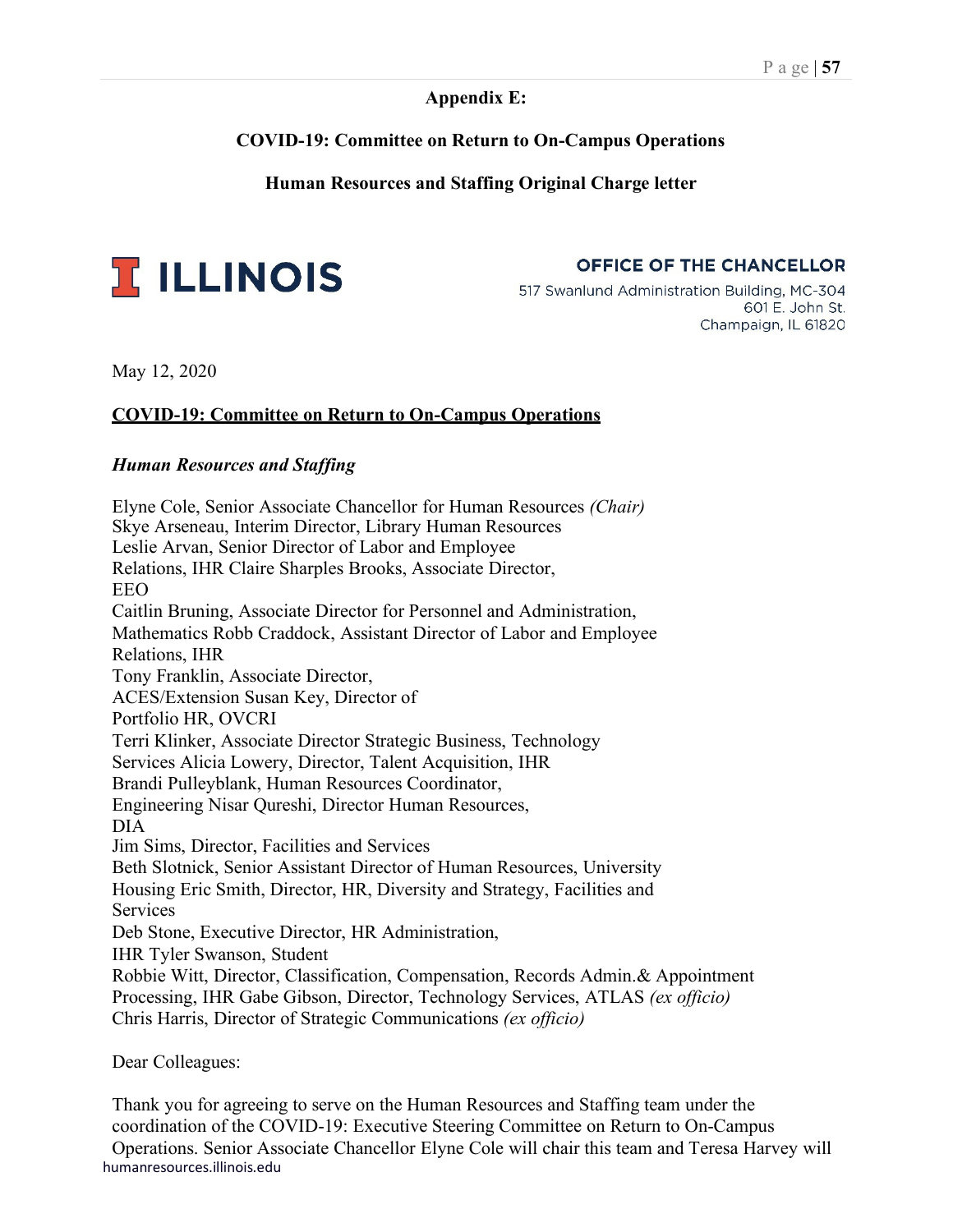provide staffing and support. Your work will complement the efforts of six other teams being charged as part of this effort: Academics, Community and Public Engagement, Finance and Operations, Research and Scholarship, Testing, Tracking and Monitoring and University Life.

Transitioning our workforce back to full on-campus operations as quickly as possible under any ongoing state and health department restrictions and guidelines is essential. Developing the human resource plans to do so and designing an implementation process is the fundamental charge I am presenting to your team. No one has ever done this and there is no established map. I leave it to you to determine the specific steps and actions that will be required and to prioritize them.

More broadly I ask your team to:

- Identify, evaluate and design the parameters and components of our human resources and staffing in this post-COVID-19 university. Your planning implementation recommendationsshould prioritize the safety of our workplaces and employees, provide mechanisms for our ongoing recruitment, hiring and retention needs, but also must address the legal, ethical and public perception issues that will accompany the return to on-campus operations of our workforce.
- In this immediate, first phase of your work, establish the framework and planning necessary for a **summer transition back to on-campus operations and activities**  after Gov. Pritzker lifts current stay-at-home orders.
- In a second, ongoing phase (**planning for fall 2020 and beyond**), recommend the actions, policies and processes that must be implemented for resumption of our campus life activities for the fall 2020 semester, the total academic year and beyond as necessary.
- Develop plans for coordination and communication of your team's activities and recommendations with the Executive Steering Committee and the other six working teams.
- As a team, you will identify any specific goals in addition to items such as:
	- o Remote work recommendations for summer and beyond
	- o Policies regarding use of Personal ProtectiveEquipment
	- o Policies regarding ill employees and return to work

This pandemic has brought us unprecedented challenges. So, we are asking you to assist us in determining the best approaches to address these challenges. I only ask that your decisions and recommendations be guided by these core principles:

- Protection of the safety and health of our students, faculty, staff and local community
- Preservation of our land-grant missions of education, scholarship, service and engagement
- Processes that are transparent, open, consultative and respectful of our traditions of shared governance

As the first step of this process, I ask your team to coordinate with Mike DeLorenzo who chairs the Executive Steering Committee to identify some preliminary timelines and milestone goals for this first phase of planning.

As you know, there is both great urgency and great need for planning and actions, so I hope your team will begin meeting as soon as possible.